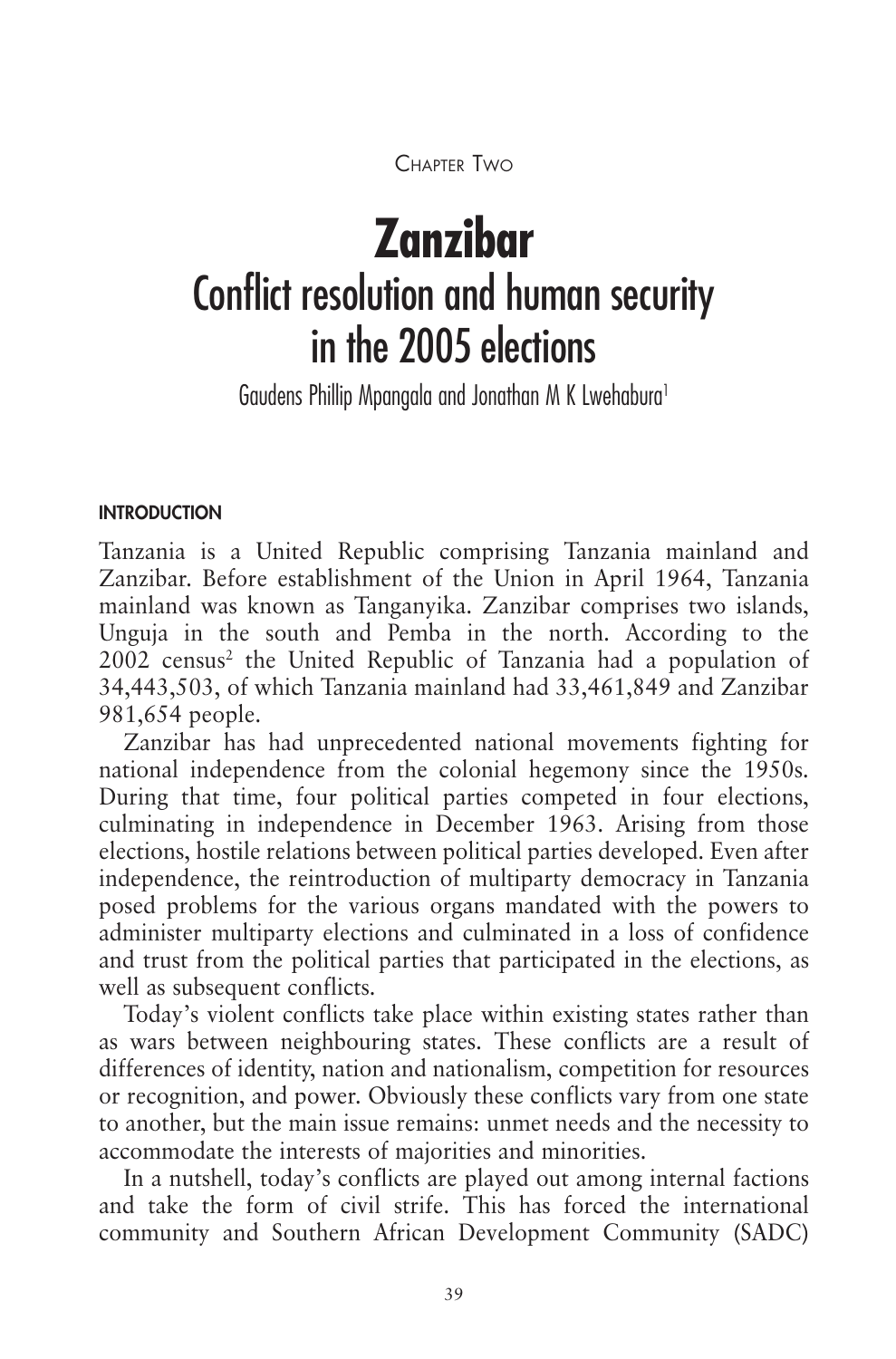countries to seek various methods of conflict resolution, many of which relate to the electoral process and/or the entrenchment of democratic culture with a view to making peace sustainable.

Zanzibar is no exception. On 27 January 2001 news from Tanzania that scores of people had been killed in a political conflict and thousands had sought refuge in neighbouring Kenya shocked the world. In a world fatigued by violent conflicts, the events in Zanzibar nevertheless came as a shock, because for a long time Tanzania had enjoyed the reputation of being an island of peace in a continent that was pockmarked by violent and even genocidal conflicts. Indeed, Tanzania had been the recipient of refugees rather than a producer of refugees.

One might ask how this could have come about so soon after the demise of the revered Mwalimu Julius Kambarage Nyerere? While no society is free from dispute, events in Tanzania serve as a lesson as to why the society failed to resolve the conflict in its nascent stages before January 2001, and perhaps more importantly, how it was eventually convinced to make a resolute effort to find a solution through direct negotiation between the two conflicting parties of Chama Cha Mapinduzi (CCM) and the Civic United Front (CUF).

Although the events of January 2001 appeared to the outside world to be unexpected, they were in many ways a direct product of difficult political relations since the 1950s. The introduction of multiparty politics in 1992 was followed by multiparty general elections in 1995 and 2000. Both elections magnified the difficult political relations that eventually gave rise to the events of January 2001. A deeper analysis and critique of a historical perspective is therefore vital for understanding the source and causes of conflicts in Zanzibar.

#### **RELEVANCE OF THE STUDY – A CONCEPTUAL FRAMEWORK**

This study is premised on the widely acknowledged proposition that conflict prevention and management strategies tend to be most effective in the early stages of the conflict cycle. If appropriate measures are not taken in time, the conflict could escalate to high intensity.<sup>3</sup>

Many African countries are embroiled in political violence. For example, the initial acts of violent conflicts in Rwanda, Burundi, Somalia and Liberia generated cycles of retaliation and retribution that became difficult to break. The killings of 26/27 January in Zanzibar represent a low level of violence. Therefore, this is a crucial opportunity for conflict management and prevention, as the concerned parties still maintain channels of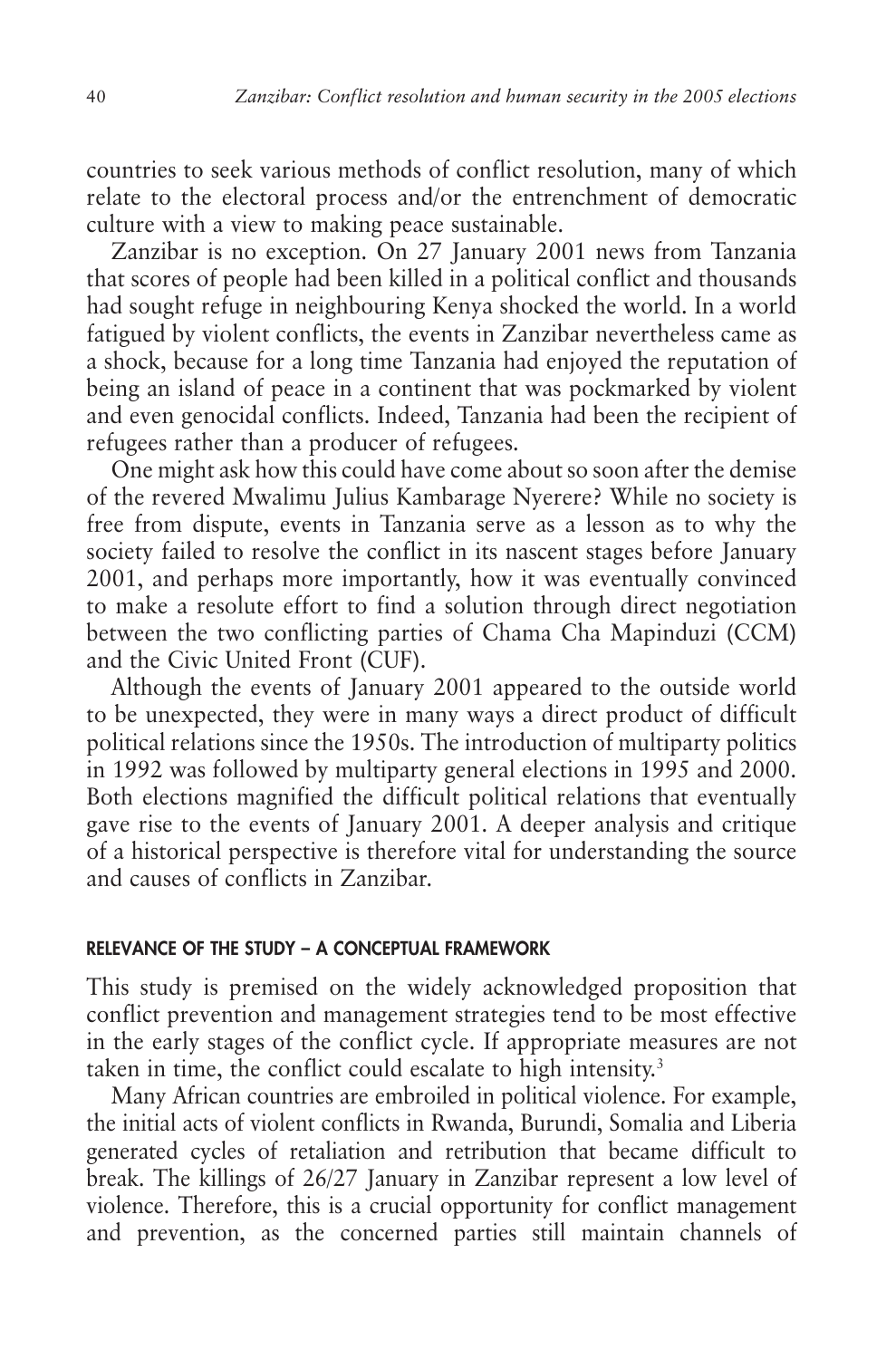communication. It would be regrettable if this opportunity were missed. This study has been taken as highly appropriate in contributing towards conflict control management and resolution, particularly in the building of human security as Tanzania embarks on the October 2005 general elections.

## **METHODOLOGY**

Data for the report was collected through primary and secondary sources.

Dialogue, open-ended interviews and discussion with various stakeholders were the primary sources of data collection. A number of people were identified as stakeholders in political developments in Zanzibar. These include 10 senior officials of political parties, 11 members of political parties, 6 government officials, 10 leaders, 12 members of civil society organisations, 4 retired politicians, 6 members of the private sector, and 20 ordinary voters. The study team met the individuals and discussed with them various issues with a focus on multiparty elections in Zanzibar.

Secondary sources were grouped into three main categories. These include published research reports and books, published elections monitoring reports such as those by Principles for Election Management, Monitoring and Observation in the SADC Region (PEMMO), the Tanzania Election Monitoring Committee (TEMCO) and the Zanzibar Election Monitoring Group (ZEMOG), as well as papers presented at various conferences, workshops and seminars.

### **LIMITATIONS OF THE STUDY**

The atmosphere during the study was propitious and was marked by amicable discussions and focused responses from the fieldworkers. There were some constraints, however:

- The timing of the study coincided with the local government election campaigns in Tanzania and the resultant pressure on voters to register. Preliminary administration of study instruments and preliminary views from respondents made the study team focus more on issues of human security related to elections. Issues threatening human security were largely based on election management in Tanzania, particularly in Zanzibar.
- The issue of anonymity took preference during the study. Most interviewees/respondents preferred to remain anonymous and requested that their anonymity be adhered to.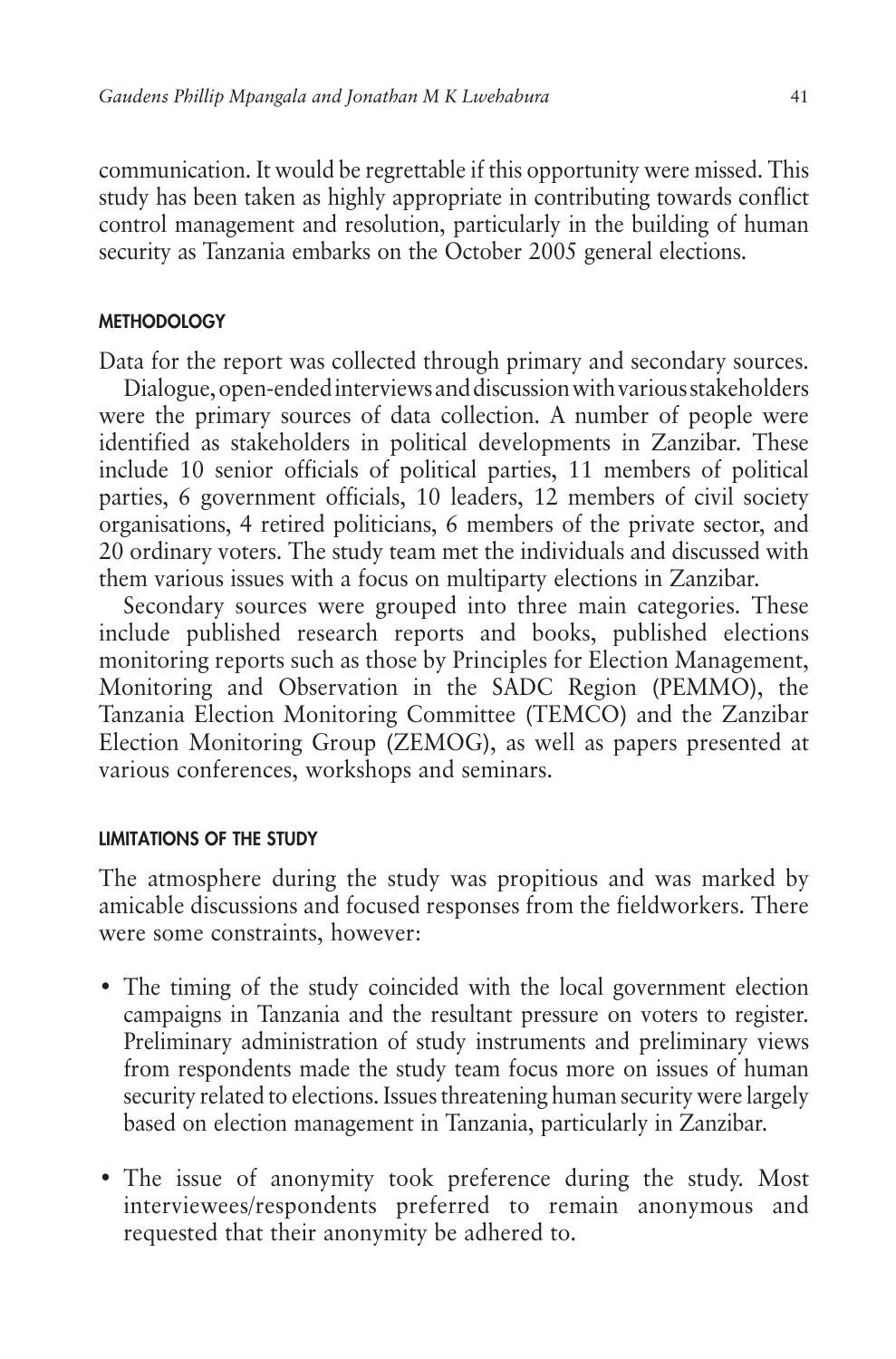• The incidents of insecurity that culminated in the death of two activists in Pemba and Temeke (Tanzania mainland) affected the rate of research in that most respondents feared to supply tangible data. We had to recruit research assistants to cross-check the validity of the data.

## **THEORETICAL FRAMEWORK: MULTIPARTY POLITICS AND THE BUILDING OF HUMAN SECURITY**

## A WORKING DEFINITION OF HUMAN SECURITY

There are many useful definitions and characterisations of human security. Sabina Alkire<sup>4</sup> proposed a working definition of human security as "… to safeguard the vital core of all human lives from critical pervasive threats, in a way that is consistent with long-term human fulfillment". In concrete terms, human security is deliberately *protective.* It recognises that people and communities are threatened by events beyond their control. These events could be a financial crisis; a violent conflict; the HIV/AIDS pandemic; a national policy that undercuts public and private investment in health care or education; terrorist attacks; water shortages; chronic destitution; pollution in a distant land – to mention but a few.

According to Alkire, the safeguarding of human lives involves not only institutions that intend to promote human security overtly, but also institutions that unintentionally undermine it. Alkire identifies various strategies associated with providing human security: identifying threats and then seeking to prevent them from materialising; mitigating the harmful effects of those that do happen and helping victims cope; and respecting human security, meaning that all actors, be they institutional, corporate or individuals, must ascertain that their actions do not unintentionally threaten human security.

The emphasis on human beings distinguishes human security from the objectives of protecting state territories that dominated security policies in the 19th and 20th centuries. Human security, being 'people-centred', shifts that focus onto people, regardless of gender, race, religion, ethnicity, citizenship, etc.

Alkire concludes that the term 'safeguard' must not be misunderstood. She states that human security is not 'threat-centred' but 'peoplecentred'. It is a condition that results from effective political, social, economic, and cultural settings, not from executing a set of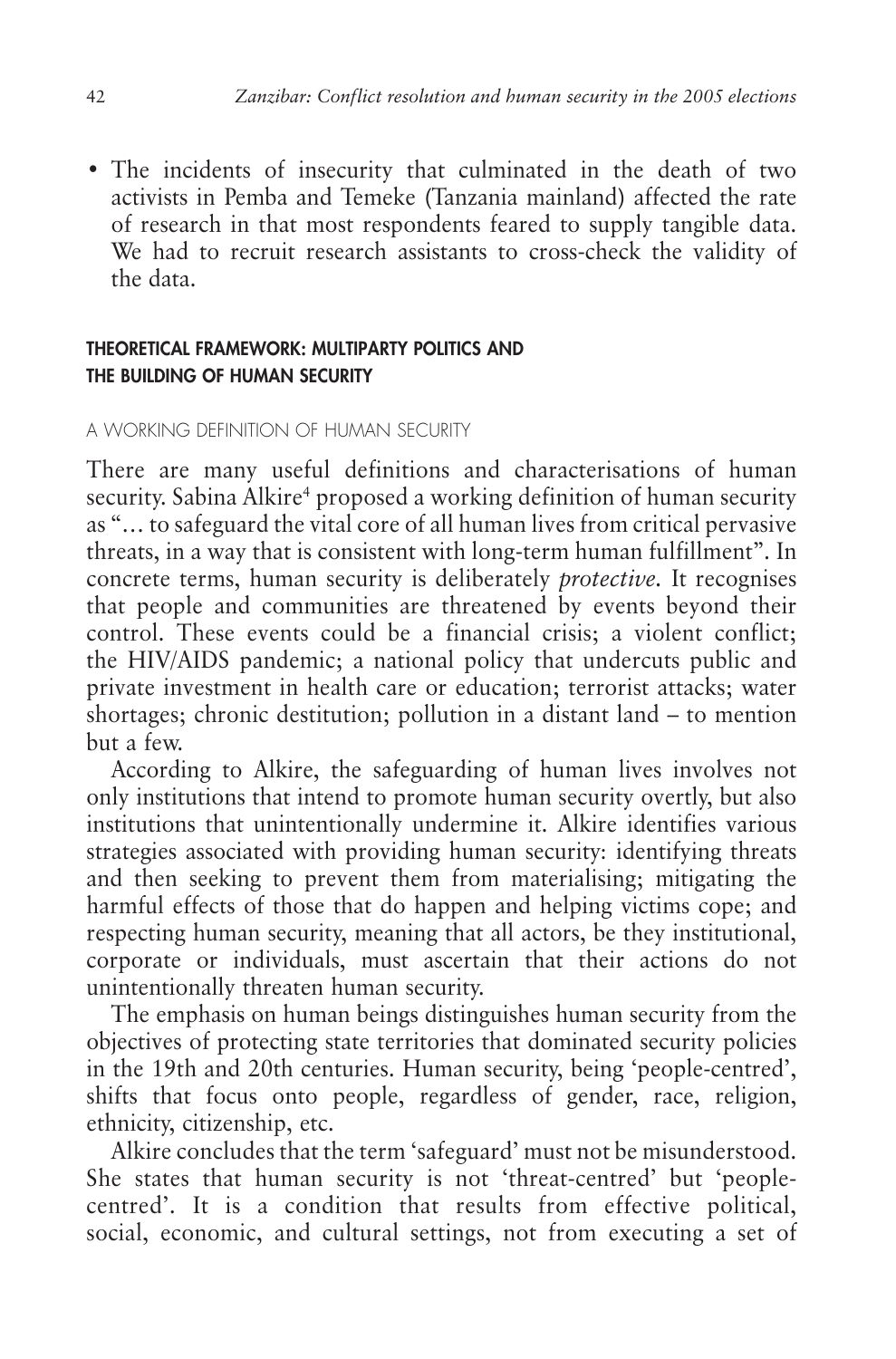administrative procedures. According to Alkire's definition of human security, the safeguarding of the 'vital core' of all human lives from critical pervasive threats focuses on fundamental human rights, basic capacities, and absolute needs of individuals in the society. The 'vital core' is a non-technical term describing the concerns that underpin human security. It could be defined in the context of capabilities; the freedom people have to do and to be. It encompasses elements of the fundamental human rights that all people and institutions are obliged to respect or provide, even if the obligations are not perfectly justifiable. The rights and freedoms in the 'vital core' pertain to survival, livelihood, and basic dignity.

Alkire's proposed working definition does not specify the rights and freedoms that pertain to the 'vital core', beyond identifying these three categories. The task of prioritising rights and capabilities is a value judgement and a difficult one, which may best be undertaken by appropriate institutions and researchers in accordance with a specific country dispensation, history, and party system. Yet, the judgement is necessary if human security is to be realistic and effective.

The concept of human security received its most familiar definition from the United Nations Development Programme (UNDP), which stated that security has for far too long been interpreted narrowly – as security of territory or as protection of national interests or as global security from the threat of nuclear holocaust – and that it neglected the legitimate concerns of ordinary people who sought security in their daily lives. According to the UNDP, human security can be said to have two main aspects. It means, first, safety from such chronic threats as hunger, disease and repression. Second, it means protection from sudden and hurtful disruptions in the patterns of daily life:

"… safety for people from both violent and non-violent threats. It is a condition or state of being characterized by freedom from pervasive threats to people's rights, their safety, or even their lives. From a foreign policy perspective, human security is perhaps best understood as a shift in perspective or orientation. It is an alternative way of seeing the world, taking people as its point of reference, rather than focusing exclusively on the security of territory or governments. Like other security concepts – national security, economic security, and food security – it is about protection. Human security entails taking preventive measures to reduce vulnerability and minimize risk, and taking remedial action where prevention fails."5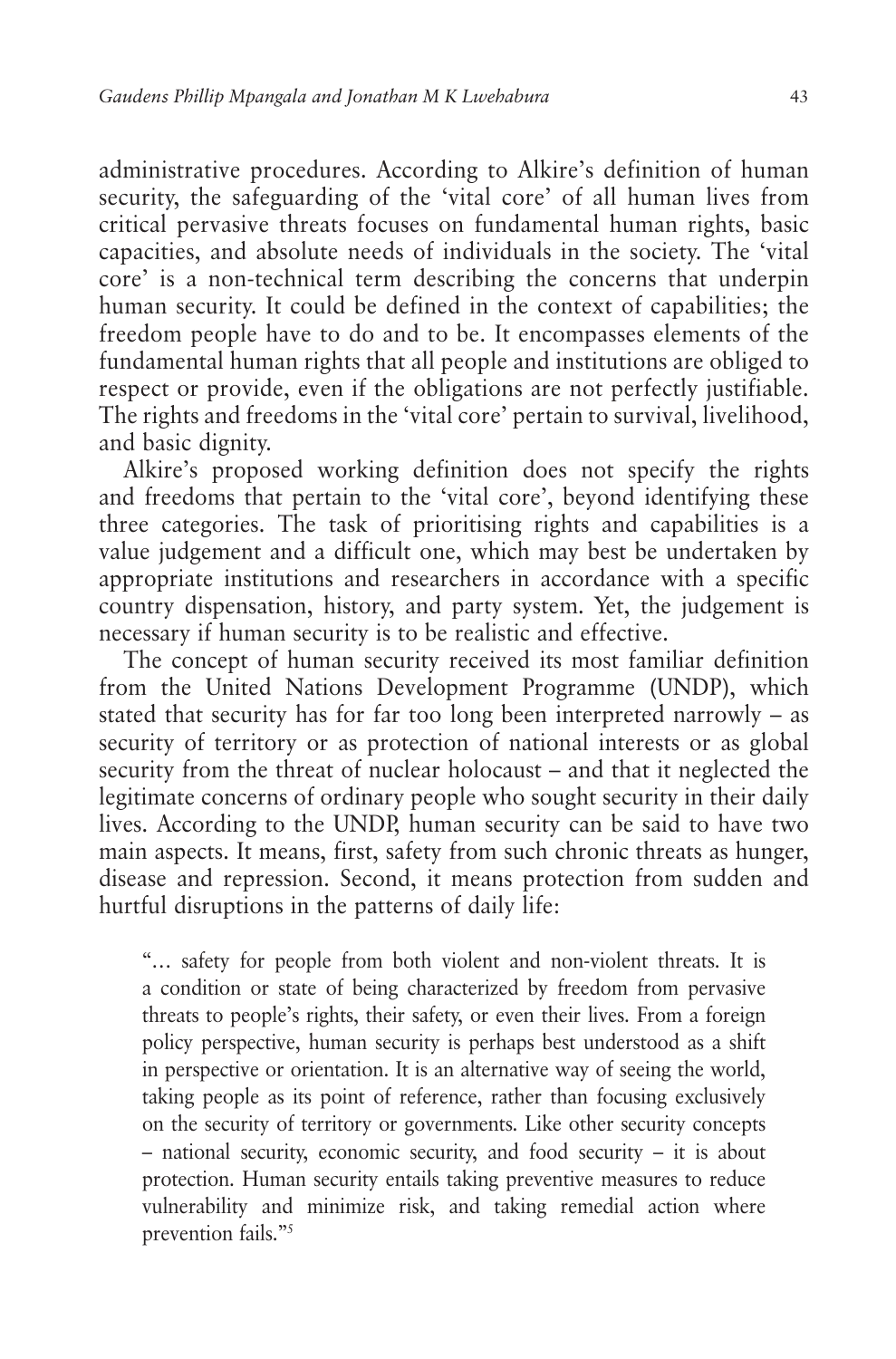In essence, the UNDP stipulates that the range of potential threats to human security should not be narrowly conceived. While the safety of people is obviously at grave risk in situations of armed conflict, a human security approach is not simply synonymous with humanitarian action. It highlights the need to address the root causes of insecurity and to help ensure people's future safety. There are also human security dimensions to a broad range of challenges, such as gross violations of human rights, environmental degradation, terrorism, transnational organised crime, gender-based violence, infectious diseases, and natural disasters. The widespread social unrest and violence that often accompany economic crises demonstrate that there are clear economic underpinnings to human security. The litmus test for determining whether it is useful to frame an issue in human security terms is the degree to which the safety of people is at risk.

 The African Union Declaration on Elections, Democracy and Governance spells out the cardinal aspects of human security:

"Essential elements of representative democracy include, inter alia, respect for human rights and fundamental freedoms, access to and the exercise of power in accordance with the rule of law, the holding of periodic, free and fair elections based on secret balloting and universal franchise as an expression of the sovereignty of the people, the pluralistic system of political parties and organizations, and the separation of powers and independence of the branches/organs of government." 6

The African Union Guidelines for African Union Observation and Monitoring Mission of February 2002 observed that:

"Electoral observation and monitoring has become an integral part of the democratic and electoral processes in Africa. International, regional and national observers have come to play important roles in enhancing the transparency and credibility of elections and democratic governance in Africa and the acceptance of election results throughout the continent. Election observation and monitoring missions can also play key roles in diminishing conflicts before, during, and after elections."7

Given the political history of Zanzibar, the incidents during multiparty elections have been the major causes of human insecurity. Efforts have been made to tackle election management, monitoring and observation commensurate with the SADC Region Principles for Election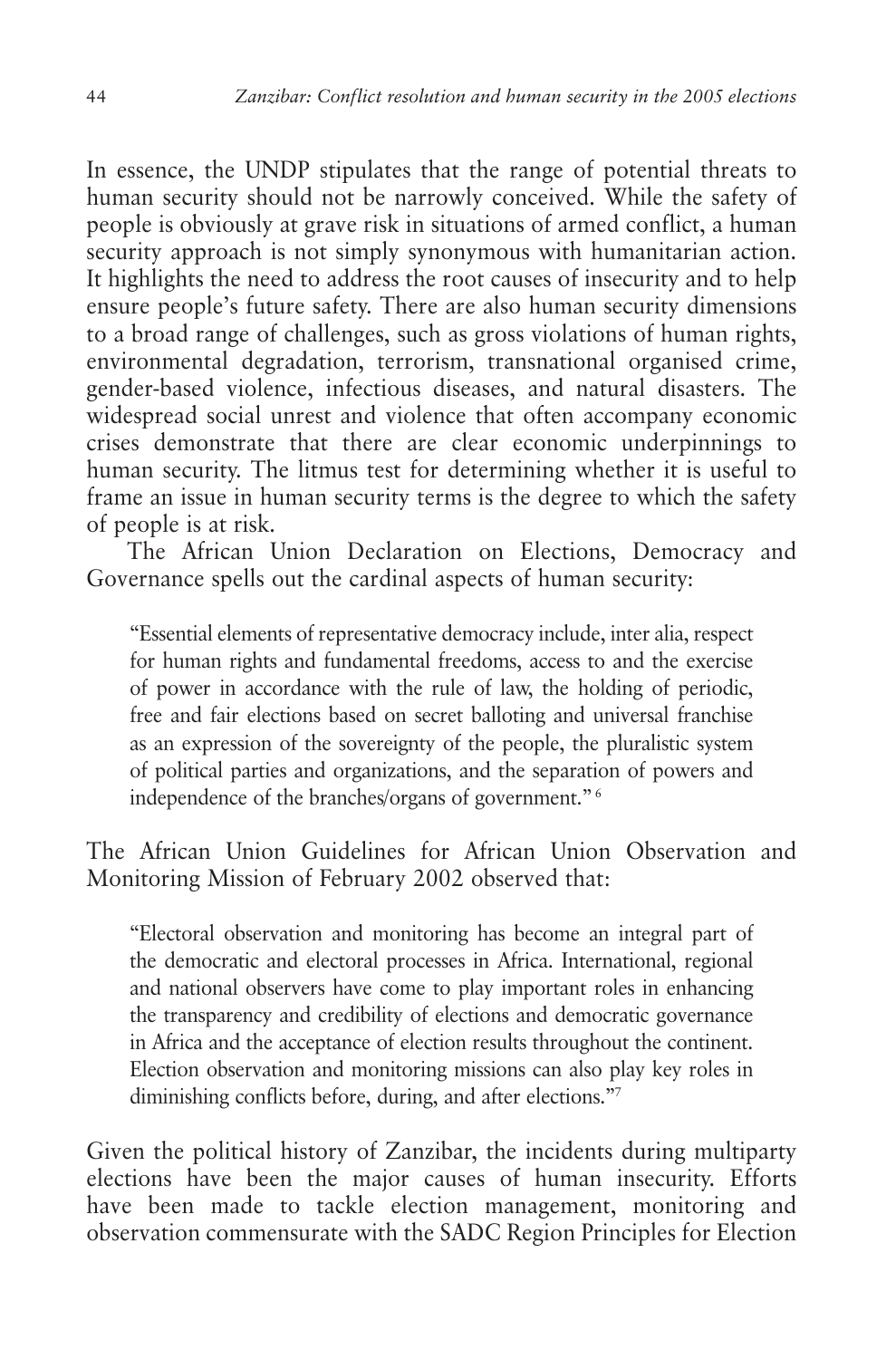Management, Monitoring and Observation adopted on 6 November 2003 in Johannesburg, which recommended that human security principles should address the following:

- the need for a comprehensive constitutional and legal framework;
- the importance of transparent and accessible pre-election procedures (including the delimitation process, voter registration and candidate nomination);
- the equitable use of the media and public resources and issues of political party finance;
- the organisation and management of the election phase, including the location of polling stations, their layout, and access to them;
- the secrecy of the ballot and the counting process;
- the post-election phase, including the settlement of election disputes and ways of ensuring that results are acceptable; and
- the requirements for unhindered, credible, professional and impartial monitoring and observation of the electoral process.

Although AU and SADC countries have committed themselves to upholding what Alkire calls the 'vital core', for example the fundamental rights and freedoms embodied in their constitutions and various accords and multiparty elections that are free, fair, credible and legitimate, their political will and commitment alone do not translate into 'best democratic practice', which is a crucial element of democracy. A vivid example is the Zanzibar conflicts, which, like others in the region, can only be resolved through a process of dialogue between the major stakeholders in the electoral process and by learning from the experience of others. This can be attained only if we are able to foresee tension between the need for participatory engagement and scrutiny of the elements of the 'vital core' by many (especially those whose security is endangered) and the need for international agencies, NGOs, researchers, and other public institutions, among others, to clearly define a 'vital core' and create procedures and institutions that prepare to protect it effectively. The imperfect but operational response to these tensions is to maintain a vague, wide-ranging definition of human security and to articulate procedures for operationalising the definition in concrete terms.

The management of the Zanzibar 2005 elections has much to learn from this working definition, particularly when linked to human security. Having in place a comprehensive constitutional and legal framework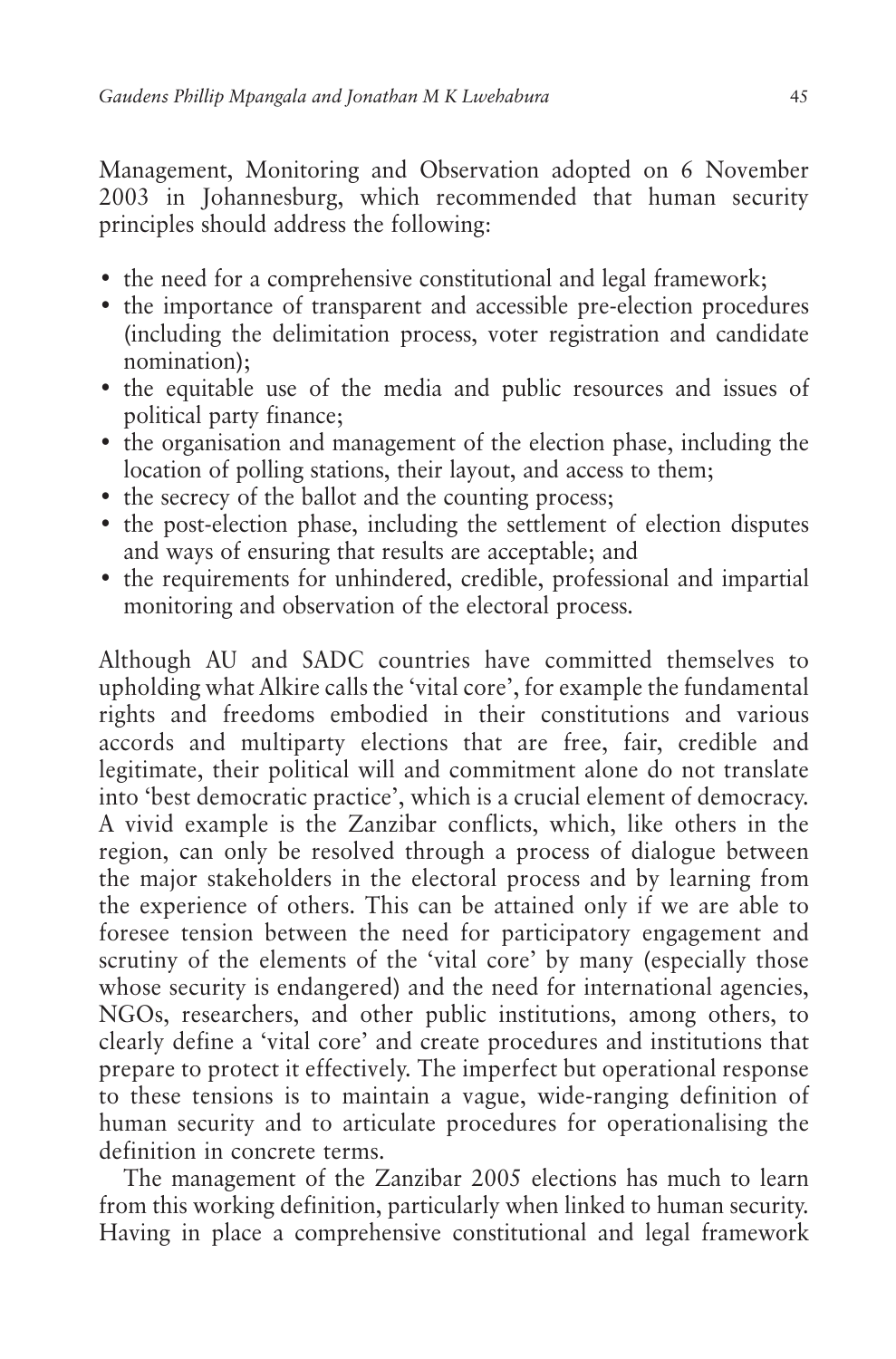that mirrors the fundamental rights and freedoms that are embodied in constitutions and various accords will enhance multiparty democracy in Zanzibar.

#### **GROWTH OF PARTY POLITICS**

The system of political parties is a contemporary phenomenon in the political history of humankind. The ideas underlying the system began to develop in Western Europe between the 17<sup>th</sup> and 19<sup>th</sup> centuries with the growth of capitalism and liberal political ideas that supported the new social system. The intention was to get rid of European monarchies based on the feudal social system. Capitalism demanded republican and representative governments and thus political parties played a significant role. By the 19<sup>th</sup> century the system of political parties began to consolidate in the form of multipartism, not only in Europe but also in North America.

In Africa the system of party politics began in the period of the struggles for national independence from the late 1940s to the 1960s. The colonised people established political parties in order to use them as institutions for demanding independence. In countries where independence had to be attained through armed liberation, political parties took the form of liberation movements. The party system took the form of multipartism up to the period soon after independence.

### **MULTIPARTY POLITICS AND THE BUILDING OF DEMOCRATIC SOCIETIES**

This study was aimed at examining the extent to which multiparty politics can contribute to the development of human security. To do so it was necessary to examine how multiparty politics can facilitate the building of democratic societies.

Since the emergence and growth of multiparty politics in Western Europe and North America the system has been associated with the building of democracy. Concepts such as democracy were developed long before the party system was conceived, however. In the era of Ancient Greece, between the 5<sup>th</sup> century and 3<sup>rd</sup> century BC, democracy was one of the political systems applied in Greek city-states such as Athens. It was based on the direct participation of male citizens through city assemblies.8 Although the system of democracy was biased in that it excluded women, slaves and foreigners, it was a direct democracy in which all those who were eligible participated.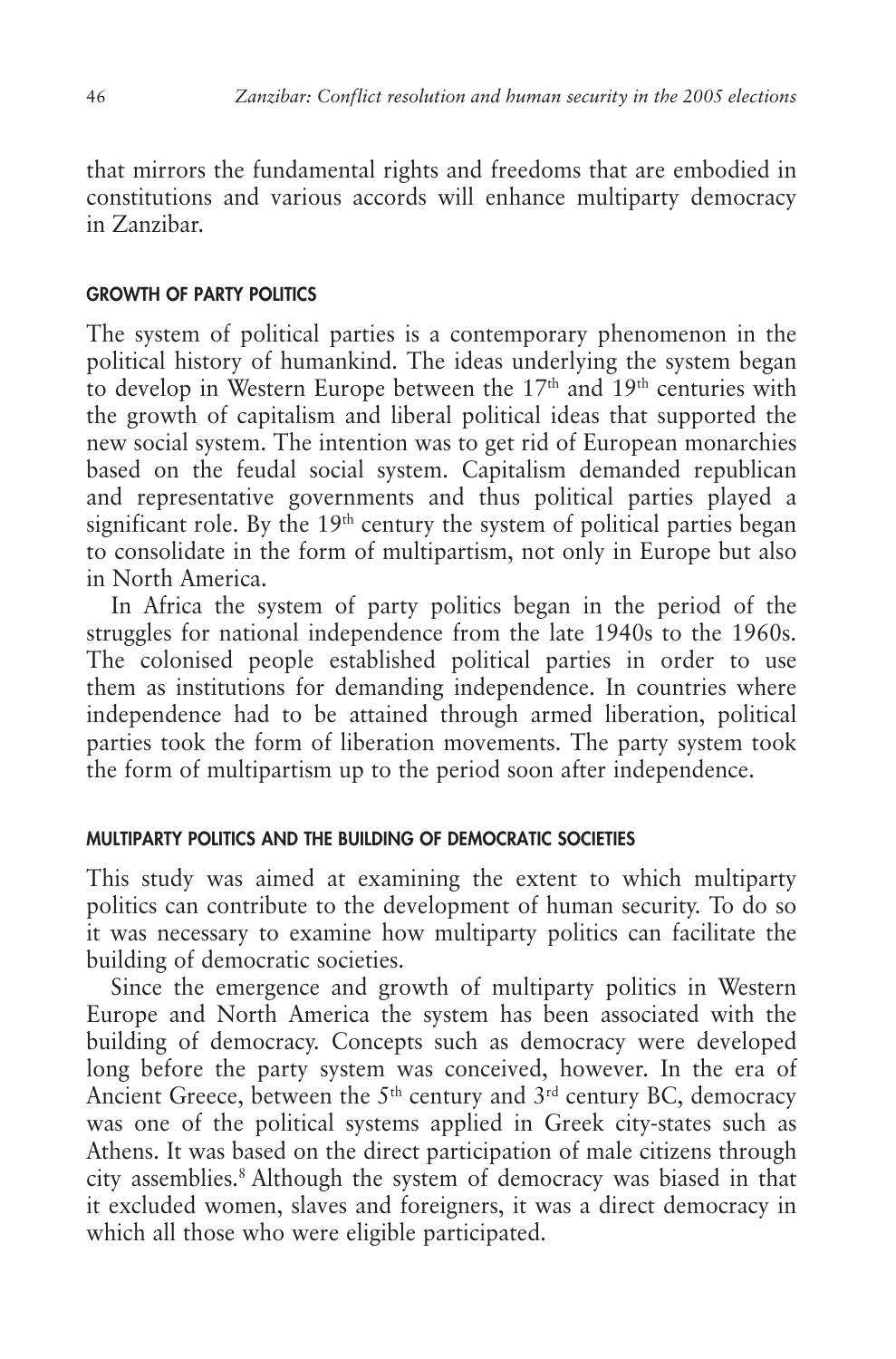In the period of the Roman Empire, from the  $3<sup>rd</sup>$  century BC to the 5th century AD, there was little democracy as the system was an imperial one imposed through conquest on many European and Mediterranean societies. A Greek philosopher, Polybius, based in Rome, developed ideas on a mixed system of government, which was periodically exercised at the headquarters of the Empire in Rome. In this system democracy through assemblies was mixed with elements of aristocracy and monarchy. The Roman Emperor represented the monarchy, while a council of advisors represented the aristocracy**.** 9

The third stage in the development of ideas on democracy was the period of the growth of liberal ideas between the  $17<sup>th</sup>$  and  $19<sup>th</sup>$  centuries. Although this was partly a revival of ideas from Ancient Greece and the period of the Roman Empire, a number of new developments took place. Among the most important were demands for individual rights and freedoms, the establishment of parliamentary republican states, and representative forms of democracy instead of direct democracy. It was at this stage that democracy came to be associated with the multiparty system.

There has been a great deal of debate and discussion as to whether a multiparty political system represents real democracy**.** <sup>10</sup> At the centre of the discussion is the argument that the system negates real democracy, since political parties deny people direct participation through party representation. However, as we shall see later, in most parts of the world it has not been easy to avoid implementing the multiparty system.

With the consolidation of capitalism in the 19<sup>th</sup> century, ideas on socialism emerged that facilitated workers' struggle against the capitalist system. These ideas grew at that stage only in Europe. They had many dimensions, but our main concern here is to note ideas on democracy in relation to the party system.

Briefly, socialist democracy placed due emphasis on economic aspects. It was argued that real democracy could not be achieved in a system of economic exploitation and socio-economic inequality.11 One cannot regard a system in which there is a big gap between the few rich and the majority poor as a democratic system. Real democracy must be based on both political and socio-economic democracy.

However, unlike liberal democracy, socialist democracy came to be based on a one-party system. Socialist ideas continued with the idea of having republican states with a one-party system. In Russia, after the socialist revolution, the one-party system was viewed as one that could facilitate dictatorship by the working class or the proletariat, and later,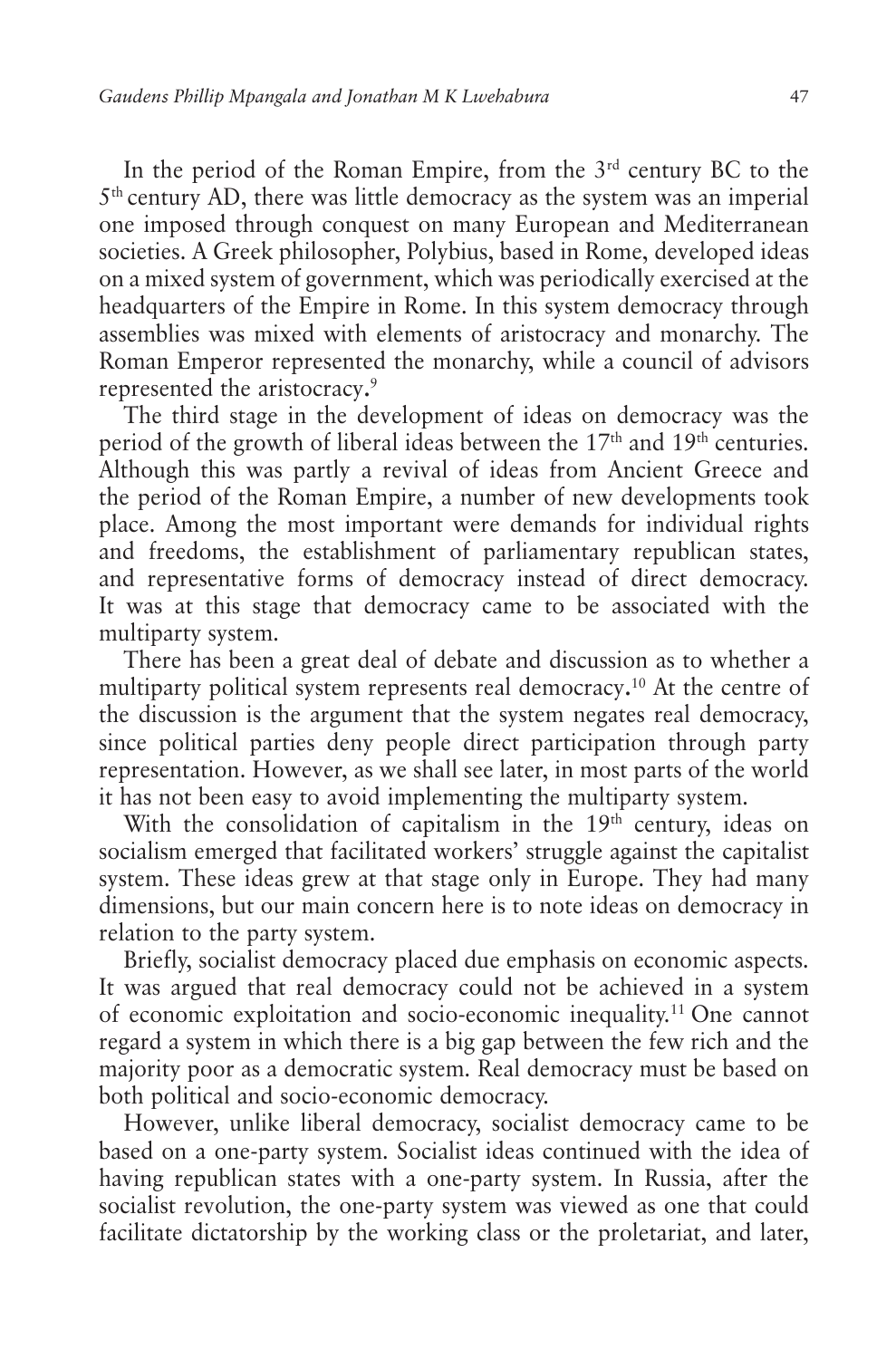in Third World countries such as China and Cuba, as dictatorship by the working people, including artisans and peasants**.** 12

Ideas that associated democracy and a one-party system were developed soon after independence. Early African leaders and philosophers such as Mwalimu Julius Kambarage Nyerere, Kwameh Nkurumah and Sékou Touré advanced concepts of African democracy. They advocated a democratic system based on traditional African political systems and on consensus and reconciliation rather than political competition. Such democracy emphasised unity, brotherhood, cooperation, equality, justice, and the dignity of man. Nyerere was of the opinion that the party under the one-party system should be a strong party. He outlined the role and position of such a party as follows:

"The job of a strong political party is to act as a bridge linking the people to the government they have elected, and the government to the people it wishes to serve … For the truth is that it is not the party which is an instrument of the government. It is the government which is the instrument through which the party tries to implement the wishes of the people and serve their interests."13

These ideas on democracy were associated with a one-party system for various reasons. First, a one-party system avoided political competition, which was not part of the traditional African political system. Second, a one-party system would ensure unity in the newly independent African nations. Third, because of national unity, the one-party system would ensure fast socio-economic development, particularly because African countries emerged from colonialism with undeveloped economies and social services.

However, in some cases the one-party system was regarded as a transitional phenomenon. For instance, although Nkrumah and Nyerere advocated a one-party system in post-independence Africa, they recognised the importance of a multiparty system. They both argued that the multiparty system could be adopted later, when African countries had achieved national unity and development. Given the colonial legacy of socio-economic backwardness, ethnicity, racism, regionalism and religious antagonism, Africa needed a transition period with a oneparty system.

Ideas on a one-party system which were developed through ideas on socialism and African nationalism could not facilitate the building of democracy. In most socialist countries one-party states developed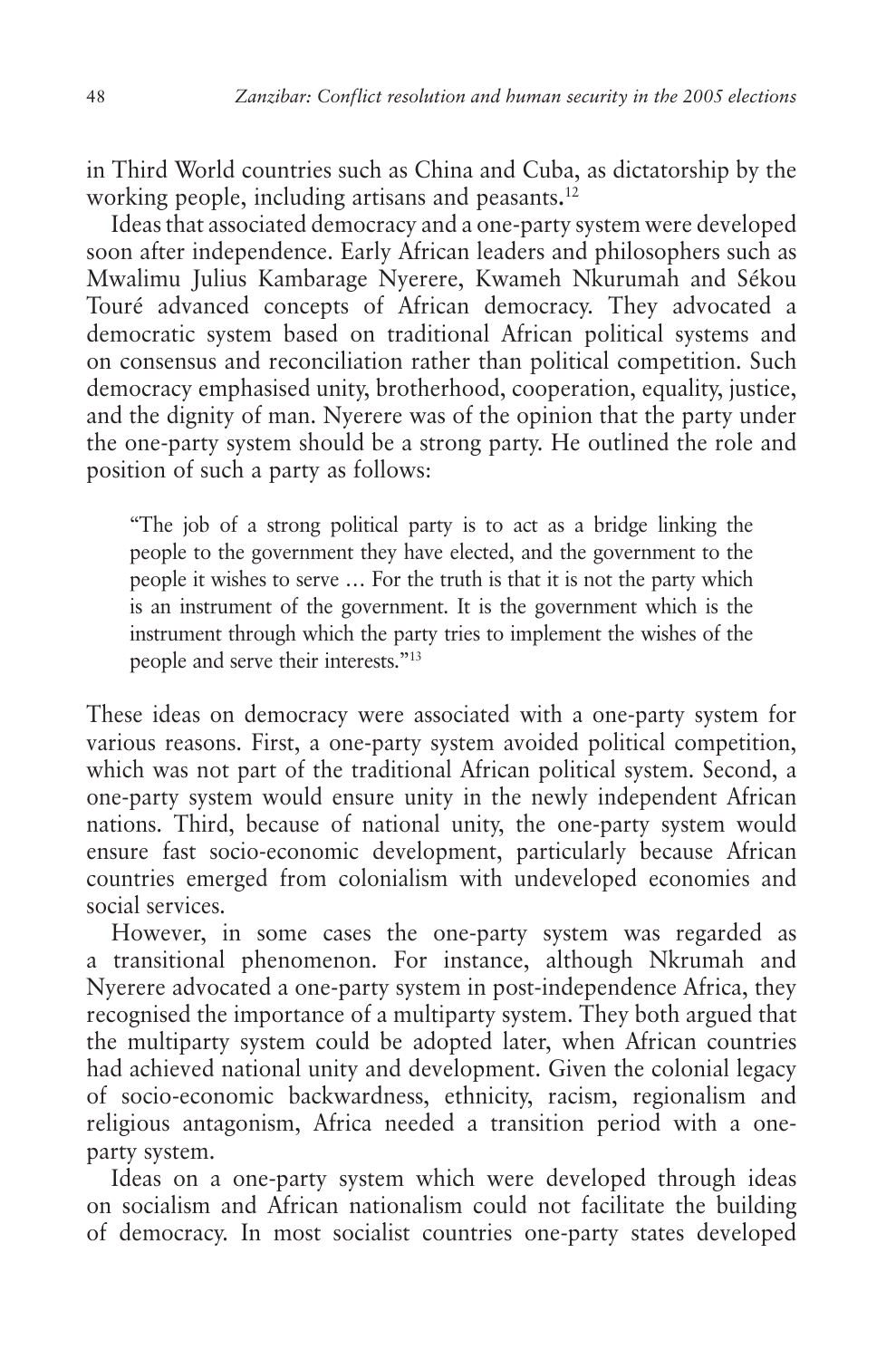bureaucratic and dictatorial tendencies, thus negating the very principles of socialist democracy. The one-party system in African countries also developed authoritarian and dictatorial tendencies. Military coups arising out of such tendencies brought about military regimes that were even more dictatorial and oppressive.

Thus struggles and movements towards the establishment of a democracy based on a multiparty system began in the late 1980s in socialist countries such as the Soviet Union, in Eastern Europe and in African countries. Besides internal struggles, there was pressure from Western capitalist nations and institutions to ensure democratisation through the adoption of multipartism. In African countries the process has popularly been regarded as the democratisation process.

The main concern in Africa has been how best democracy can be developed to avoid the shortcomings of the previous systems of democracy. Given the predominance of the multiparty system we would suggest the development of democratic developmental multiparty politics.14 It is our hope that this type of multiparty politics will ensure the building of peace and human security.

#### TOWARDS THE ESTABLISHMENT OF DEMOCRATIC DEVELOPMENTAL MULTIPARTY POLITICS

Although a few countries in Africa (for example Uganda) have not adopted the multiparty political system, most African countries and those elsewhere in the world have done so. Even in the few countries that have not adopted it, struggles and movements demand multipartism. For example, although Uganda is exercising a movement political system, there is serious demand for the adoption of the multiparty system by a number of unofficial opposition parties. Developments indicate that in the near future Uganda will officially adopt the multiparty system.<sup>15</sup>

Our argument here is that the multiparty political system is a factor in African countries. But we need to know how to transform it into a democratic developmental multiparty political system.

Many ideas have been developed as to how that transformation can be carried out. At the political level six aspects have been identified, including the establishment of democratic political parties, the development of strong political parties to ensure equality in political competition, and the existence of parties with non-ethnic politics and without divisive and segregated tendencies. Other aspects are ensuring both direct and representative democracy through the empowerment of the people,16 developing traditional principles of politics of consensus and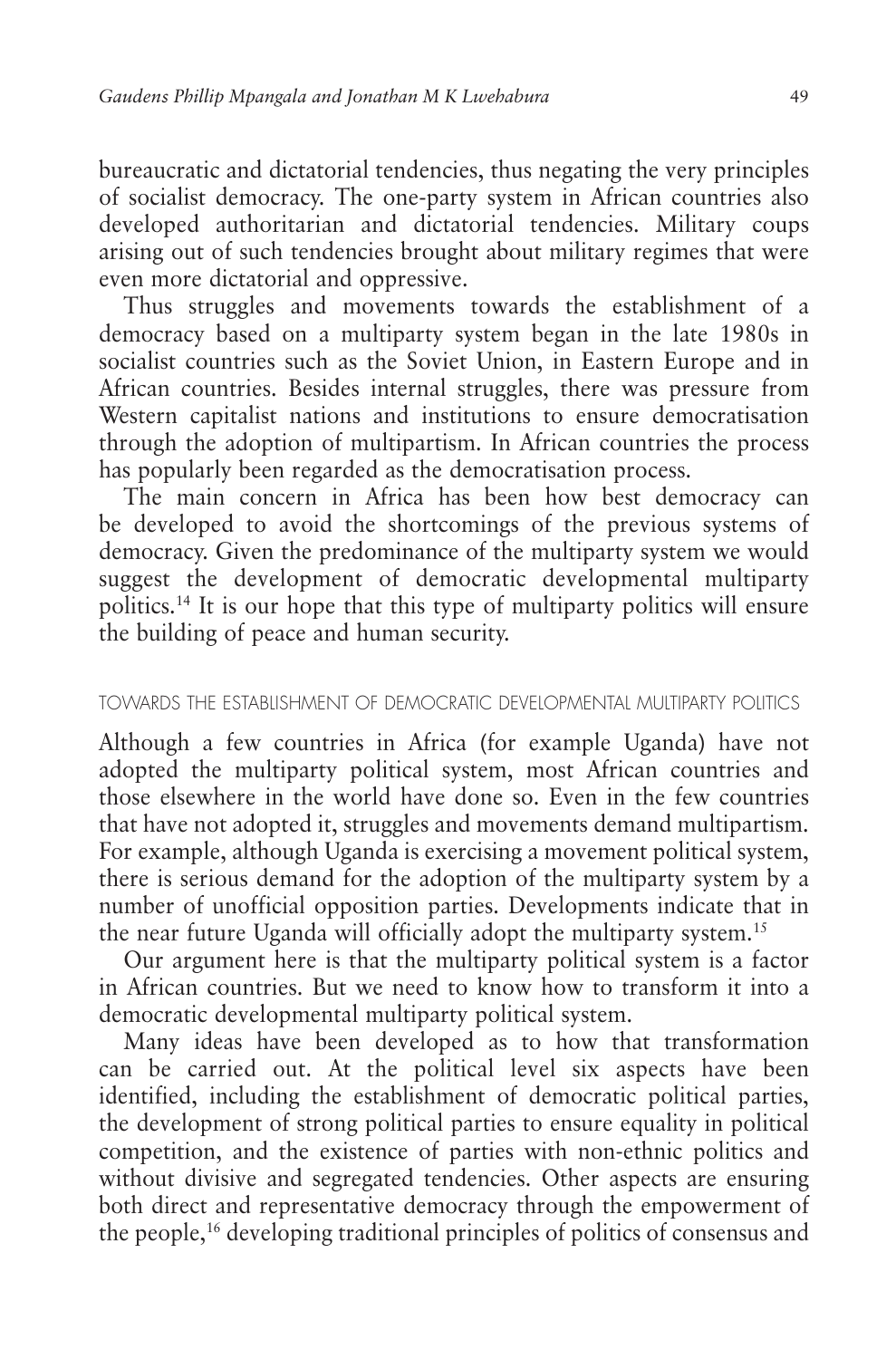reconciliation,<sup>17</sup> and ensuring people-centred politics and democracy. At the socio-economic level there is a strong need for rapid socio-economic growth and development, establishing principles of social and economic equality and justice, ensuring employment and lifting the standard of living of all the people through the provision of basic social services and all necessities of life, and creating conditions for people-centred development. When all these political and socio-economic aspects are achieved, conditions for peace and human security will be established under the multiparty system.

### **RESEARCH FINDINGS**

#### HISTORICAL BACKGROUND OF ELECTIONS IN ZANZIBAR TO 1990

## **Introductory remarks**

Nationalist movements began fighting for independence from colonial powers after World War II in 1945. In Zanzibar the nationalist movements began in the  $1950s^{18}$  when anti-colonial consciousness became very high. Nationalist political parties were established: the Zanzibar Nationalist Party (ZNP) in 1955, the Afro-Shirazi Party (ASP) in 1957; the Zanzibar and Pemba Peoples Party (ZPPP) in 1959; and the UMMA Party (UP) in 1963. These parties competed in the elections. As a retired revolutionary veteran and leader during the advent of the Zanzibar revolution narrated when asked to comment on the growth of racial or ethnic consciousness and divisions in Zanzibar during the colonial period:

"The colonial period was characterized by growth of racial or ethnic consciousness and division due to the colonial policy of divide and rule. This growth of racial groupings and divisions resulted into the establishment of racial associations since 1910, which latter formed racial nationalist political parties from 1950s. About twenty-three racial organizations were formed during this period. The strongest ones among them were the Arab Association, the African Association, the Shirazi Association, and the Indian Association. Each of these associations fought for the interest of its racial group."19

Two phases of elections will be analysed in this section. The first constitutes elections during the nationalist struggles for independence from 1950s to 1963. The second phase constitutes elections under a one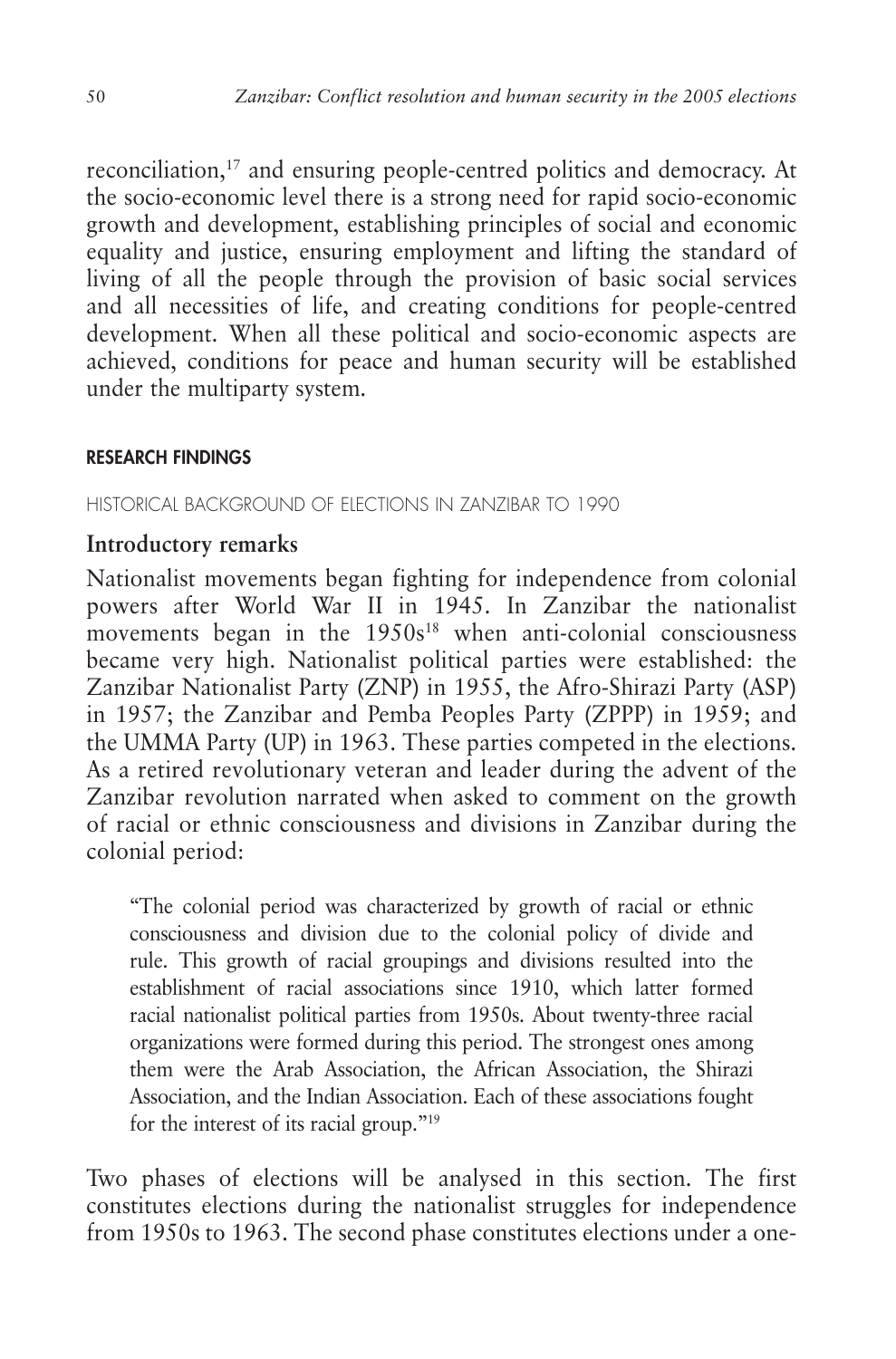party system from 1964 to 1990. Elections after the establishment of the current multiparty system in 1992 will be analysed separately.

## **The elections of 1957–1963**

TEMCO has outlined four elections during this period. The first was in 1957. Two political parties contested the elections: the Zanzibar National Party (ZNP) and the Afro-Shirazi Party (ASP). The aim of the first election was to choose six members of the Legislative Council, with the Sultan nominating six others. The ASP won a landslide victory, winning five out of six seats. A religious-based party called the Muslim Association won the sixth seat.<sup>20</sup>

The second and third elections were held in January and June 1961, respectively. These elections were held under a new constitution that was adopted in 1960. Three political parties participated: the ASP, ZNP, and Zanzibar and Pemba Peoples Party (ZPPP). The parties contested 22 seats in the Legislative Council. The ASP narrowly won by taking 10 seats, the ZNP got 9 seats, and the ZPPP got 3 seats. However, the ASP could not form a government, because two of the ZPPP representatives decided to join the ZNP, while only one ZPPP seat went to the ASP. Therefore, the ASP and ZNP each controlled 11 seats in the Legislative Council. A deadlock ensued and new elections were called for June.

In the June 1961 elections the three political parties contested 23 seats instead of 22. The turnout was high: 90,595 voters, constituting 96.15% of those who had registered. The ASP got 10 seats, the ZNP also won 10 seats, and the ZPPP got 3 seats. While the ASP and ZNP balanced in terms of the number of seats, the ASP gained a higher percentage of votes. However, based on winning the majority of seats in the Legislative Council, the ZNP and ZPPP formed a coalition government with 13 seats against the ASP's 10. ASP supporters were incensed that the ZNP and ZPPP combined had fewer votes than the ASP but were still able to form the government. Riots erupted and eight people died with 400 people injured and 1,000 arrested.<sup>21</sup> The riots, deaths and injuries occurred mainly in Unguja.

The last elections before independence were held in July 1963. This time, four political parties took part: the ASP, ZNP, ZPPP and UMMA Party, formed by members who had defected from the ZNP. However, the UMMA Party did not nominate candidates; they merely gave support to the ASP. The ZNP and ZPPP formed a coalition and together they won 18 seats. The ASP won 13 seats. Again the ASP won more votes by getting 54.2% of the votes. The ZNP got 29.8% and the ZPPP 15.9%.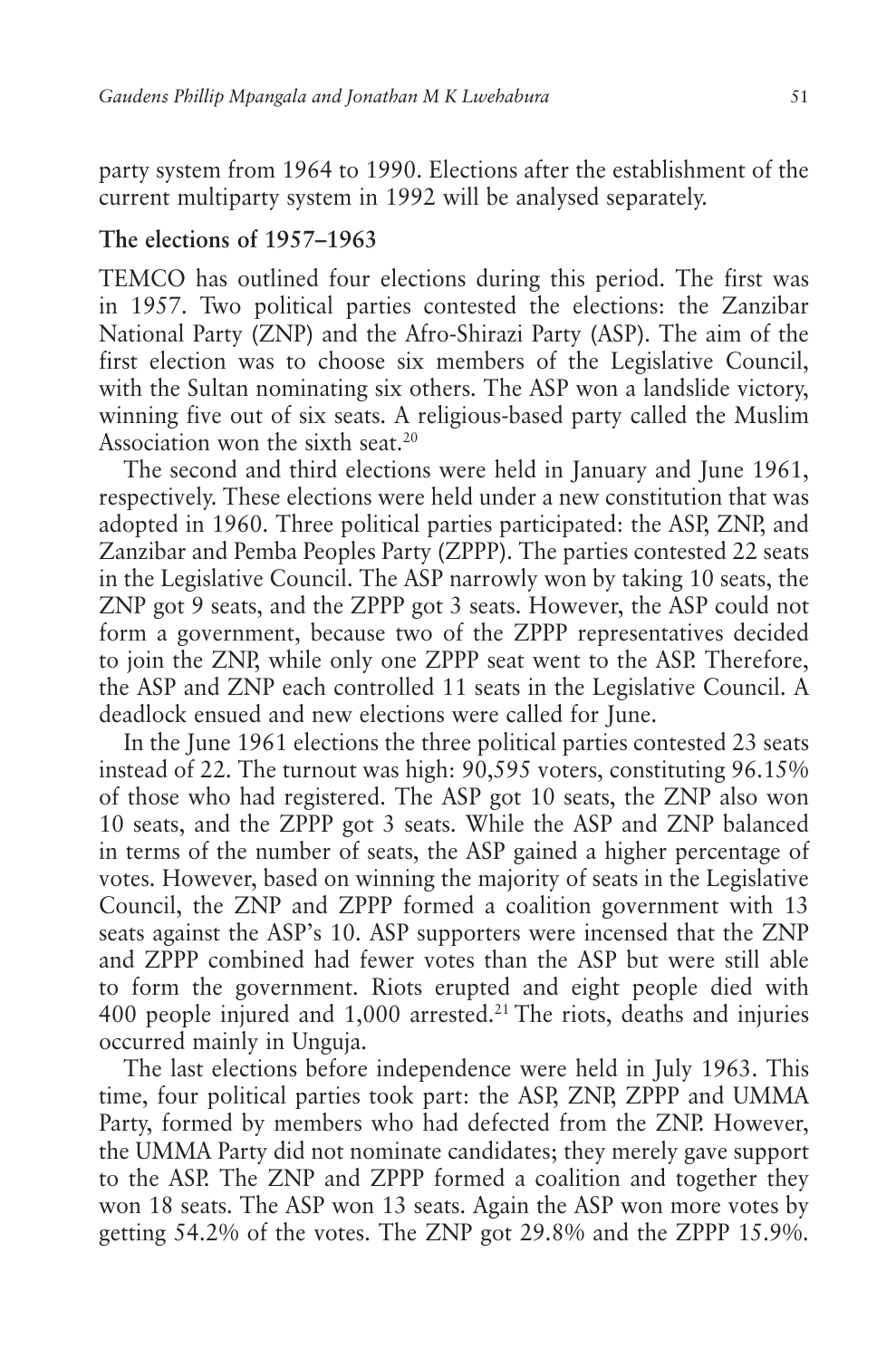| Constituency | ASP    | <b>ZNP</b> | <b>ZPPP</b> | Spoilt votes | Total  |
|--------------|--------|------------|-------------|--------------|--------|
| Forodhani    | 175    | 2,403      |             | 59           | 2,637  |
| Shangani     | 390    | 2,391      |             | 55           | 2,842  |
| Mlandege     | 2,736  | 3,135      |             | 66           | 5,937  |
| Kikwajuni    | 4,062  | 1,203      |             | 84           | 5,349  |
| Mwembeladu   | 5,066  | 809        |             | 104          | 5,979  |
| Kwahani      | 5,701  |            | 216         | 74           | 5,991  |
| Nungwi       | 2,615  | 3,198      |             | 94           | 5,907  |
| Tumbatu      | 2,310  | 3,667      |             | 119          | 6,096  |
| Donge        | 4,564  | 545        |             | 64           | 5,173  |
| Chaani       | 3,908  | 1,147      |             | 109          | 5,164  |
| Mangapwani   | 1,898  | 3,290      |             | 57           | 5,245  |
| Kiboje       | 2,958  | 618        |             | 35           | 3,611  |
| Dole         | 2,965  | 1,518      |             | 55           | 4,538  |
| Chwaka       | 3,785  | 720        |             | 55           | 4,558  |
| Fuoni        | 3,534  | 1,928      |             | 76           | 5,538  |
| Jozani       | 3,818  |            | 1,631       | 101          | 5,550  |
| Makunduchi   | 2,741  |            | 2,725       | 89           | 5,555  |
| Total        | 53,232 | 26,572     | 4,572       | 1,294        | 85,670 |

|        |  | Table 1 Eelection results for Zanzibar, 1963 |  |
|--------|--|----------------------------------------------|--|
| Unguja |  |                                              |  |

# Pemba

| Constituency    | ASP    | <b>ZNP</b> | <b>ZPPP</b> | Spoilt votes | Total  |
|-----------------|--------|------------|-------------|--------------|--------|
| Konde           | 1,585  | 3,565      |             | 178          | 5,328  |
| Tumbe           | 1,810  |            | 2,971       | 90           | 4,871  |
| Wingwi          | 4,390  |            | 1,705       | 148          | 6,243  |
| Wete            | 2,719  | 3,140      |             | 79           | 5,938  |
| Piki            | 2,563  |            | 2,756       | 90           | 5,410  |
| Shengejuu       | 2,042  |            | 3,581       | 83           | 5,706  |
| Ziwani          | 1,793  | 3,038      |             | 112          | 4,943  |
| Ole             | 1,793  | 3,397      |             | 124          | 5,655  |
| Chake Chake     | 2,347  | 2,627      |             | 68           | 5,042  |
| Pujini          | 2,746  |            | 2,983       | 146          | 5,875  |
| Chambani        | 1,569  |            | 3,469       | 87           | 5,125  |
| Kengeja         | 2,573  | 3,506      |             | 155          | 6,234  |
| <b>Mtambile</b> | 1,913  |            | 3,572       | 57           | 5,542  |
| Mkoani          | 4,169  | 1,605      |             | 155          | 5,929  |
| Total           | 33,853 | 21,378     | 21,037      | 1,573        | 77,841 |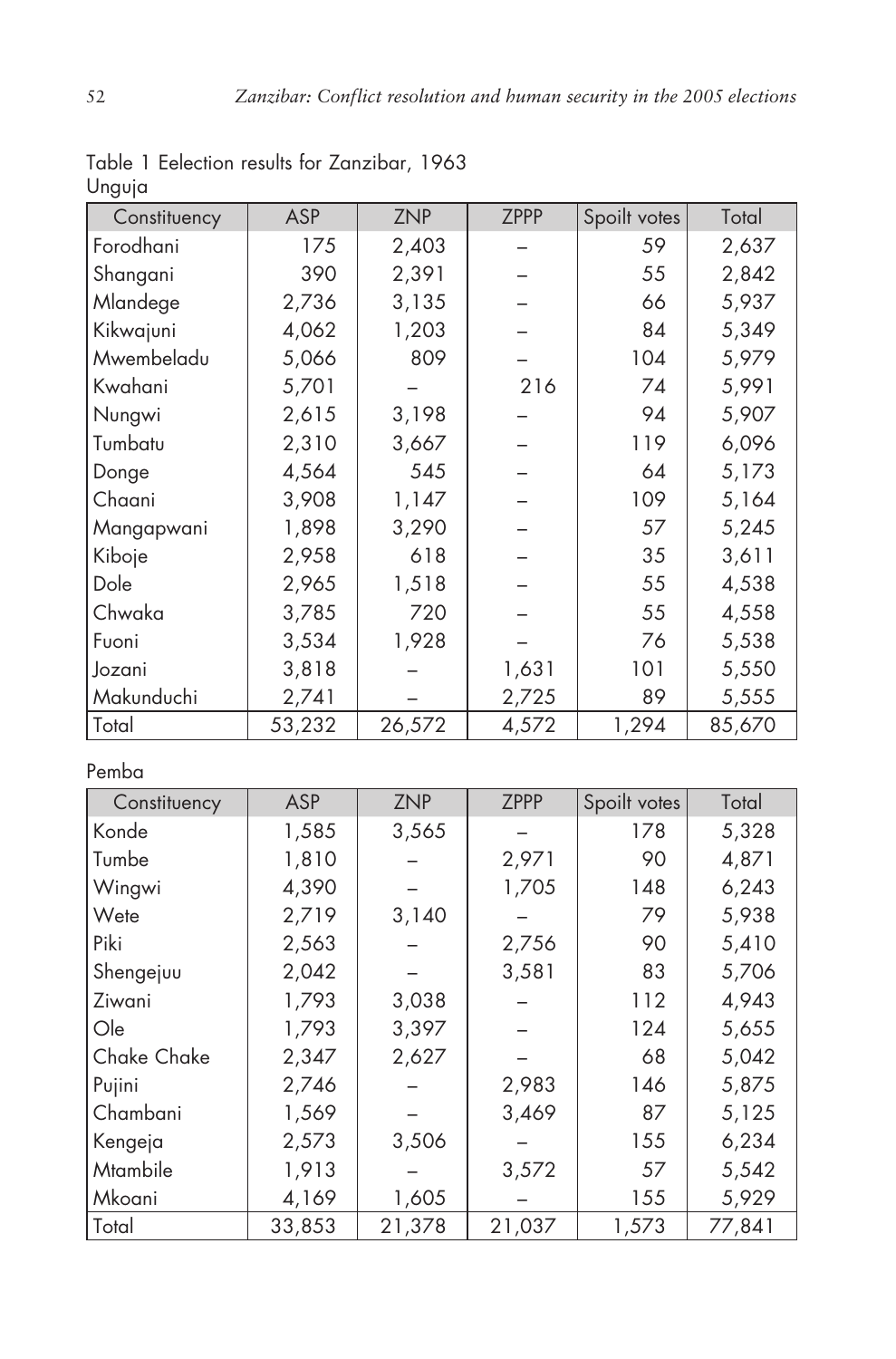| Constituency                     |      | <b>ASP</b> | <b>ZNP</b> | <b>ZPPP</b> |       | Spoilt votes | Total   |
|----------------------------------|------|------------|------------|-------------|-------|--------------|---------|
| Unguja                           |      | 53,232     | 26,572     | 4,572       |       | 1,294        | 85,670  |
| Pemba                            |      | 33,853     | 21,378     | 21,037      |       | 1,573        | 77,841  |
| Total                            |      | 87,085     | 47,950     | 25,609      | 2,861 |              | 163,511 |
|                                  |      |            |            |             |       |              |         |
| Percentage (%)                   |      |            |            |             |       |              |         |
| <b>ZNP</b><br><b>ZPPP</b><br>ASP |      |            |            |             |       |              |         |
| Unguja                           | 63.2 |            | 32.4       |             | 5.4   |              |         |
| Pemba                            |      | 44.4       |            | 28.0        |       | 27.6         |         |
| Total<br>54.2                    |      | 29.8       |            | 15.9        |       |              |         |

Total votes for Unguja and Pemba

*Source:* Zanzibar Protectorate Report of Election Supervisors, Government Printer, 1963.

However, owing to the coalition between the ZNP and ZPPP the two parties formed the government that led Zanzibar to independence on 10 December 1963. After independence the two parties controlled the government with the Sultan as head of state. The ASP felt that the coalition between the ZNP and ZPPP was a conspiracy to deny the ASP its electoral victory and therefore organised the Zanzibar Revolution of 12 January 1964. Table 1 shows the election results of the 1963 elections.

Three lessons can be drawn from the elections during the nationalist struggle for independence. First, these were multiparty elections, but because of the colonial legacy, the political competition was characterised by both ethnic and racial tendencies<sup>22</sup> and class tendencies. In terms of racial and ethnic tendencies the ASP was identified with Africans of mainland origin, the ZNP with Arabs, and the ZPPP with the Shirazi people. In terms of class the ZNP was identified with the land-owning aristocracy, the ASP with permanent and seasonal labourers, and the ZPPP with the peasantry.

The second lesson is that despite ethnic and class tendencies, each political party tried to win the support of all ethnic and class-based groups in order to ensure strength in the elections. For instance, after their poor performance in the 1957 elections the ZNP sought support from the Shirazi and peasants, as well as from the working class and Africans of mainland origin. The alliance between the ZNP and ZPPP in the two elections of 1961 and 1963 are typical examples.<sup>23</sup>

The third lesson is that the level of competition was so high that in some situations it resulted in violent conflict. There was also mistrust in the management of the elections. For example the ASP, which received the majority of votes in all the elections, felt that the colonial authorities were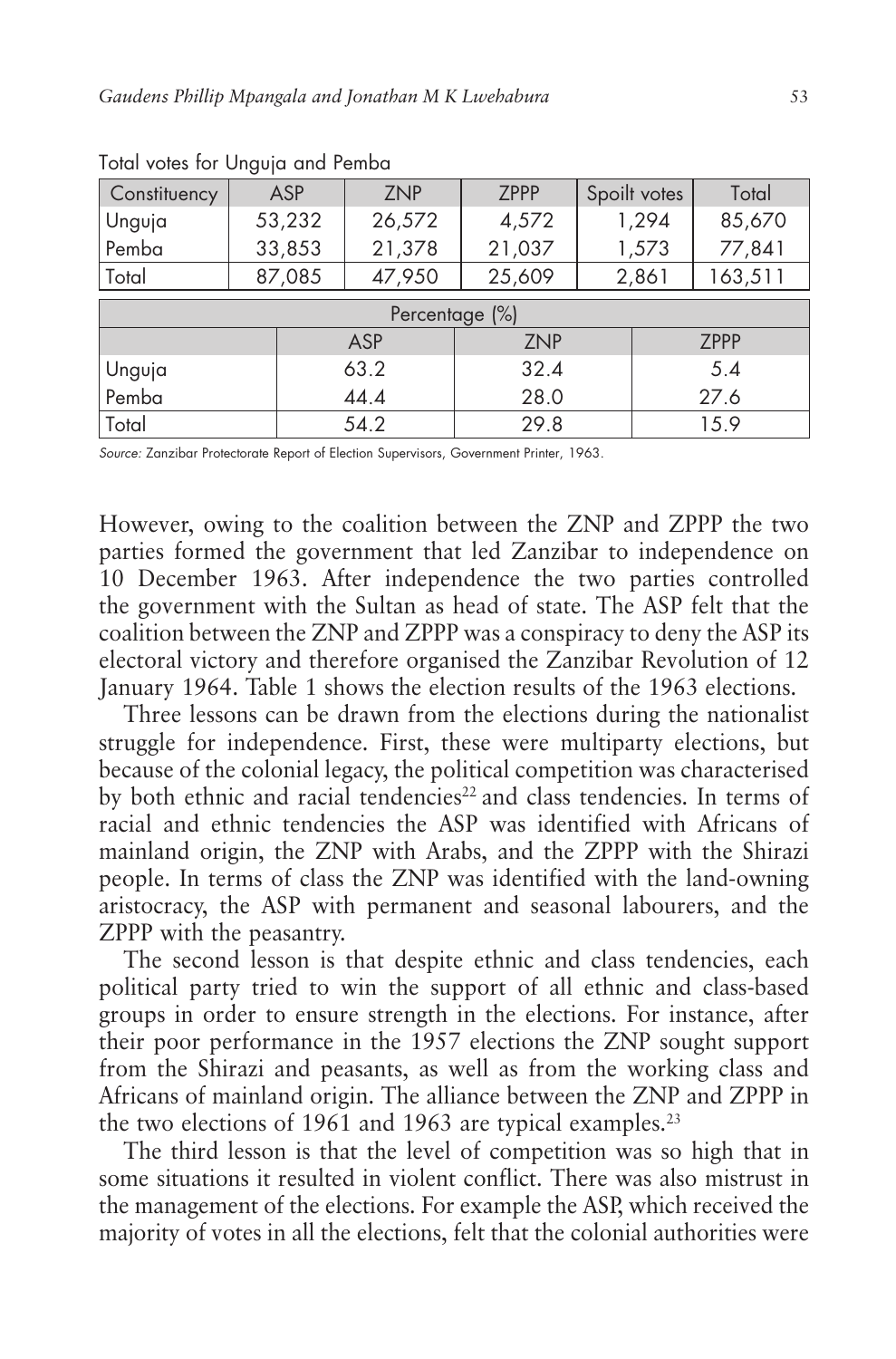manipulating their victories. Consequently ASP refused to recognise the results of the 1961 and 1963 elections, and the situation culminated in the Zanzibar revolution of 12 January 1964, which was carried out by the ASP overthrowing the new independence government under the Sultan. In short, the elections were a threat to peace and human security.

## **The elections under a one-party system, 1964–1990**

Soon after the Zanzibar revolution of January 1964, the ASP and the Zanzibar government decided to enter into a union with Tanganyika to form the United Republic of Tanzania on 26 April 1964. From 1964 to 1980 there were no elections in Zanzibar and the Revolutionary Council was the main decision-making and policy-making body. However, the people of Zanzibar participated in the Union elections of 1965, 1970 and 1975.

After the revolution, Zanzibar adopted a one-party system because the revolutionary government abolished all other political parties and ASP remained the only party. In 1977 the ASP merged with the Tanganyika African National Union (TANU) of Tanzania mainland to form a new party, Chama Cha Mapinduzi (CCM). With the CCM as the sole party for the whole of Tanzania, steps began to be taken to ensure that elections were held in Zanzibar. In order to do so a new constitution was created for Zanzibar in 1979, which laid the foundation for the establishment of a legislative body, the House of Representatives.24

The first elections under a one-party system were held in 1980. They were elections for the House of Representatives and the Zanzibar president. the CCM played an influential role in the conduct of the elections. For instance, the party appointed the presidential candidate. A special committee of the party, which was responsible for the affairs of Zanzibar, proposed two names to the central committee of the party. The latter deliberated on the two names and made a recommendation to the National Executive Committee (NEC) of the party, which was to select one candidate to be voted for in the form of a yes or no.

During the elections of 1980 and 1984 the second candidate withdrew before the names were forwarded to the NEC.<sup>25</sup> The elections of 1984 were only presidential because President Aboud Jumbe had resigned and an election had to be organised to fill the position. In the 1984 elections Ali Hassan Mwinyi was elected president of Zanzibar.

The other two one-party elections – for the Zanzibar president and the House of Representatives – were held in 1985 and 1990. For the presidential election the CCM carried out the processes of nominating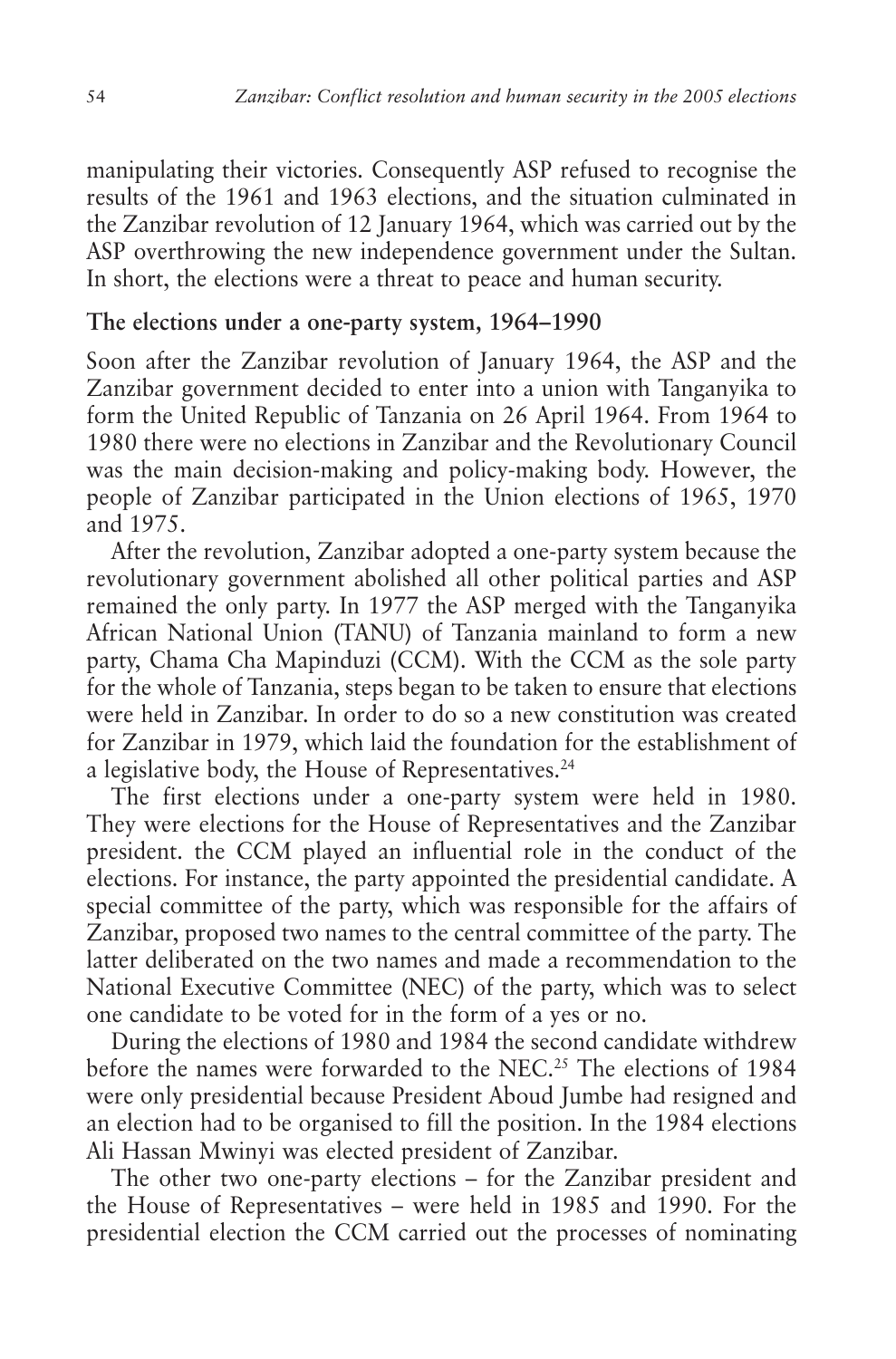the candidate, as usual. The nomination raised complaints from some people in Zanzibar, in particular those from Pemba. In the 1985 elections the complaints were caused by the nomination by the NEC of Abdulwakil as the sole candidate through a narrow margin against Seif Shariff Hamad.26 That was viewed as an imposition of the CCM, which was dominated by Tanzania mainland. The people of Pemba expected Seif Shariff Hamad to become the first president from Pemba, because all presidents since independence had been from Unguja. As a result Abdulwakil got only 24% of the votes from Pemba.27

A similar complaint arose around the 1990 elections. In 1988 the Zanzibar president dismissed Seif Shariff Hamad from his post as chief minister. He was also removed from other leadership positions from the party and the government. Supporters of Seif Sharrif Hamad – from Zanzibar in general and from Pemba in particular – viewed that as a strategy to prevent him from becoming a presidential candidate in the 1990 elections. Since he could not become a candidate in those elections, the elections faced a number of problems. One major problem was that many eligible voters, particularly in Pemba, were reluctant to participate in the elections. After much government pressure only 72% registered, and of those only 38% of those eligible were registered in Pemba.28 In those elections Dr Salmin Amour, also from Unguja, was elected president of Zanzibar.

Most people in Pemba boycotted the elections. These acts were met with repressive measures by the government soon after the elections. Public meetings were banned; many civil servants, teachers and students from Pemba were expelled from Unguja and sent back to Pemba. State organs such as the police, the Field Force Unit, the army, the militia and volunteers greatly increased. In short, the government pursued confrontational measures against the opponents.29

From the elections under the one-party system we learn a number of lessons. First, owing to the mood of the revolution, no elections were held for 16 years (1964–1980). Thus the people of Zanzibar were denied the democratic right and freedom to elect their representatives and leaders. Second, even when the elections did take place from 1980 to 1990, the predominant position of the party rather than the wishes of the people determined the nomination of candidates. Third, a regional divide between Unguja and Pemba grew sharply. The Wapemba developed a feeling of being oppressed and marginalised politically and economically. Fourth, there was a lack of consensus and reconciliation. The retaliatory measures taken by the government are indicative of that situation.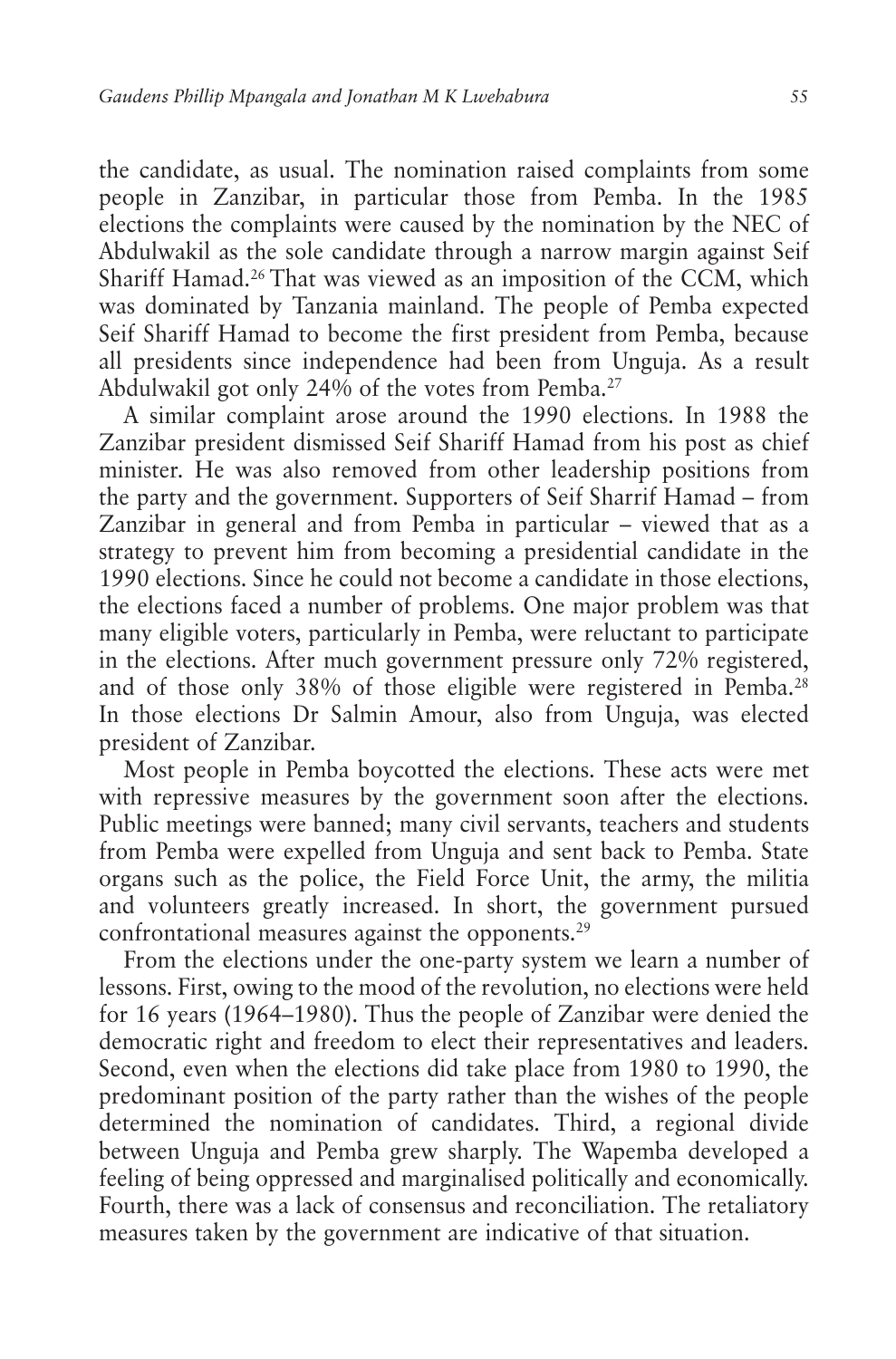#### MULTIPARTY ELECTIONS UNDER CURRENT MULTIPARTY POLITICS IN ZANZIBAR

## **Establishment of the multiparty system in Tanzania**

Tendwa30 outlines the factors that helped Tanzania to adopt a multiparty political system and abandon the one-party system in 1992. External factors include the disintegration of the Soviet Union and other communist states of Eastern Europe together with their communist ideology, global economic changes towards a market-oriented economic system, and pressure from the World Bank and International Monetary Fund (IMF) as well as rich Western donor nations.

Internal factors include the first movements for the demand of democracy and the multiparty system. From about the mid-1980s civil society organisations and even underground political groups were formed and carried out campaigns for political reforms. One of the steps taken by the movements was the organisation of a seminar in Dar es Salaam in June 1991 where the reformists laid down strategies how to continue demanding a multiparty system. The second factor was the role played by Mwalimu Julius Kambarage Nyerere. Although he was the founder of the one-party system, his wisdom and foresight prompted him to advise the party and the government to carry out political reforms towards a multiparty system. The third internal factor was the contribution of the Presidential Commission for One Party or Multiparty System, commonly known as the Nyalali Commission, as the then chief justice, Francis Nyalali, headed it. The commission was established early in 1991 to collect views from people in Tanzania and even outside the country as to whether Tanzania should adopt multipartism or continue with a one-party system. In 1992 the commission produced a report which recommended the adoption of the multiparty political system.<sup>31</sup> Constitutional amendments were made and by July 1992 multipartism was officially declared the new political system in Tanzania.

The restoration of multipartism in Tanzania was much more enthusiastically received in Zanzibar. According to the conservative figures of the Nyalali Commission, 43% of the people in Zanzibar demanded multipartism, compared to 19% on the Tanzanian mainland. However, the road to multipartism was not easy, as one senior opposition leader commented:

"Restoration of multipartism in Tanzania is only one part of democratization. On the other part Tanzania had to go through a painful process to overcome one-party mentality and her hegemonic government and state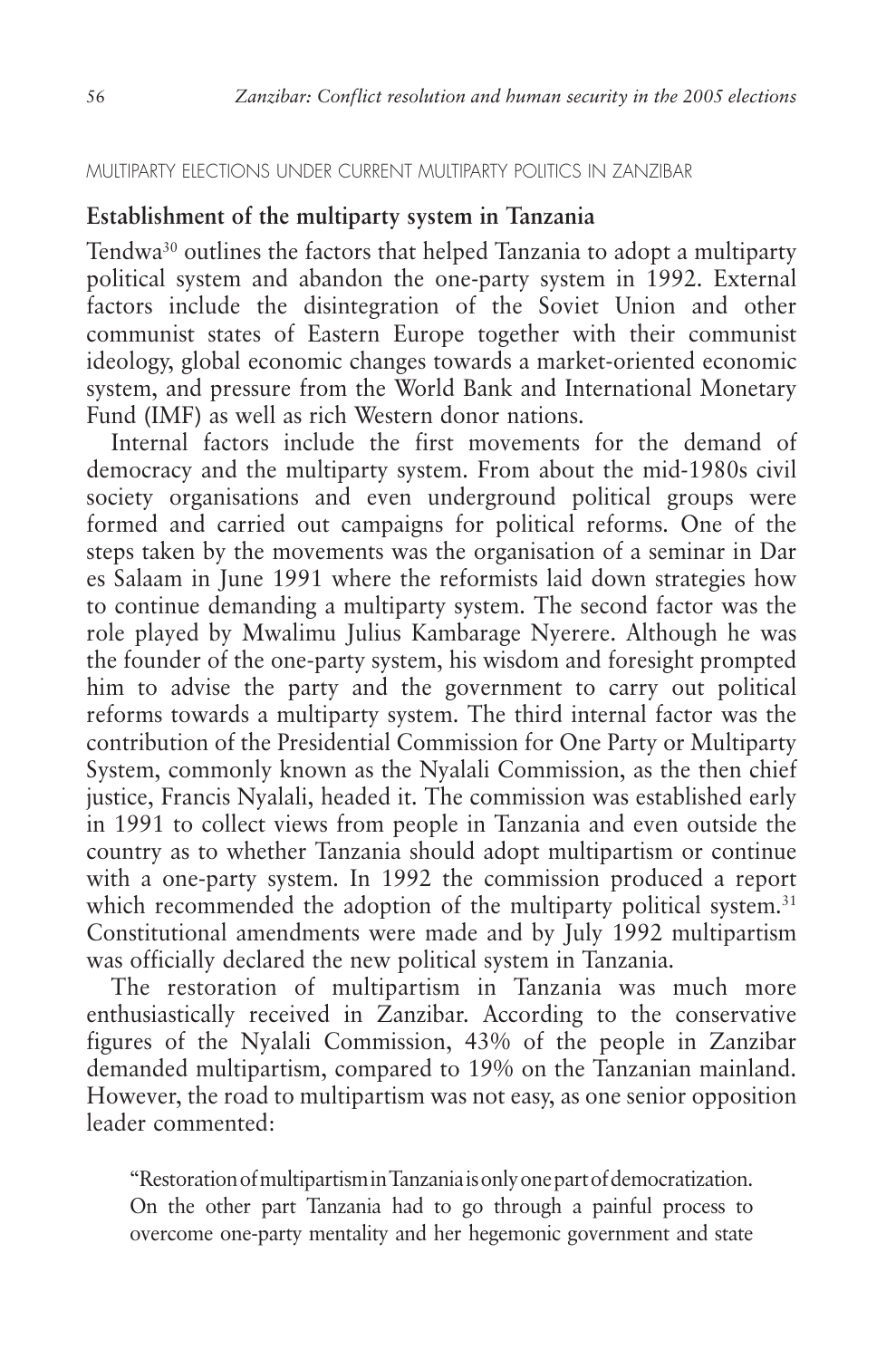institutions amid the turbulence of emerging opposition parties. The existing Constitutions and laws in Tanzania and Zanzibar were written under one-party systems, and they have been marginally amended to allow for existence of multiple political parties while leaving an enormous concentration of powers in the hands of the government and the ruling party CCM. A case in point is the recent 14<sup>th</sup> Constitutional amendment of 2005 where the opposition protested and marched out of the Union Parliament, still to have the amendment passed."32

## **The multiparty elections of 1995 and 2000 in Zanzibar**

The 1995 and 2000 elections were held in a multiparty political system. These elections appeared to have more serious problems in terms of corruption and rigging tendencies, thus making the elections not free and fair. The problems grew more serious in the 2000 elections than in those of 1995.33 Election monitors and observers identified the problems in the various stages in the election processes.

During the process of nominating candidates there were no serious problems, but there were complaints that, in some cases, decisions at lower levels of the parties were not respected by higher levels. During the elections of 2000 there were also complaints about ethnic bias against certain aspiring candidates.34 Otherwise nomination processes were carried out according to laid-down regulations.

A number of problems arose in connection with the registration process. One problem concerned the illegal registration of voters. During the 1995 elections the CCM complained that 124 people had been illegally registered in favour of the CUF, while the CUF complained of 382 people who had been illegally registered in favour of the CCM.<sup>35</sup> In the 2000 elections there were more serious allegations of illegal registrations. It was alleged that the CCM had brought thousands of youths from Tanzania mainland to register in Unguja and Pemba under the pretext that they were transferred JKU (Jeshi la Kujenga Uchumi) members. The CUF was also alleged to have brought some youths from Kenya.36

Another problem concerning the registration process was restrictions on eligible voters from registering. It was observed that the *shehas*, local traditional leaders who acted as ex officio agents of the Zanzibar Electoral Commission (ZEC), were mainly responsible for the restrictions. Since most of them were said to favour the ruling party, the restrictions were mainly placed on people believed to be members or supporters of opposition parties, particularly the CUF. The restrictions were made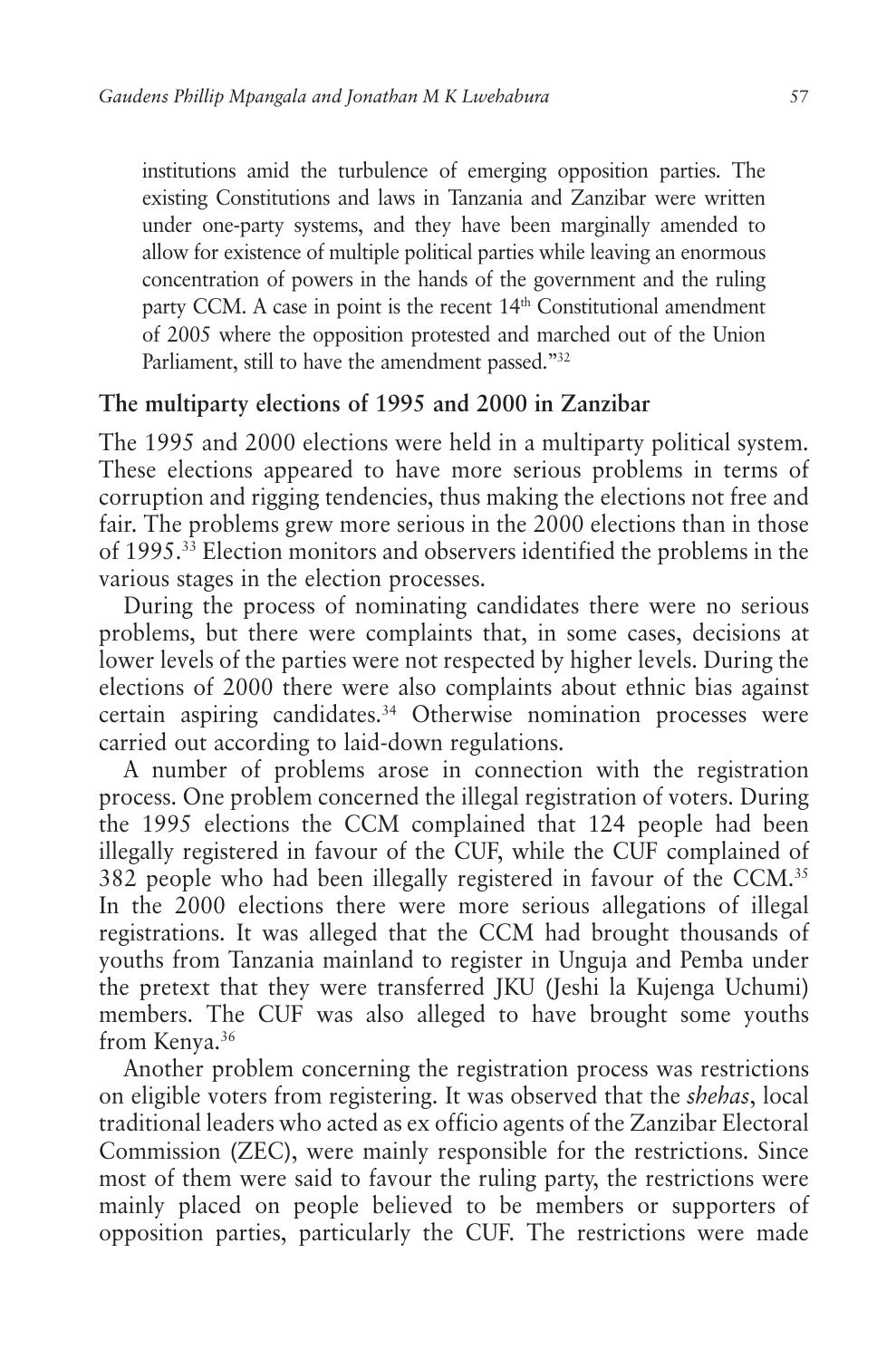on the basis of age and residence. Young people of 18 or above were declared to be below 18 and thus could not be registered. There was an election regulation that anybody who had not been a permanent resident in his/her constituency for the previous five years could not be registered as a voter. This regulation could be used to prevent eligible voters from registering. There were other problems such as lodging unnecessary objections on those who had already registered.

Campaigns were normally carried out well, with enthusiasm. The level of participation of people in the campaigns was very high, indicating that the majority of people in Zanzibar were politically conscious. However, in both the 1995 and 2000 elections some problems arose. One major problem was that the political playing ground was not level. The CCM and CUF were financially powerful compared with the other political parties. These two parties, therefore, could carry out their campaigns much more effectively than the other political parties.

Other shortcomings included carrying out illegal campaign meetings through religious, wedding and other ceremonies, denying some opposition parties space for campaign meetings, and the use of abusive and threatening language. For example, other parties saw the common use of the word *ngangari* by CUF as threatening language.

On the whole the voting processes in the 1995 and 2000 elections went well. But a number of serious problems arose regarding the counting of votes and the announcement of results.

In the 1995 election the House of Representatives results were announced in time, but the announcement of the results for the president of Zanzibar was delayed for two days. When it was made, the CCM candidate, Salmin Amour, was declared the winner, defeating his opponent, CUF candidate Seif Shariff Hamad, by a narrow margin of  $0.4\%$ <sup>37</sup>

The CUF did not accept the Zanzibar presidential results, for various reasons. First, the counting was prolonged for two days by the ZEC without a plausible explanation. Second, two days before the announcement of results, Dar es Salaam Television (DTV) and the newspaper *Majira* announced that Seif Shariff Hamad had won. Third, CUF party agents testified that according to their figures it was Seif Shariff Hamad who had won. Thus, the CUF believed that the delay in counting was a manoeuvre by the ZEC to steal votes from the CUF candidate and give them to the CCM candidate. This culminated in a serious political crisis between the CCM and CUF.

Various views were aired regarding the 1995 election results. At first, the Organisation of African Unity (OAU) Election Observer Group, the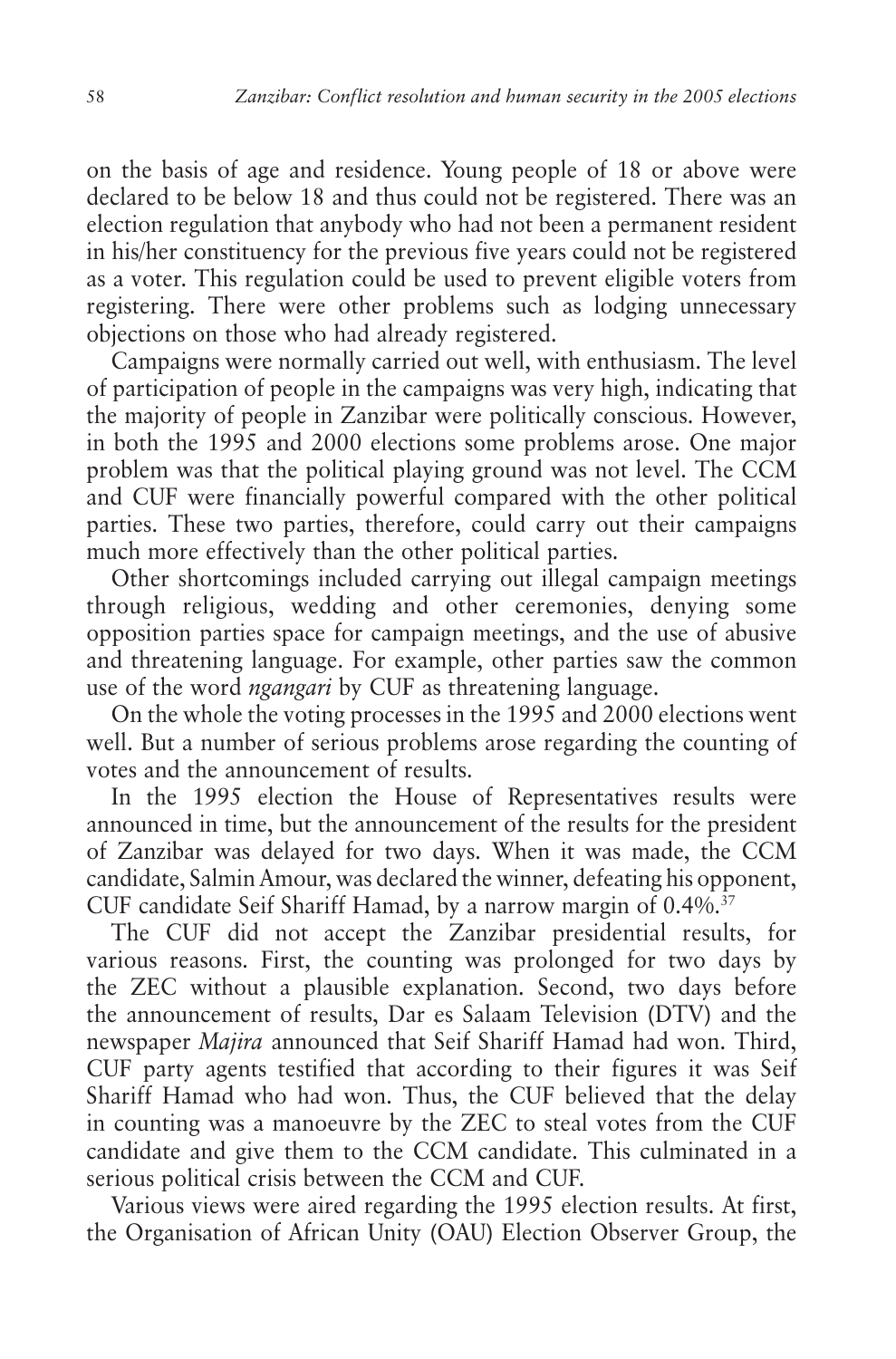"Non-Represented Peoples' Organisation", and the then United Nations Coordinator for the UN group, Victor Angelo, had positive views about how the elections were conducted, stating that they were satisfied with the results. But then they changed their minds. Owing to the crisis that arose in announcing presidential election results, they were no longer satisfied. The International Foundation for Election Systems (IFES),  $38$  a US-based organisation, felt that the elections did not represent the will of the people. In their report ZEMOG (Zanzibar Election Monitoring Group) were not positive, stating that they could not affirm that the elections were free and fair.

The second multiparty elections took place in October 2000. Many political parties participated in the Zanzibar elections. Again, the strongest competitors were the CCM and CUF. The 2000 elections in Zanzibar were characterised by greater corrupt tendencies, such as rigging and other irregularities, than the 1995 elections. Again the CUF felt that victory in the presidential elections as well as some House of Representatives and parliamentary elections had been snatched by the CCM through illegal means. The CUF refused to recognise the results, boycotted the House of Representatives and parliamentary sessions, and demanded a rerun of the elections.

The views of local and international observer groups on the conduct and outcome of the 2000 elections were negative. The OAU Observer Group said that it was unable to endorse the 2000 Zanzibar general elections as having been free and fair and called for the ZEC to follow the cardinal principle of transparency and credibility in the conduct of elections. The IFES was of the opinion that the elections were mismanaged, particularly the voting process, and called for new elections. The Commonwealth Observer Group also called for the cancellation of the Zanzibar elections in their entirety and for reform of the organs responsible for elections. The Commonwealth Observer report strongly criticised the way the elections had been conducted and pointed out that in many places the elections were a shambles, because of massive incompetence or a deliberate attempt to wreck at least part of the election. It also emphasised that the outcome of the elections represented a colossal setback for ordinary Zanzibaris and their aspirations for democracy. It thus called for new properly conducted polls to be undertaken throughout Zanzibar under a reformed electoral commission and under new impartial electoral laws.39 The main local observer group, TEMCO, issued a strongly worded statement soon after 29 October in Zanzibar characterising the elections as abortive. The statement declared that the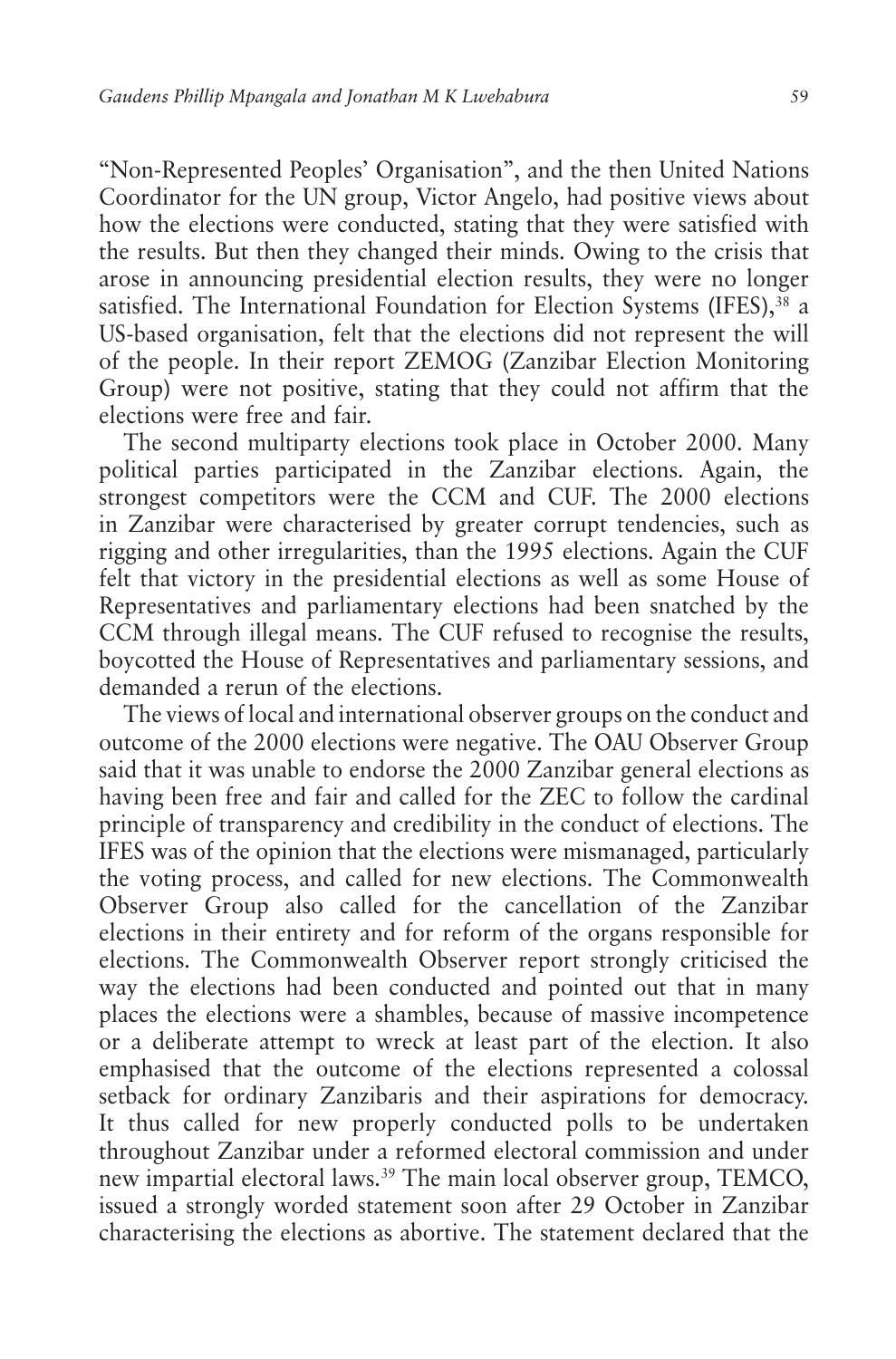state instruments responsible for managing the elections in Zanzibar had let down the people and multiparty democracy. Like all other observers, TEMCO called for the cancellation of elections for all of Zanzibar and the organisation of fresh elections.<sup>40</sup>

Thus the 2000 elections in Zanzibar resulted in yet another serious political conflict between the CCM and CUF. On 26 and 27 January 2001 the crisis culminated in a violent confrontation between CUF demonstrators and the police. Thirty-one people were killed and more than 2,000 fled to Kenya. The report of the Presidential Commission that investigated the incident gave the number of deaths as 31, but the CUF claimed that more than 70 people were killed. A senior CUF party leader later confirmed this:

"My party [CUF] had no confidence in the integrity of the October 2000 elections, and it blatantly refused to participate in the re-run in the town constituencies a week later. The dreaded Field Force Unit fully armed with antipersonnel carriers and bazookas as if they were going to war against a foreign enemy reinforced the police. A day after the election the full force of police brutality was unleashed against unarmed civilians in camera. After failing to get redress of our complaints my party called for a peaceful demonstration. More than 40 people were killed, hundreds were arrested, and more than 2000 became the first Tanzania refugees in Mombasa, Kenya. In our history, this was a time when a peaceful Tanzania lost its innocence in the eyes of the world."41

From the two multiparty elections two important aspects are identified. First, the elections were a source of conflict because they were not free, fair and democratic. Second, in multiparty elections each political party should be ready to win or to lose through free and fair elections. It is very difficult to avoid conflict if the elections are not free and fair. It was the violent aftermath of the 2000 elections that led to Muafaka II, as we shall see below.

## **The Pemba by-elections, 2003**

The Pemba by-elections were held on 18 May 2003. The elections involved electing Union Members of Parliament (MPs) and Members of the House of Representatives in 17 constituencies in which seats were vacant because of the political crisis that followed the 2000 elections. Since the CUF did not recognise the results of the 2000 elections, its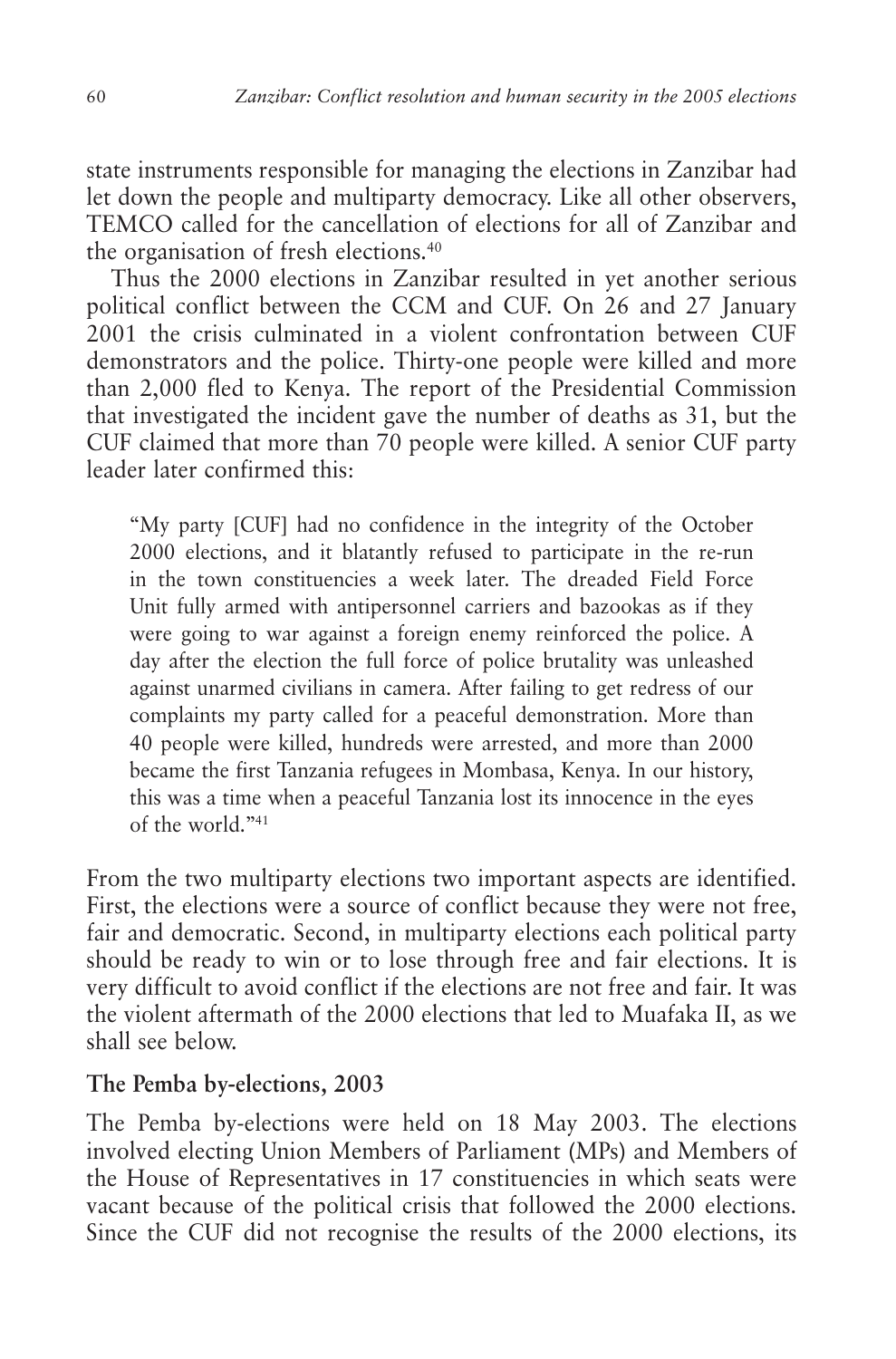Union MPs and Members of the House of Representatives boycotted meetings of both the Houses of Representative and the National Assembly. They were eventually expelled from these Houses.

Holding by-elections was part of the agreements contained in the second reconciliation or Muafaka II. It had been stipulated in Muafaka II that the vacant seats in the 17 constituencies in Pemba should be filled through by-elections on completion of the implementation process of Muafaka. Although not all aspects of the Muafaka II agreements had been implemented, because the implementation process was in progress, it was decided that the by-elections should be held in May 2003.

Unlike the elections of 1995 and 2000, the performance of the byelections was rated as very good. Both internal and external observer groups concluded in their monitoring reports that the elections were free and fair. The conclusion of the TEMCO report (2004) was as follows:

"Considering all that has been said about how the by-elections were conducted, and taking into account the balance between the positive and negative things that occurred in the management of all stages of the elections, TEMCO awards a certificate of free and fair elections to the byelections conducted in Pemba (17 constituencies) and a qualified free and fair certificate for the mainland by-elections (4 constituencies)."42

This indicates that the by-elections in Pemba were even better conducted and better managed than those in four constituencies on Tanzania mainland, which were held on the same day.

In the report TEMCO<sup>43</sup> pointed out a number of aspects that confirm this. These include transparency in conducting the elections in all stages; non-intentional election management discrepancies; fair and equitable dealing with all parties by state instruments of law (such as the police) and state media; and the making of critical decisions by the key actors such as political parties in resolving conflicts and misunderstandings. Other aspects were concurrence by internal and external observers that the electoral exercise in Pemba was largely free and fair, relative ease in obtaining information by media personnel, the opportunity to register complaints by key stakeholders (voters, candidates and party agents) and that the president of Tanzania and chairman of the ruling party, the CCM, Benjamin William Mkapa, publicly hailed the way in which the by-elections were conducted in Pemba.

Despite this very good performance TEMCO and other observers' reports revealed a few problems. At the nomination stage three problems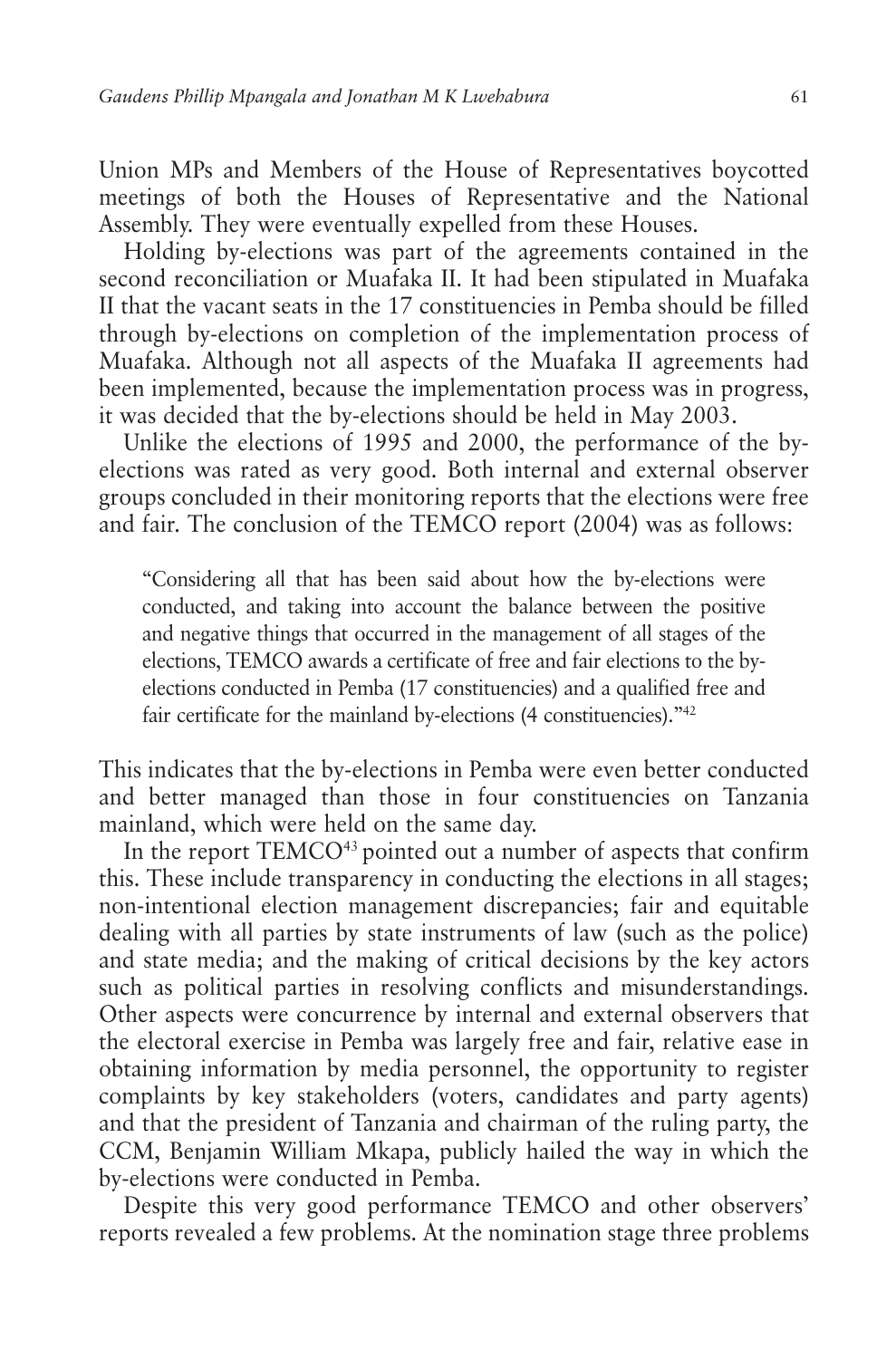were observed. One was gender imbalance. Only 3.6% of the nominated candidates were women. This means that of 111 nominated candidates from all political parties, only four were women. The main problem was that the women themselves did not fill in nomination forms. Out of 150 people who returned forms to their parties only five (3.3%) were women. But in terms of registration, attending campaign rallies and voting, women were more numerous than men. The second problem was that some political parties failed to follow laid-down democratic procedures in the nomination process.

The third problem was the raising of a number of objections against some nominated candidates. Successful objections were made by the National Convention for Constructive Reform – Mageuzi (NCCR– Mageuzi) against CUF candidates. On 13 May the Zanzibar High Court upheld the ZEC's decision that the six CUF candidates should be barred according to Zanzibar Electoral Law 49 (5), which gives the ZEC final authority over interpreting and deciding cases involving electoral law. The objections were partly due to the weakness in the CUF's nomination procedures. However, they threatened to disrupt the by-elections and the Muafaka between the CUF and CCM.

There were not many problems with the process of registration, although only 76% of the eligible voters had registered. This means that out of an estimated 142,340 eligible voters, according to the 2002 census, only 108,271 had registered. A number of objections were made against some registered voters. Of the 217 objections only 29 were upheld.

The campaign stage had two main shortcomings. The first was the inequality between political parties in terms of financial resources and even followers. Of the five political parties that participated in the elections, the CCM and CUF were the only two that were financially strong. They could therefore hold all their campaign rallies according to the established programme. The CUF, followed by the CCM, was also the party that had the largest following.

The other political parties that participated were the National Convention for Constructive Reform (NCCR–Mageuzi), Tanzania Labour Party (TLP) and Tanzania Democratic Alliance (TADEA). These three were relatively weak financially and had few followers, as indicated in campaign rallies. They could not hold all their campaign rallies and TADEA in particular held very few rallies. This means that the political playing ground was not level.

The second shortcoming was the use of abusive, foul and even threatening language. Some political parties complained that there were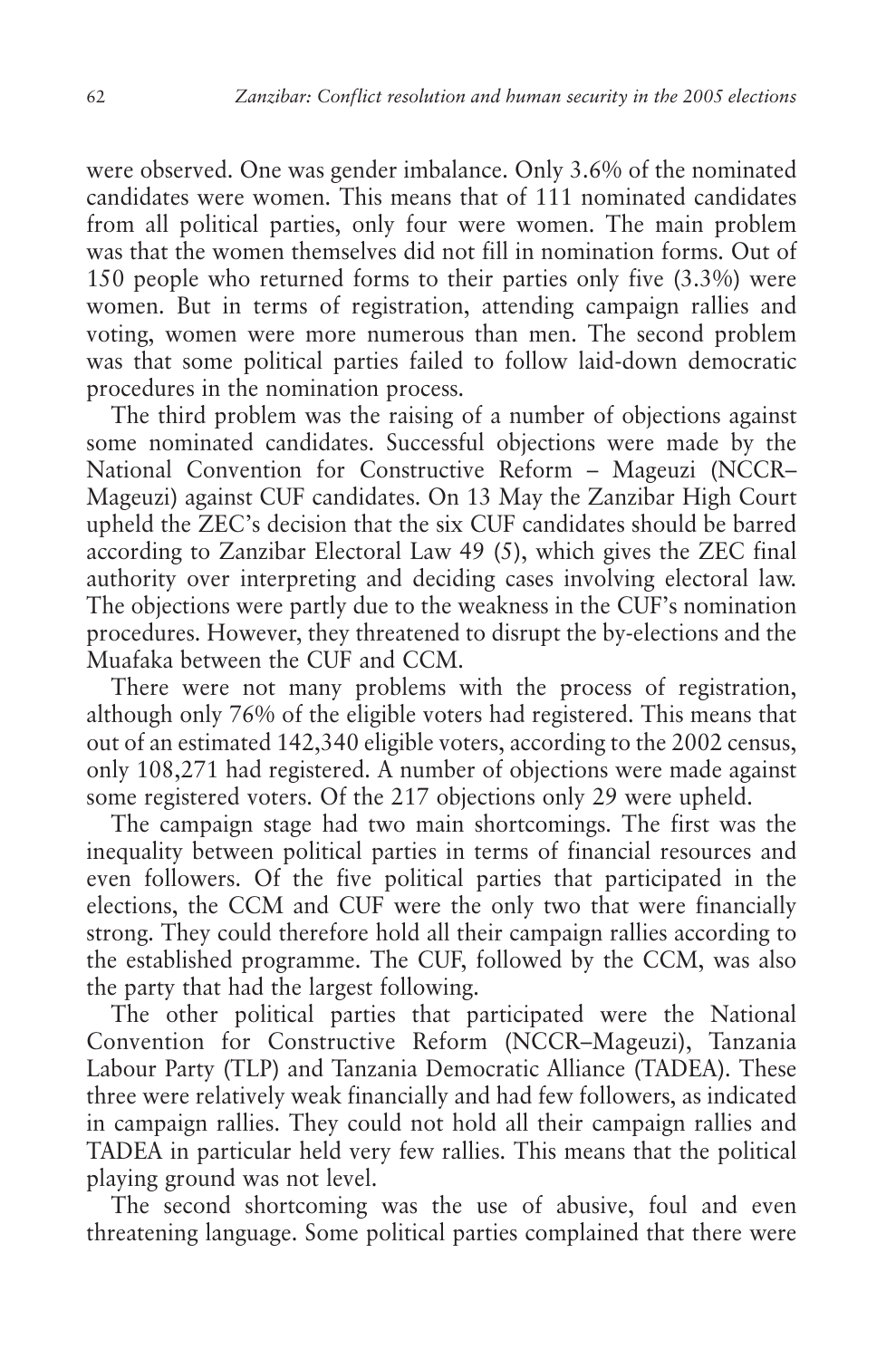some elements of segregation, as indicated by foul and abusive language. Another feature of the campaign rallies was the presence of large numbers of small children who should not have attended such rallies.

One serious problem arose in connection with the stage of voting and counting of votes. Although the processes went smoothly, it was realised while counting the votes for the House of Representatives elections that many votes in the six constituencies where the CUF's candidates had been barred were spoilt. The spoilt votes ranged from 61% to 82%. Table 2 shows spoilt votes and their percentage in each of the six constituencies.

| Constituencies | Total votes cast | Spoilt cotes | % of spoilt votes |
|----------------|------------------|--------------|-------------------|
| Chonga         | 6,126            | 3,745        | 61%               |
| Chake Chake    | 5,910            | 4,385        | 74%               |
| Micheweni      | 7,330            | 4,659        | 63.5%             |
| Wingwi         | 4,478            | 3,521        | 78.6%             |
| Tumbe          | 6,116            | 5,019        | 82%               |
| Kojani         | 6,528            | 4,963        | 76%               |
| Total          | 36,488           | 26,292       | 72%               |

Table 2 Spoilt votes for the House of Representatives elections in six constituencies

Source: TEMCO's Report on the May 18<sup>th</sup> 2003 Tanzanian elections, p 111.

During the campaign rallies CUF leaders urged their members and supporters to vote for ghost candidates, commonly known as *maruhani.* Those were spoilt votes. This meant that CCM candidates who won the seats in the six constituencies received a very small percentage of the votes, ranging between 10% and 20%.

The good performance of the Pemba by-elections was due to a number of factors. One of these was Muafaka II, which played a very significant role. Because of the Muafaka a number of election laws were reformed and a new ZEC, which was relatively independent, was established. The second factor was the roles played by the ZEC and NEC in managing all stages and processes of the elections. Even state organs – notably the police – tried to play neutral and impartial roles, unlike in the 1995 and 2000 elections. Third, the consciousness and commitment of the people to the elections was very high.

The Pemba by-elections enabled us to draw important lessons and experiences. First, through the spirit of reconciliation multiparty political competition through elections can be carried out successfully and peacefully. Second, in multiparty elections it is very important to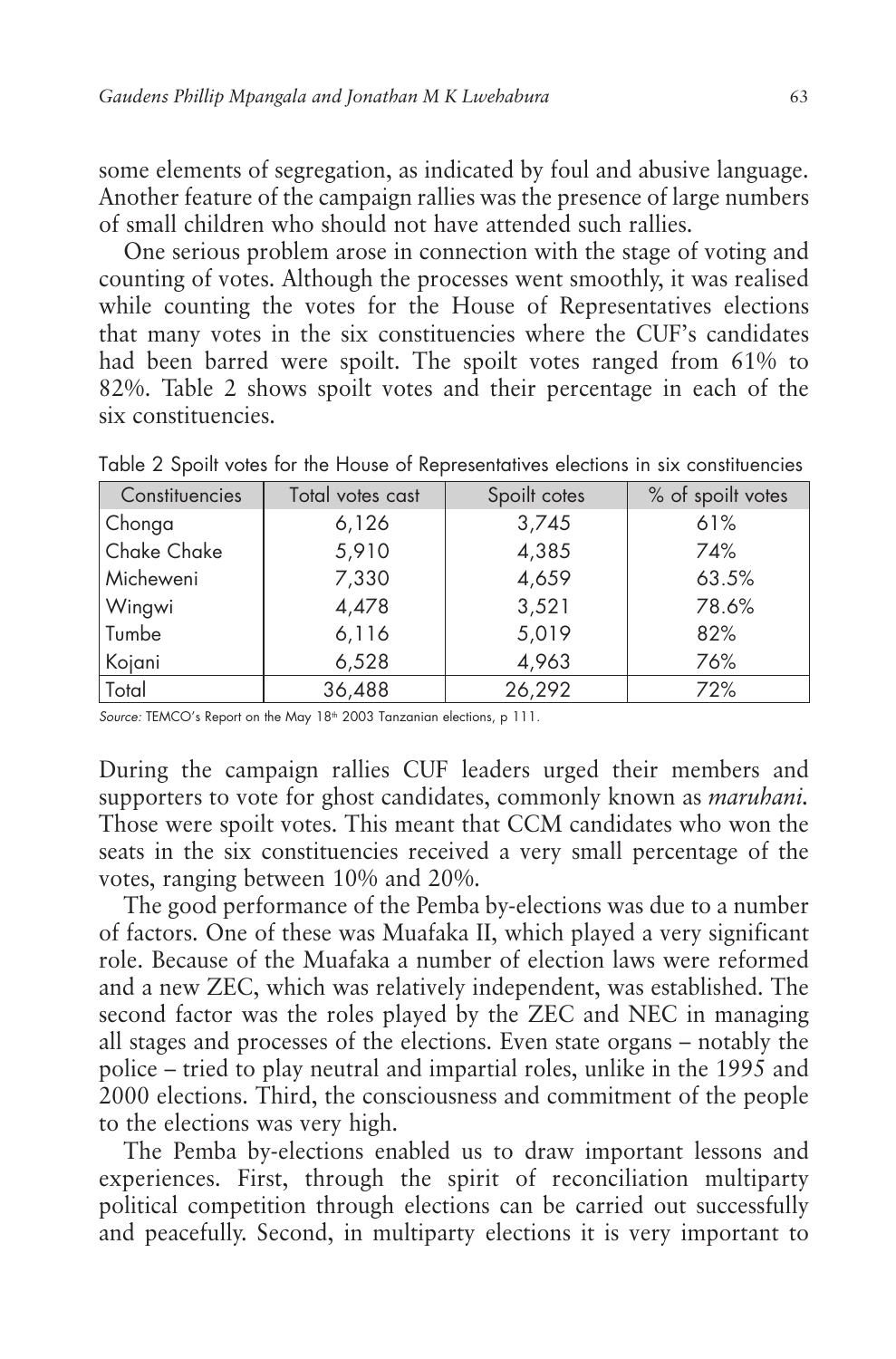have independent and impartial managing election organs such as the ZEC and neutral state security organs such as the police. Third, in election processes it is important to avoid tampering with the wishes of the people. The *maruhani* votes indicate how the electorate were denied the right and freedom to elect candidates of their choice.

#### MUAFAKA (RECONCILIATION) AND THE BUILDING OF HUMAN SECURITY IN ZANZIBAR

## **Reconciliation**

The principle of reconciliation has become a common phenomenon in Africa and elsewhere in the world as a means of resolving conflict. Steps taken in conflict-resolution processes include peace negotiations, the signing of peace agreements, and the implementation of such agreements.44 Peace negotiations can be internally or externally based. In internally based peace negotiations the conflicting parties in a particular country decide to sit down and negotiate peace. The negotiations can be direct, between the conflicting parties, or they can be conducted through an external or an internal mediator or facilitator.

Muafaka in Zanzibar constitutes the two phases, Muafaka I and II. Both are unique in that the conflicts leading to processes of reconciliation emanated from multiparty elections. Muafaka, therefore, is a means not only of resolving political conflict but also of managing multiparty elections.

## **Muafaka I**

We have already observed the problems that arose during the multiparty elections of 1995. Briefly, the CUF refused to accept the presidential election results and boycotted meetings in the House of Representatives. Tension grew between the CCM and CUF. The Zanzibar government carried out state repression and brutality against CUF members. As a result, internal and international pressure increased on the two political parties to negotiate and resolve the latent conflict.<sup>45</sup>

From 1996, respected Tanzanian elders such as Brigadier General Hashim Mbita, Ambassador Abbas Sykes, Ambassador Sued and the Honourable Joseph Sinde Warioba initiated dialogue in their individual capacities.46 In February 1998 the Commonwealth Secretary General, Chief Emeka Anyaoku, through his representative, Dr Moses Anafu, took over the task of mediating the negotiations between the CCM and CUF. With the support of the Tanzania Union government a reconciliation agreement was reached between the two political parties and signed on 9 June 1999 in the House of Representatives in Zanzibar. Chief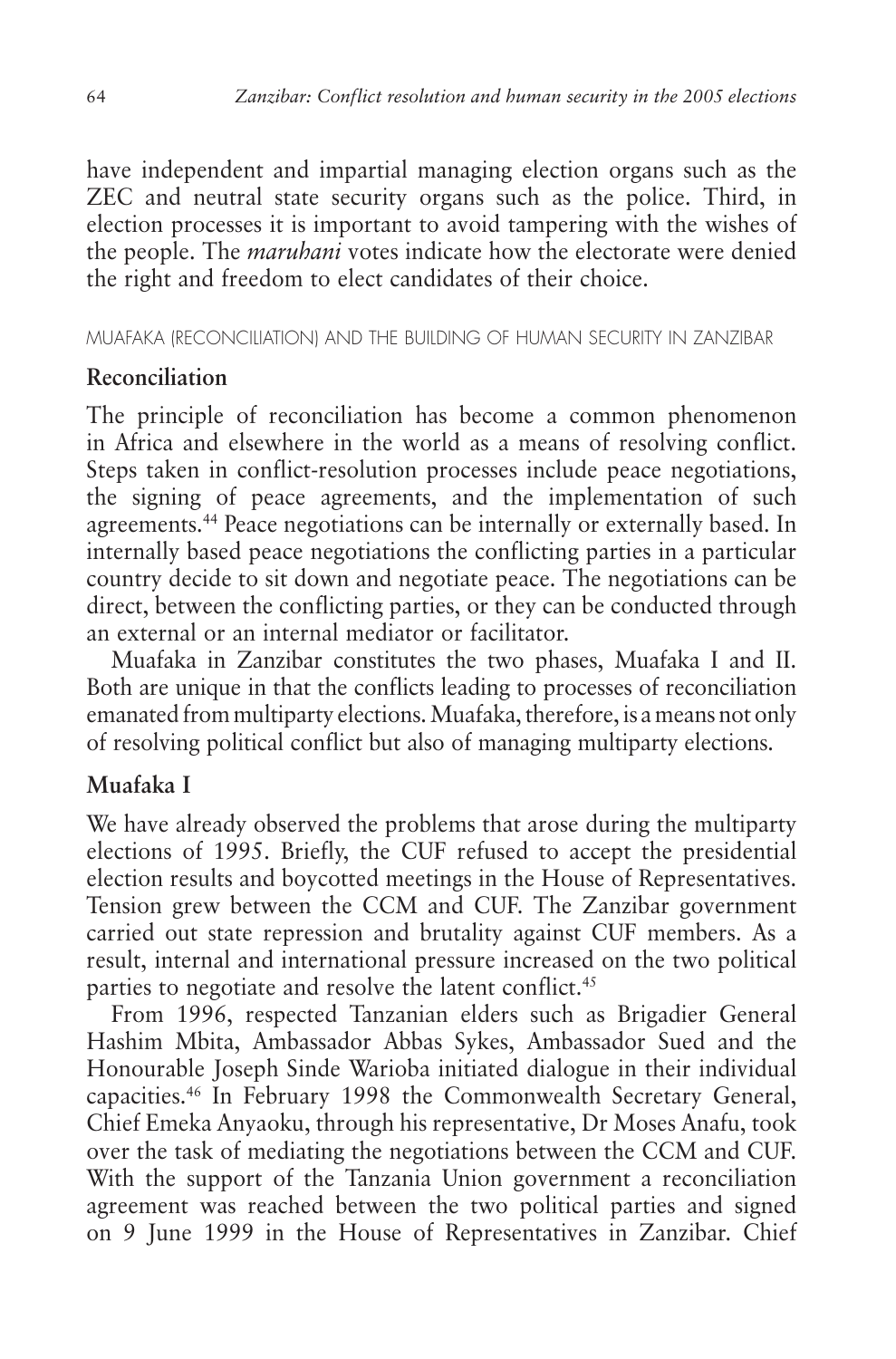Emeka Anyaoku signed the agreement on behalf of the Commonwealth and two party leaders, from the CCM and CUF, signed on behalf of their parties.<sup>47</sup>

The agreement contained 15 items. The most important of these included the reform of the ZEC, constitution, judiciary, electoral laws and state media organs. Other important items were the establishment of a permanent voters' register, ensuring freedom of political parties to carry out their activities within the confines of the law, making an independent assessment of claims of properties destroyed or damaged, reinstating expelled employees and students, and instituting a programme of civic education. Further items included that CUF members of the House of Representatives were to resume attending sessions and the president was to appoint two CUF members to the House of Representatives and ensure the promotion of human rights, good governance and democratisation.<sup>48</sup>

However, Muafaka I was not implemented. Factors contributing to the failure are summarised below:

"Despite the initial goodwill and effort that went into the agreement, Muafaka I was nevertheless beset by several problems from the outset. In the first instance, no provision was made for monitoring the agreement. Secondly, there was no mechanism for the implementation of the impact. Instead, the agreement largely depended on the good will of the parties, with the Inter-party Committee having only an advisory status. On its part, the Commonwealth was merely a moral guarantor of the accord. It was of little surprise therefore that Muafaka I remained a dead letter for the lack of political commitment, which was further fueled by suspicion between the parties. Both CCM and CUF viewed the dialogue initiators with suspicion."<sup>49</sup>

Only two of the 15 items were implemented. Those included representatives of the CUF resuming attending sessions of the House of Representatives and the CUF recognising the Zanzibar government. The serious problems that arose during and after the 2000 elections were to a large extent due to the failure of implementation of Muafaka I. One senior opposition leader lamented at a discussion over the failure of Muafaka I that:

"The collapse of the Peace Agreement [Muafaka I] was a terrible disappointment to the people of Zanzibar, coming as it did only a few months before the next general election in October 2000. Tanzania had to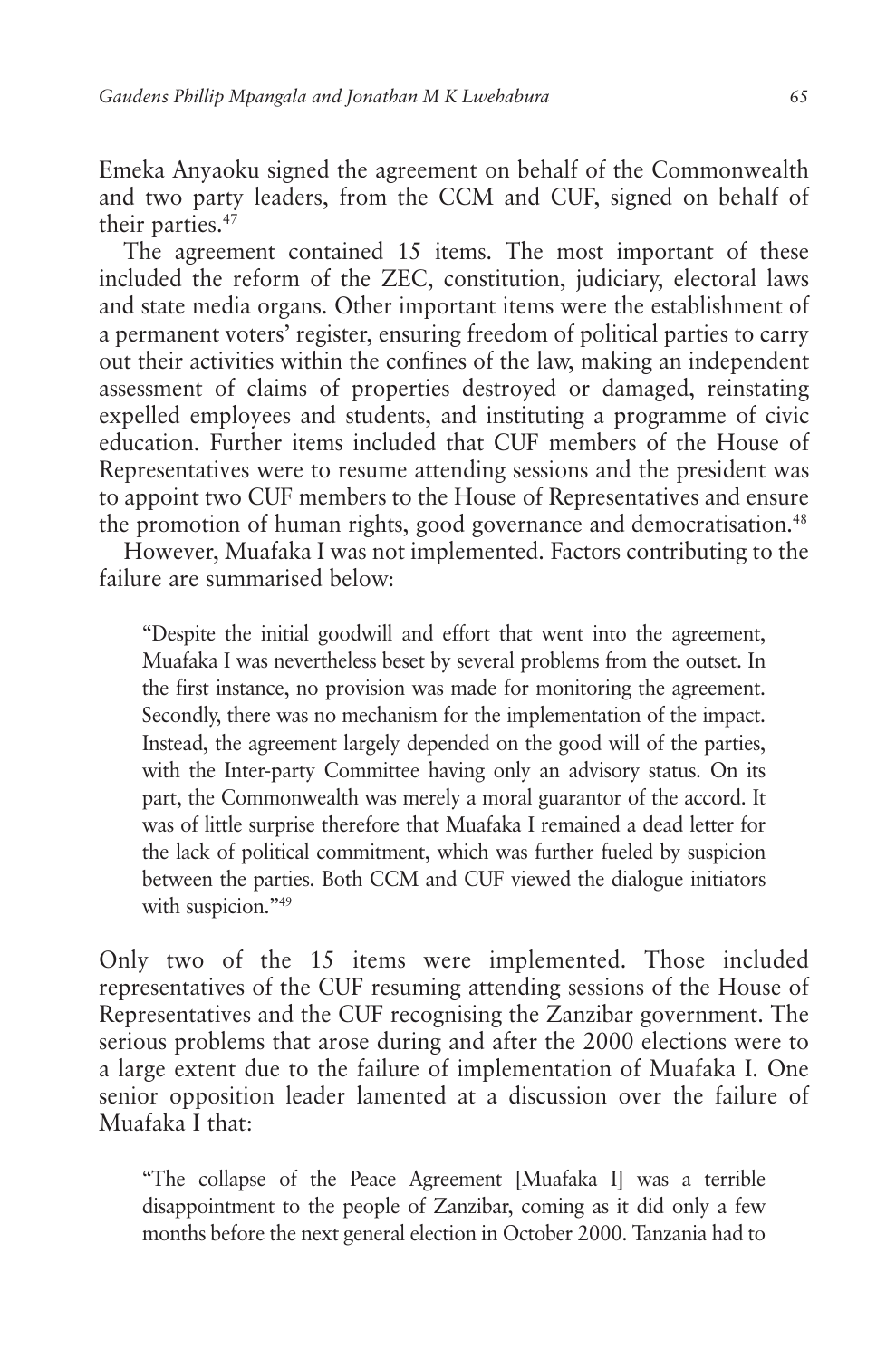grapple with the new election with none of the safeguards to ensure free and fair elections on a leveled playing ground."50

## **Muafaka II**

Soon after the 2000 general elections the relationship between the CCM and CUF grew very tense. The situation culminated in the violent conflicts of 26 and 27 January 2001, during which more than 30 people were killed, mainly in Pemba. Many more were injured and 2,300 fled to Shimoni near Mombasa in Kenya. The killings were the result of a confrontation between CUF demonstrators and the police. The events of January 2001 were followed by nearly two weeks of beatings, mass arrests and various forms of harassment and intimidation by state organs against the people.

Pressure came from the people, civil society organisations, intellectuals and the donor community to urge the CCM and CUF to come to the negotiating table. The Union government also took a proactive stand in finding a solution to the Zanzibar crisis. A negotiating team was established under the co-leadership of the secretaries general of the two political parties. This time there was no external mediator. The negotiations began in March and the Peace Agreement or Accord was signed on 10 October 2001.

In terms of items of agreement, nearly all the items of Muafaka I were taken as part of Muafaka II. The only new items were facilitating the return of the Shimon refugees based on the principles of voluntary repatriation, carrying out the Pemba by-elections, establishing a cordial relationship between the two parties through the mechanism of the Inter-Party Commission (IPC), and establishing the office of Director of Public Prosecution (DPP). This was driven by the need to separate the government and the ruling party from the DPP.

Unlike Muafaka I, Muafaka II has largely been implemented. From the very beginning efforts were made and steps taken to address the shortcomings of Muafaka I. Soon after the signing of the Muafaka a joint commission was established to supervise the implementation of the accord. Then it was translated into an Act of the House of Representatives. In 2002 it was entrenched in the Zanzibar constitution through the 8th and 9th Constitutional Amendments.

Mwakyembe<sup>51</sup> noted that by the end of 2003 nearly 80% of the dictates of the Muafaka had been implemented. Important areas that had been implemented included normalisation of the political situation, aspects of trust and reconciliation, aspects of good governance, and aspects of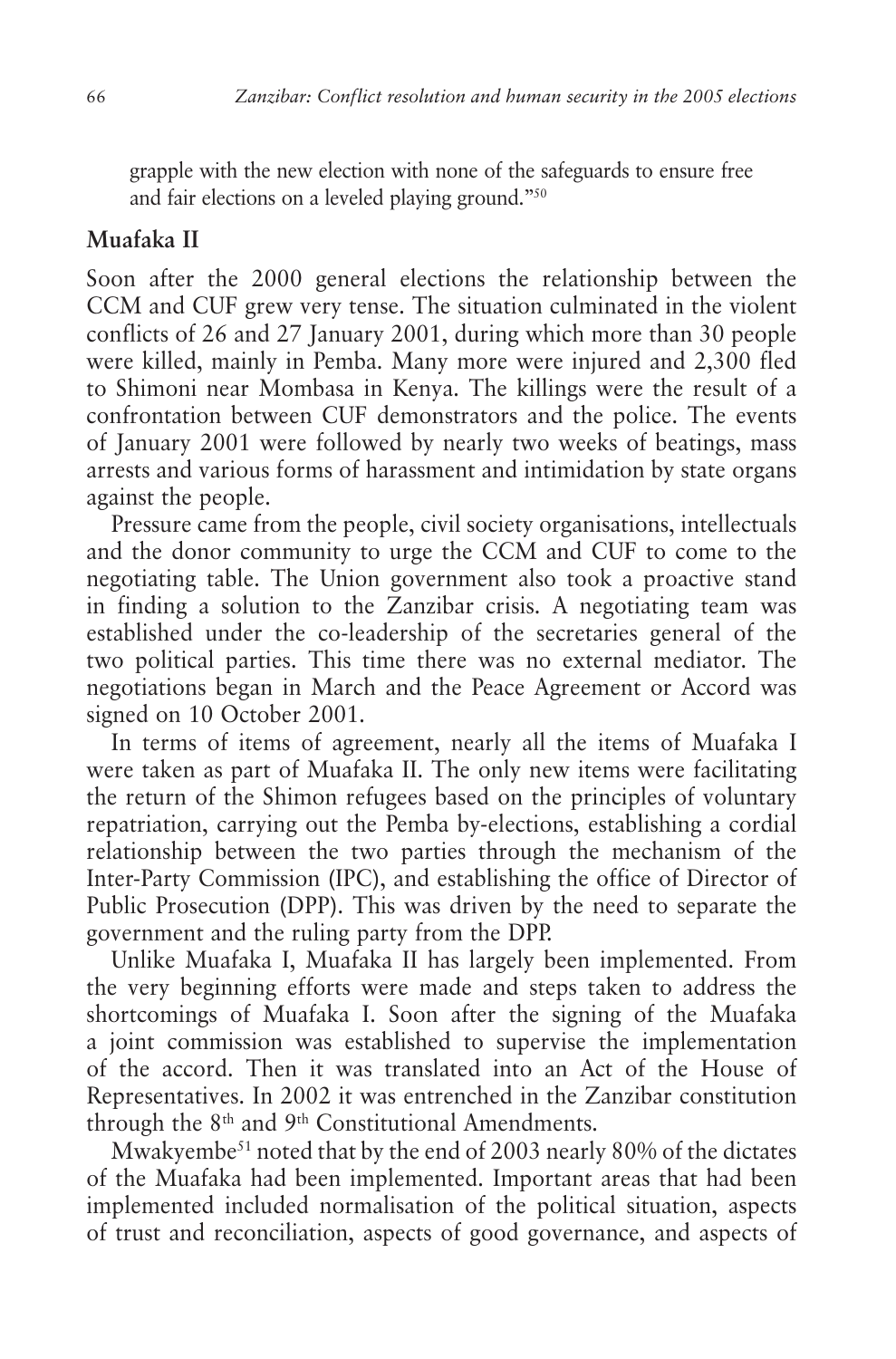establishing good conditions for free and fair elections. As a matter of our immediate interest this study will elaborate on the implementation of aspects related to the improvement of electoral conditions.

In an important step the electoral laws were amended so that the powers of the Director of Elections were reduced and the directorate had to follow instructions from the ZEC. The powers of the *shehas* (traditional village leaders) in voter registration were also reduced. Furthermore, residence requirements were reduced from five to three years.<sup>52</sup>

The second important step was the reformation of the ZEC, which became much more independent. Among its members two had to be appointed from the opposition, notably from the CUF, two were appointed on the advice of the leader of government business in the House of Representatives, the Director of Elections was to be appointed on the advice of the ZEC, and the ZEC was empowered to appoint its own returning officers.

The third important step was holding the Pemba by-election (discussed above), and here we would like to highlight its importance in terms of the implementation of Muafaka II. Unlike the implementation of other items of the agreement, the by-elections had a big impact nationally and internationally. That the by-elections drew more local and international election observers than the 1995 and 2000 elections is an indication of its importance.

Seif Shariff Hamad<sup>53</sup> criticised the implementation process for being slow. Even though the greater number of the items of the agreement had been implemented by the end of 2003, those that had not been implemented were the most important. He cited seven aspects that had not been implemented, including the establishment of a permanent voter register, reform of the judiciary, state media and the ZEC secretariat, employment in state organs without political ideological bias, and establishment of an organ of consultations between political parties. It appears that in 2004 steps have been taken to ensure that many of the previously un-implemented aspects were implemented. For instance, preparations for the permanent voters' register got under way.

Despite considerable success in the implementation of Muafaka II, it has been observed that the Muafaka has considerable shortcomings that make the overall realisation of its objectives difficult.<sup>54</sup> Such shortcomings include lack of popular participation, non-involvement of other political parties, doubts about the political will of the two political parties, personalisation of Muafaka to the general secretaries of the CCM and CUF, the position of the CCM as a ruling party, thus making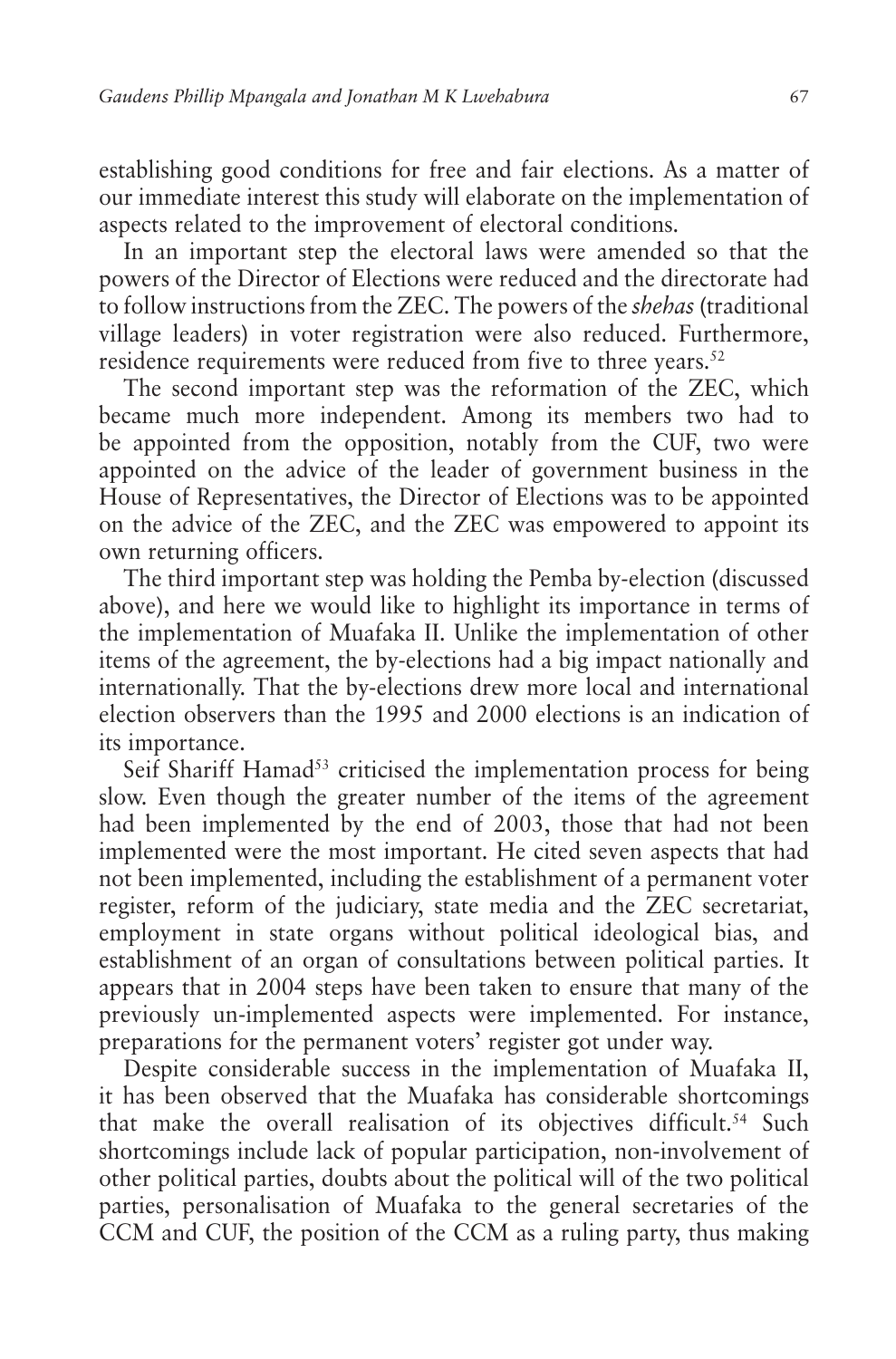it difficult to make a distinction between the party and the government in many issues, the unclear relationship between the Joint Presidential Supervisory Commission (JPCSC) and the House of Representatives, unclear roles of the presidents of Zanzibar and the Union, and the timing of the implementation of the Muafaka. All these issues need to be taken into consideration.

Since the signing of Muafaka II, the governments of the United Republic of Tanzania and the Revolutionary Government of Zanzibar have been working hard, though at a slow pace, to make sure that all the dictates in the agreements are adhered to. These include establishment of a permanent voters' register, reform of the judiciary and state media, employment in state organs without political ideological bias, and establishment of an organ of consultations between political parties.

## **Muafaka and the Union**

It is important to discuss Muafaka in connection with the Union, since the Union holds a central position in the implementation and success of Muafaka. For instance, the failure of Muafaka I and the success of Muafaka II cannot be separated from the position and role of the Union. We have already observed that one of the main factors for political conflict is the lack of free and fair elections. Since political parties are a Union matter, the Union can play a central role in ensuring free and fair elections.

The Union was established on 26 April 1964 through a mutual agreement between President Julius K Nyerere of Tanganyika and President Abeid Amani Karume of Zanzibar. The Zanzibar revolution of 12 January 1964 provided an important background for the establishment of the Union. Soon after the revolution the new government in Zanzibar experienced external security threats and therefore found it wise to unite with Tanganyika.

The Union was established with a structure of two governments, the Union government and the Zanzibar government. According to this structure Tanganyika could not have its government, as it was part of the Union government. Even the name "Tanganyika" was abandoned and "Tanzania" adopted for the United Republic. Tanganyika was referred to as Tanzania mainland. There were few questions about the structure under a one-party system, but with the coming of multipartism, demands for a separate government for Tanganyika began to arise. However, to date the structure has not changed.

On 26 April 2004 Tanzanians celebrated forty years of Union. In the four decades the Union has experienced successes and some challenges. In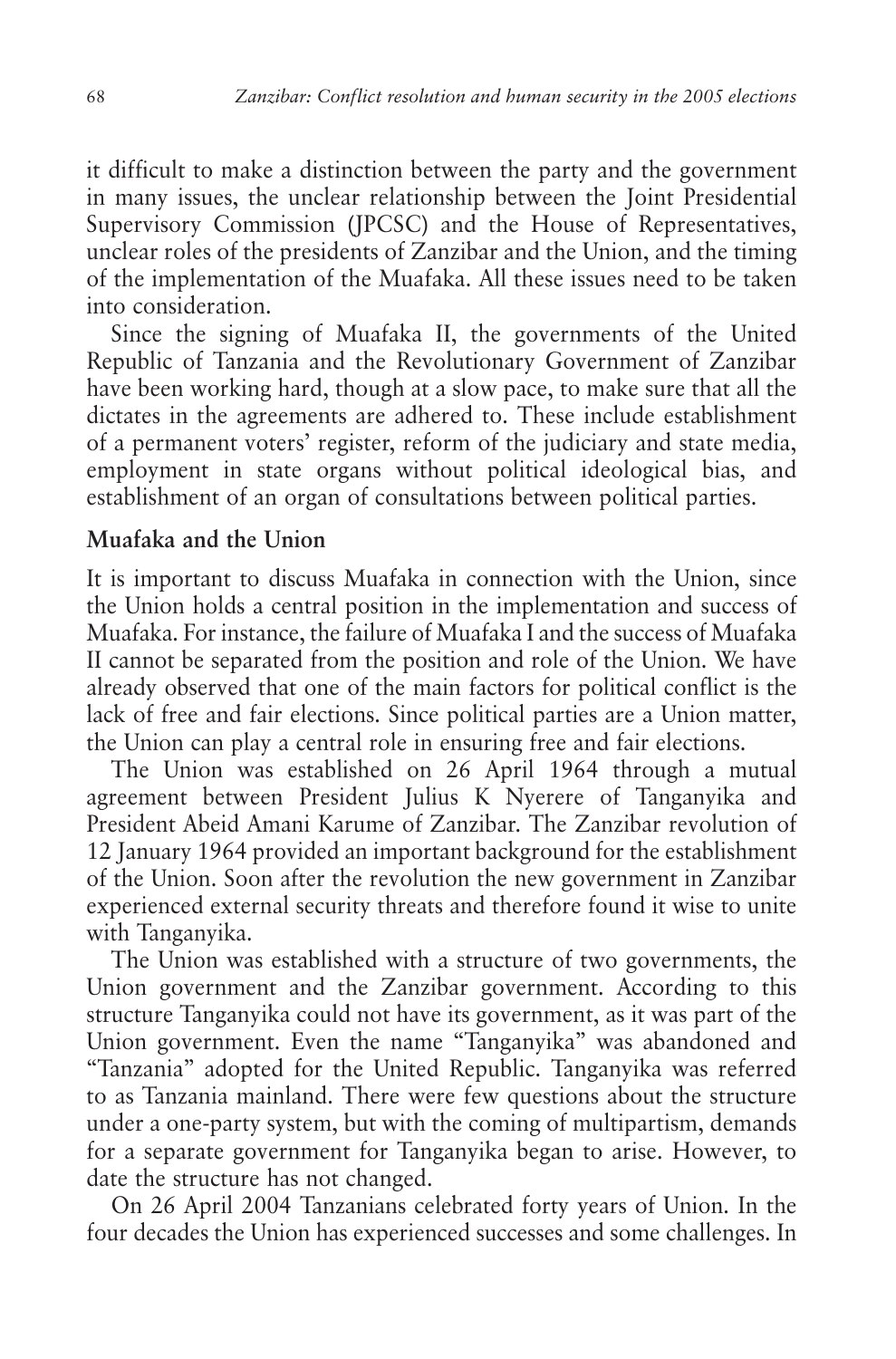terms of success a number of aspects deserve mention. First, the fact that the Union has existed for forty years is a success in itself. The first East African Community collapsed after only one decade. Second, historical cultural ties between the people of Zanzibar and Tanzania mainland have been strengthened. Third, economic ties between the two parts of the Union have been greatly strengthened. Both parts have benefited from the economic links.55 Fourth, both parties to the Union have benefited from the joint system of defence and security and international relations.

With regard to challenges, they seem to be numerous. At the open-ended interviews and discussions in Bagamoyo on 7 January 2005 participants from both Tanzania mainland and Zanzibar cited three problems as being important. One of the complaints was about the structure of the Union. Whereas Tanzania mainland complaints constitute demands on not having the Tanganyika government, the complaints from Zanzibar are based on fears of being overshadowed under the two-government system. Thus some of the opposition parties are in favour of changing into a three-government structure comprising the Union government, the Zanzibar revolutionary government, and the Tanganyika (Tanzania mainland) government, all with sovereign powers.

The second problem has hinged on economic relations. Zanzibar complaints have grown in a number of areas, including too much centralisation of the Bank of Tanzania, taxation and customs union arrangements, and the small share of donor funding. Information about the existence of oil reserves around Pemba has also raised complaints that issues of gas and oil are a Union matter. This means that exploration of the oil will be carried out under the Union government rather than the Zanzibar government. Tanzania mainland complaints are based on the fact that being a small country with a small population Zanzibar is favoured in terms of economic benefits. The 4.5% share of donor funding is taken to be too high.

The third problem concerns the issue of sovereignty. Despite political divisions and conflicts on the issues of sovereignty all Zanzibaris are united. There are feelings that the current set-up of the Union is marginalising the sovereignty and identity of the people of Zanzibar. A separate Zanzibar flag and a Zanzibar national anthem are a reflection of this. Zanzibar also demands autonomy of membership in international organisations. The formation of "blue guards" by the CCM and "red guards and secret white guards" by the CUF is clear testimony that both parties take them as defensive measures in the 2005 elections. As one ordinary voter in Zanzibar noted: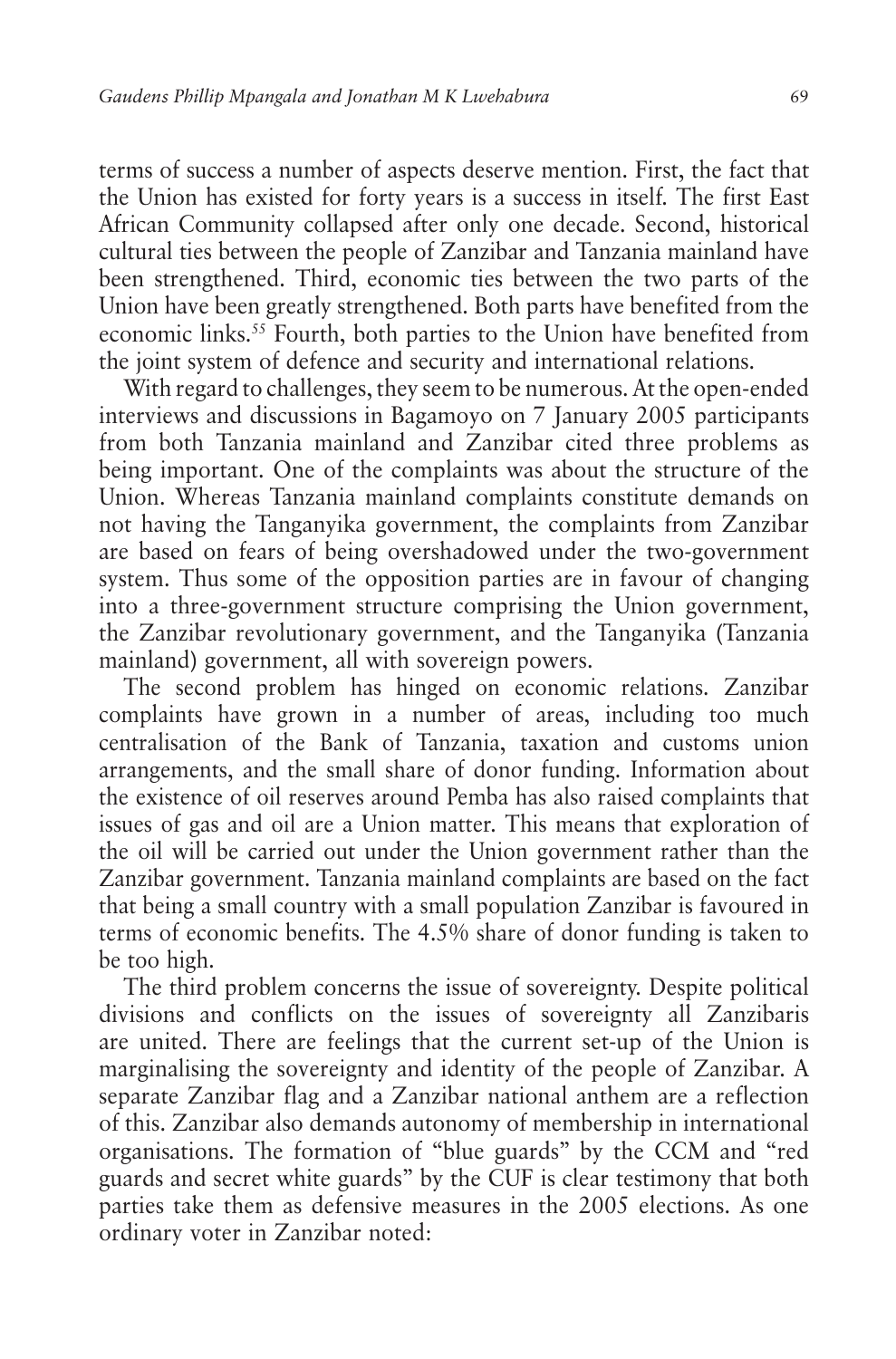"Zanzibar's merger with the mainland Tanzania was a marriage of convenience. No wonder Zanzibar has pressed hard to have its own identity of the national flag, national anthem, and now is training its militia under the pretext of Jeshi la Kujenga Uchumi (JKU). At the same time Zanzibar boasts of being part of the sovereign state of United Republic of Tanzania. You cannot have dual sovereignty. This is becoming clear as we approach the 2005 election seeing the formation and training of party cadres, mostly youth as blue and green guards fully being trained in military gear. What is the aim of this training if not defensive! What is the fear for if the country aspires for rule of law and democracy? We have to watch this move as the end product is human insecurity if not massacre of our innocent citizens."56

This is a critical indicator of human insecurity in union matters. The fourth problem relates to articles of the Union. When the Union was established in 1964 it contained 11 articles of Union. By now the number has increased to 22. Some circles in Zanzibar have interpreted the increase as deliberate steps by Tanzania mainland to overshadow Zanzibar. Shelukindo<sup>57</sup> has tried to explain this increase. The following statement (translated from Kiswahili) elaborates as follows:

"Thus, as time passed by, it was clearly realized that there were a number of aspects whose implementation was made by the authority of the Union though they were not part of articles of the Union. Therefore, after research and deep investigation on Union matters by the two governments it was realized that there were some shortcomings. In an effort to address the shortcomings the Union Parliament and the House of Representatives were given the task of making constitutional amendments in 1994 so that more aspects could become part of the articles of the Union. The amendments were eventually made on the Union Constitution of 1977 on 30 April 2000; resulting in 22 articles of Union."58

Despite Shelukindo's explanation, the increase in the number of articles of Union is one of the problems in terms of relations in the Union. Having generally discussed the successes and challenges which the Union has experienced during the forty years of its existence, it is important to examine this in relation to elections and Muafaka. The introduction of elections in 1980 was to a large extent due to the Union. We have seen that after the Zanzibar revolution in 1964 no elections were held until 1980. It was due to the Union spirit that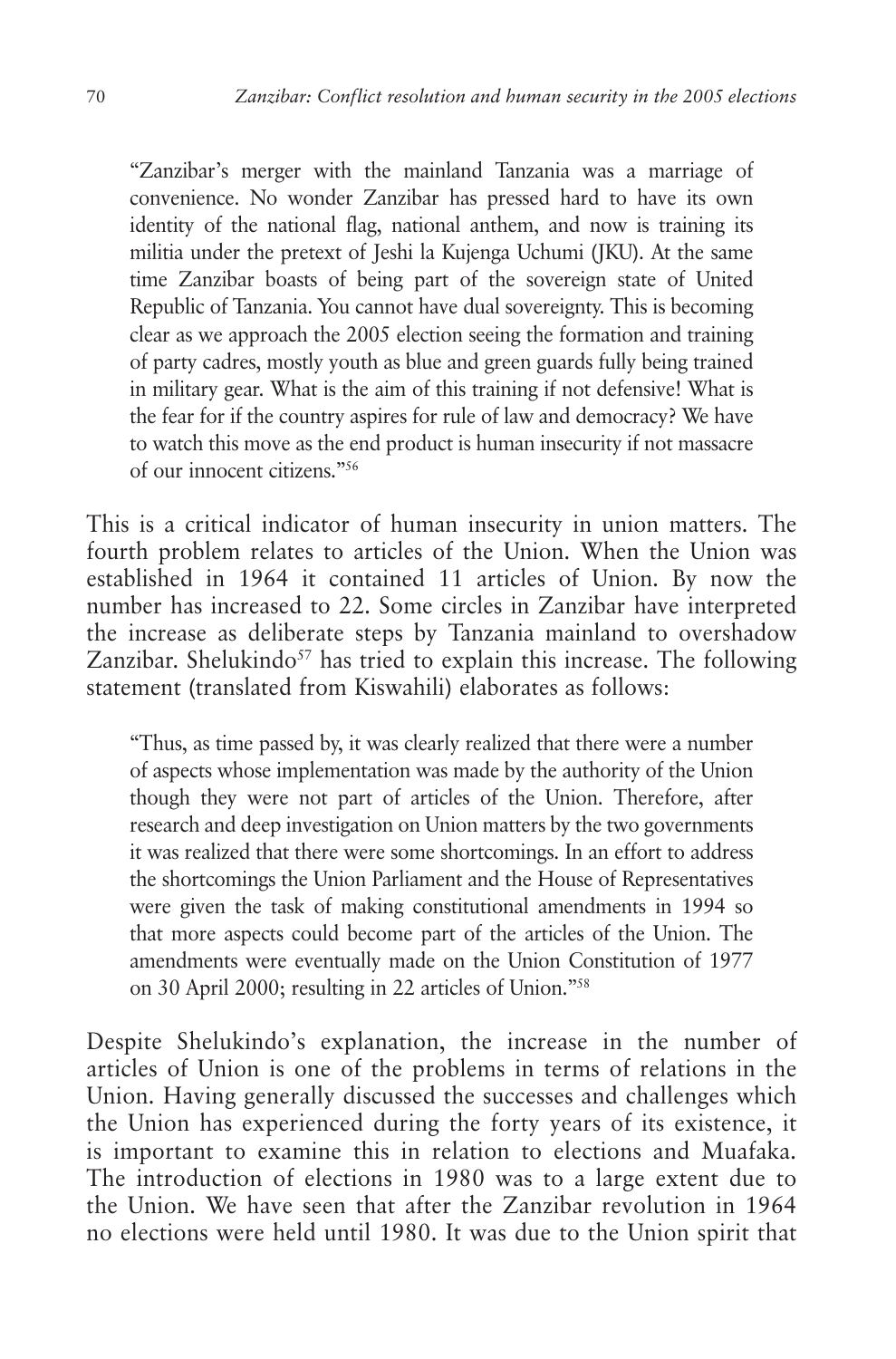TANU and ASP merged into one party, the CCM, in 1977. This means that the CCM became the sole ruling party for the Union and for Zanzibar. It was under the CCM and the Union that steps were taken to establish the constitution of 1979, which led to the elections of 1980 and subsequent elections.

As the ruling party for both the Union and Zanzibar, the CCM played a significant role in determining the course of elections under the one-party system. In particular the process of nominating candidates (including presidential candidates) was highly centralised. The role of the Union in the elections under the multiparty system is very clear, both in 1995 and 2000. To a large extent the victory of the CCM in both elections, as the reports of observers indicate, was due to the Union. For instance, during the elections of 2000 the Union government deployed large numbers of the army, the field force police and the ordinary police. There is no doubt that the Union is crucial in ensuring free and fair elections and thus avoiding conflict in Zanzibar. This means that the success of Muafaka in ensuring human security greatly depends on the position and role of the Union.

EXPERIENCES FROM THE 2004 LOCAL GOVERNMENT ELECTIONS AND THE 2005 VOTERS' REGISTRATION IN THE PERMANENT VOTERS' REGISTER

## **The 2004 local government elections**

The Tanzanian local government elections of 2004 were marred by incidents that threatened human security. The opposition believes that the ruling CCM and its government had planned to circumvent local government election management procedures in order to slide through and win with a majority. During the election period, one young activist was killed in Temeke Municipality, Dar es Salaam, following CUF discontent over the manner in which the elections were conducted. The CUF and other opposition parties claimed that the correct procedures of election management were not followed. These include:

- Failure of the returning officer to prepare a voters' list from the register of actual inhabitants. Voters had to register on the day of the election. The opposition claims that this process of verification of eligible voters was intentionally staged to give room for manoeuvre.
- According to the regulations, the minister responsible for local government was to announce the date of the election three months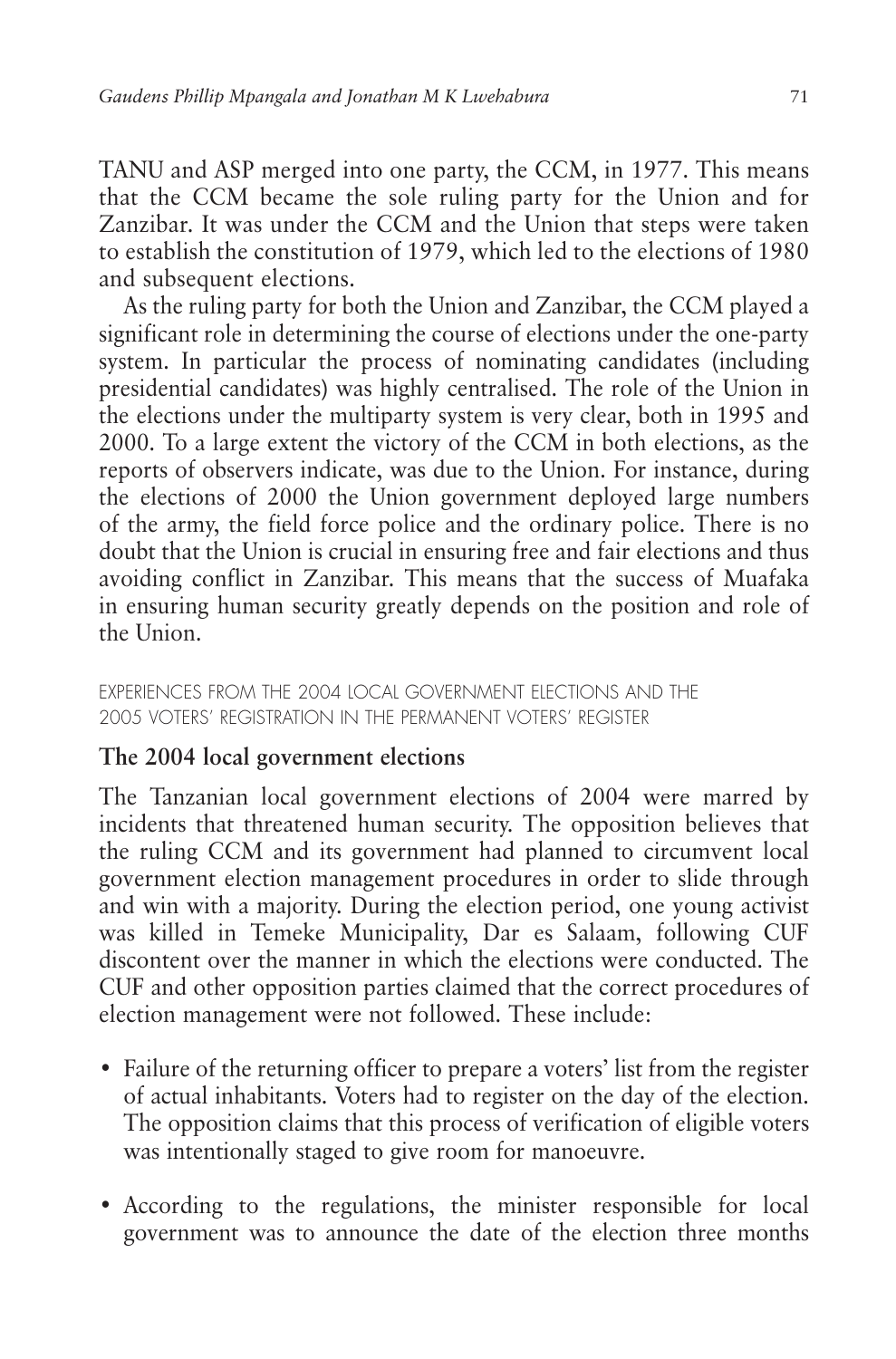before the election. However, the announcement was made only one month before the election.

#### THE 2005 VOTERS' REGISTRATION IN THE PERMANENT VOTERS' REGISTER

The registration of voters in the permanent voters' register has been problematic, particularly in Zanzibar. Since the registration process to create a voters' list for the general elections in October 2005 started in Pemba Island in November 2004, several violent incidents have occurred.

On 1 December 2004 the police shot and killed a primary school student at a voters' station in Pemba, the second largest island of Zanzibar. CUF militants were throwing stones and accusing the electoral officials of allowing people to register even though they had not resided on the island for the mandatory three years. On 2 December 2004 Abubakar Kyanga, commander of South Pemba District, said that "[l]ocal police had to act because the crowd was continually throwing stones at the centre [police] in Ngo'mbe". This incident occurred when CUF activists were countering the action of electoral officials who were blocking the registration of those whom they thought did not qualify. On the day of the incident the CUF deputy secretary general, Juma Duni, said that the CUF had to demonstrate and throw stones. He affirmed: "We had told our youth not to allow this. Someone from Pemba cannot be denied registration while the right is given to someone from Unguja Island."59

On 30 November 2004 the registration centre in Kengwa area was petrol-bombed. Attacks also occurred in the Kisiwani area and Chake Chake District, where stone throwers among CUF militants injured the deputy electoral officer. It was reported that after this incident 12 local electoral officials resigned out of fear for their lives. For this reason the Union government has taken stern steps to increase security measures in Zanzibar, particularly during the time of voters' registration and the voting and counting of votes. A sizeable force of police and military has been deployed in Zanzibar.

#### EXPERIENCES FROM OUTSIDE TANZANIA

Although the immediate concern was to identify the threats to human security in views of the operative situation in the Zanzibar elections, experiences from outside Tanzania could benefit elections in both Zanzibar and Tanzania mainland. Since outside experiences are very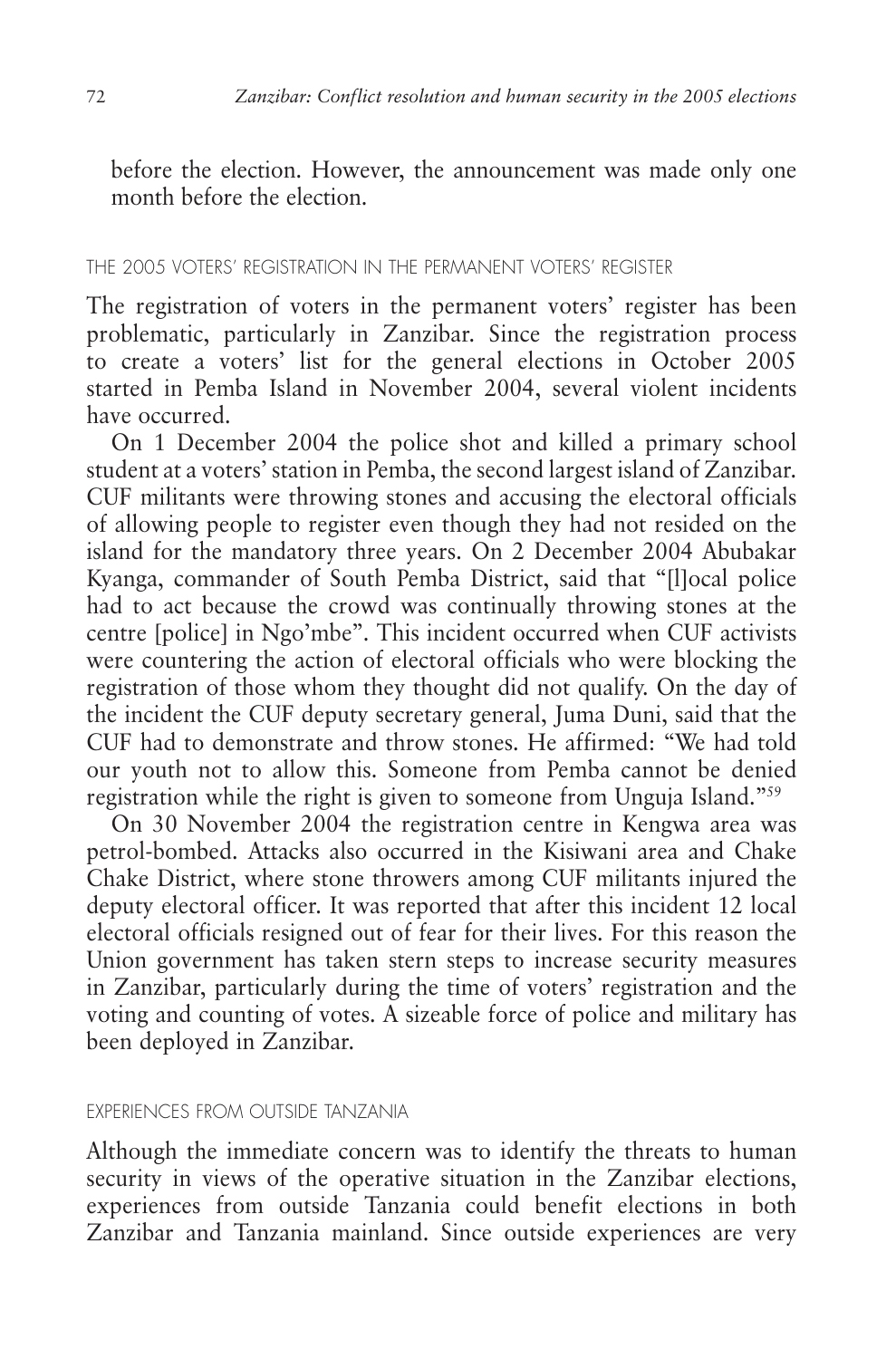wide and diverse, this study looked at the election principles developed by SADC and the AU. Also, one SADC case study of the recent elections in South Africa was examined.

Since the beginning of the democratisation process in Africa in 1990, a number of initiatives and declarations have been made by the OAU (and later the AU) on issues of democracy in general elections in general and elections in particular. In July 1990 the Assembly of Heads of State and Government of the OAU on the political and socio-economic situation in Africa and the fundamental changes taking place in the world issued a declaration in Addis Ababa. The member states undertook to continue with the democratisation of African societies and consolidation of democratic institutions.<sup>60</sup>

In 1995 the OAU adopted the Cairo Agenda of Action, which stressed the imperative of ensuring democratic governance through popular participation based on respect of human rights and dignity, free and fair elections, as well as on the respect of principles of freedom of the press, speech, association and conscience. Furthermore, the Algiers Decision of July 1999 and the Lomé Declaration of July 2000 were made within the framework for an OAU response to unconditional changes of government and laid down a set of common values and principles for democratic governance.<sup>61</sup>

At its 38th Ordinary Session of the Assembly of Heads of State and Government in Durban, South Africa, in July 2002, the OAU/AU adopted the Declaration on Principles Governing Democratic Elections in Africa. In addition to putting emphasis on regular democratic elections within the context of management of conflicts it was clearly stipulated how democratic elections should be conducted. Among the important aspects emphasised were free and fair elections, ensuring democratic and supportive institutions, the system of separation of powers and an independent judiciary, impartial, all-inclusive, accountable and competent electoral institutions, and elections at regular intervals in accordance with national constitutions.62

These OAU/AU principles on elections appear to be similar to the UN principles. In 1994, the UN Centre for Human Rights based in Geneva, Switzerland, produced a handbook on democratic elections titled *Human rights and elections: A handbook on the legal, technical and human rights aspects of elections.* A number of issues were covered in the handbook, including UN involvement in elections, UN human rights standards regarding elections, international criteria for elections, and common elements in electoral laws and procedures. On international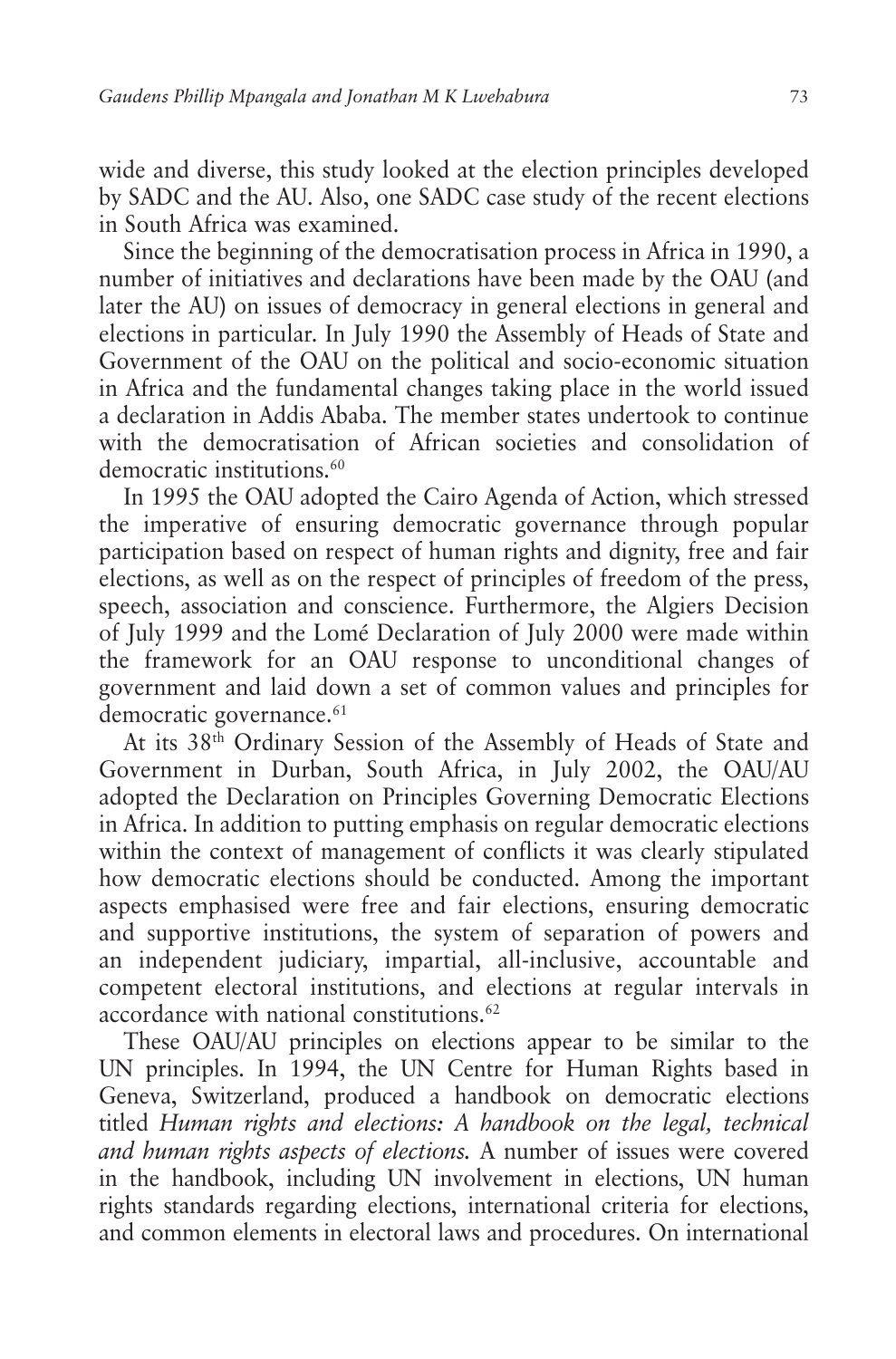criteria emphasis was placed on free and fair elections, the periodicity of the electoral timeframe, genuine elections, and the roles of police and observers<sup>63</sup>

The SADC guidelines and principles governing democratic elections were adopted at the annual summit of the Heads of State and Government in Mauritius in August 2004. It has been observed that the origins of the SADC principles and guidelines were the UN and OAU/AU principles as well as various SADC initiatives.<sup>64</sup> Such initiatives include the SADC– Parliamentary Forum (SADC–PF) Norms and Standards (2001) and EISA/ECF Principles (2003). While the SADC–PF is an initiative of SADC parliamentarians, the EISA/ECF is an initiative of civil society organisations (CSOs) and electoral management bodies (EMBs) within SADC.

The SADC Principles and Guidelines on elections cover a number of sections and aspects. Here we shall outline the main sections and the summary of their contents. The first section is on elections and individual rights, thus covering the rights of citizens in electing the governments of their choice. It includes aspects of voting, voting secrecy and freedom of association and expression. The second section is on elections and government and includes issues such as commitment to pluralism and multiparty democracy, dates of elections, misuse of public resources and funding of political parties, relations between governments, political parties, NGOs, and the media and electoral commissions.

The third section is concerned with transparency and integrity in the electoral process. It covers many aspects that are concerned with the electoral process from registration of voters to the announcement of election results. It also deals with other important issues such as voter education, managing post-election conflicts, the role of election observers, and reform of electoral laws. On acceptance of election results emphasis is put on the context of free and fair democratic elections. A focused review of the recommended Principles for Election Management, Monitoring and Observation in the SADC Region is elaborated on later in this report.

As far as the experience from the recent elections in South Africa is concerned, the *SADC Barometer* of 2 August 2004<sup>65</sup> has outlined a number of lessons for SADC countries. The elections, which were held in April 2004, were the third democratic elections in that country. The elections were the third elections within one decade, and were described as free, fair, tolerant and exemplary. An Independent Electoral Commission (IEC) managed the elections.

Registration processes were carried out successfully in November 2003 and January 2004. Campaigns were carried out with a high level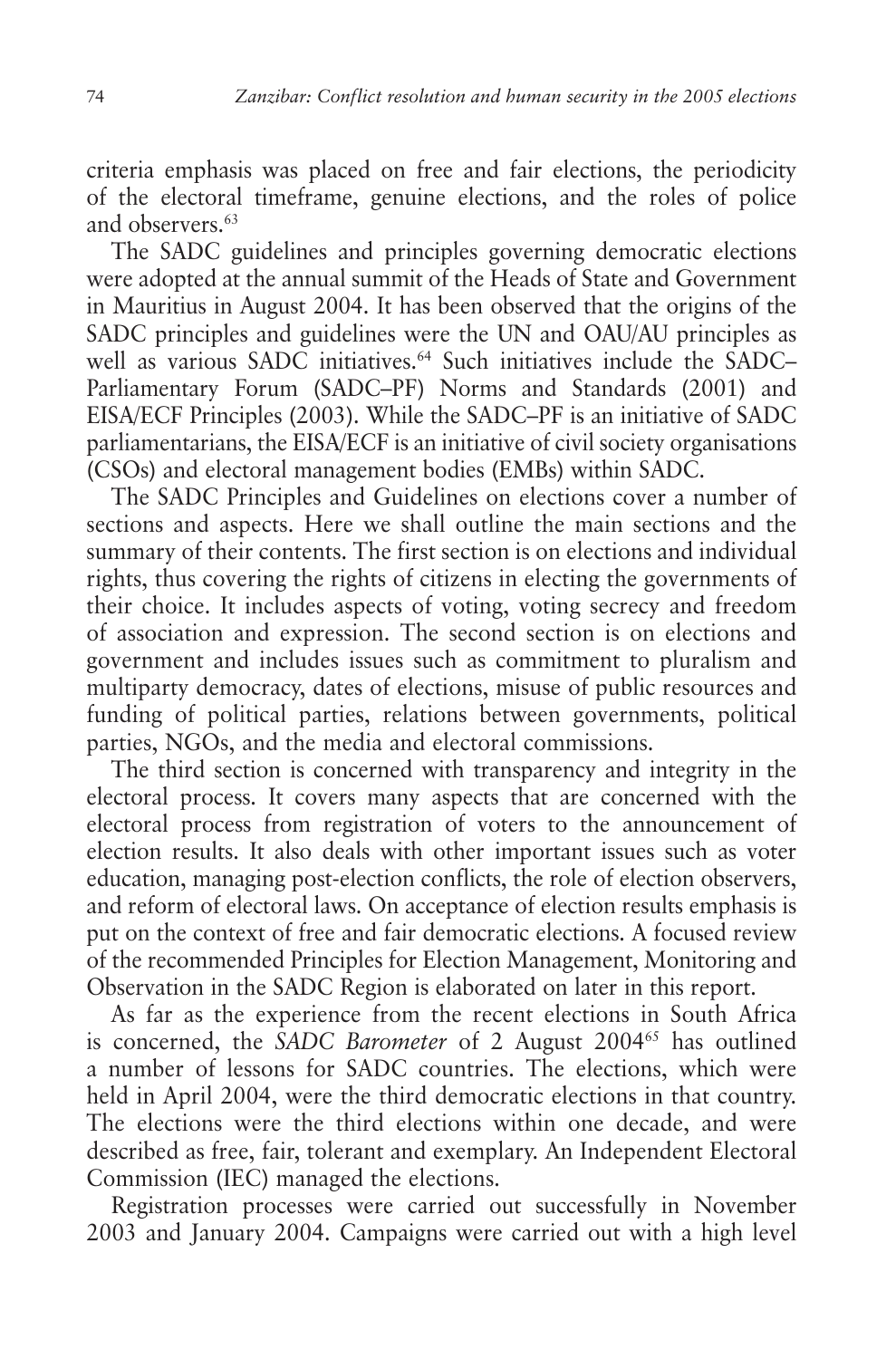of tolerance. The ANC won 70% of the votes, while the combined opposition of the Democratic Alliance (DA) and Inkatha Freedom Party (IFP) obtained 19.3%. The ANC formed an alliance with the New National Party (NNP), though the position of the latter party was very weak.

The success in conducting free, fair, tolerant and democratic elections is partly due to the lack of will and commitment in maintaining the system of a Government of National Unity (GNU) which South Africa adopted in the advent of the first elections in 1994 and which culminated in the defection of the IFP from the government. The inclusion of several of the opposition parties in the government was believed by the South African government to forge greater national unity, although South Africa believes that good governance is largely connected to a democratically elected government.

Furthermore, the current chairman of SADC, Mauritian Prime Minister Paul Bérenger, once said at a SADC summit:

"Really free and fair elections mean not only an independent electoral commission but also include freedom of assembly and absence of physical harassment by the police and another entity, freedom of the press and access to national radio and television and external and credible observation of the whole electoral process."66

The *SADC Barometer* also carried the view that democracy is not vested only in the narrowly defined bodies that make elections possible, but ultimately in the democratic culture that pervades when principles are respected and implemented, and there is proper censure (without prevarication) of those who do not.<sup>67</sup>

Despite the AU and SADC Principles and Guidelines and the good example of the elections in South Africa, it is argued that the SADC countries and Africa as a whole have a long way to go in building democratic societies. Developments from the early 1990s in terms of adopting a multiparty system and holding regular elections are positive steps but not sufficient to realise democratic societies.68 Multipartism and elections are merely outward semblances of democracy, without deepening and strengthening the content and practice of a democratic system. Democracy that merely puts an emphasis on periodic elections has been referred to as electoral democracy, which does not even qualify as liberal democracy.

In many countries in the SADC region and Africa as a whole electoral democracy is the most common, as periodic multiparty elections have become the norm. In the SADC countries even the democratic transition in terms of multiparty elections has not reached the same level of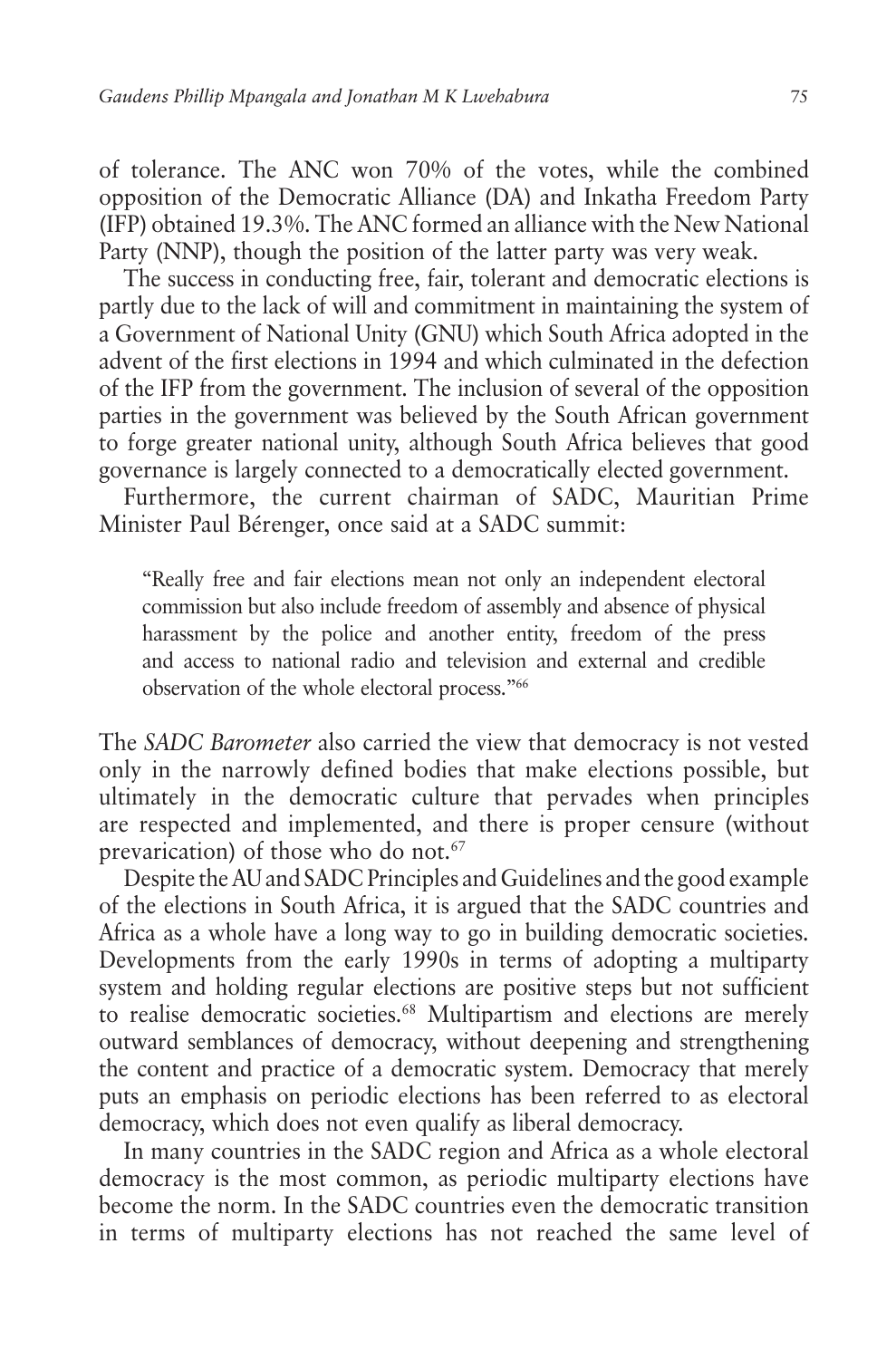development. Matlosa<sup>69</sup> has classified SADC countries into four segments in terms of democratic transition as the following description indicates:

"… [in] three countries, namely Angola, DRC and Swaziland, democratic transition is yet to occur even before we could entertain any discussion and thoughts around democratic consolidation. In three others, namely Zimbabwe, Tanzania and Zambia, although the transition has indeed occurred, this is fraught with violent conflict, especially election-related conflict. This conflict adversely affects the consolidation process for it brings about the contested legitimacy and credibility of the state and the acceptability of the rules of the game … In Namibia, Mozambique, Lesotho and Malawi the transitions are relatively stable although still in their fairly embryonic formation, and it could be argued that the early stages of consolidation are fraught with enormous challenges in this group of countries. In three other states, namely South Africa, Botswana and Mauritius, the transition has been undoubtedly successful and these countries, arguably, are already in the early stages of consolidation. Given the stability in these countries; the maturity of the political institutions; and conducive political culture, prospects for a sustainable democratic consolidation path are brighter in the latter group of countries."70

The above description is more clearly elaborated by Table 3 below.

| Table 3 Country classification regarding progress on democratic transition and |  |  |  |  |
|--------------------------------------------------------------------------------|--|--|--|--|
| consolidation                                                                  |  |  |  |  |

| <b>Blocked transitions</b>      | transitions | Conflict-ridden Embryonic and relatively Relatively stable and<br>stable transitions | mature transitions |
|---------------------------------|-------------|--------------------------------------------------------------------------------------|--------------------|
| Angola                          | Zimbabwe    | l Namibia                                                                            | South Africa       |
| Democratic<br>Republic of Congo | Tanzania    | Mozambique                                                                           | <b>Mauritius</b>   |
| Swaziland                       | Zambia      | Lesotho                                                                              | Botswana           |
|                                 |             | Malawi                                                                               |                    |

*Source:* K Matlosa, Managing democracy: A review of SADC principles and guidelines governing democratic elections, 2004, p 4.

Another shortcoming in the building of democracy in the SADC countries that Zanzibar should learn from is the issue of gender equality. Gender inequality is very high, though there are some differences between countries. Such inequality is reflected in the low percentage of women in governance structures compared to men. For instance, it is noted that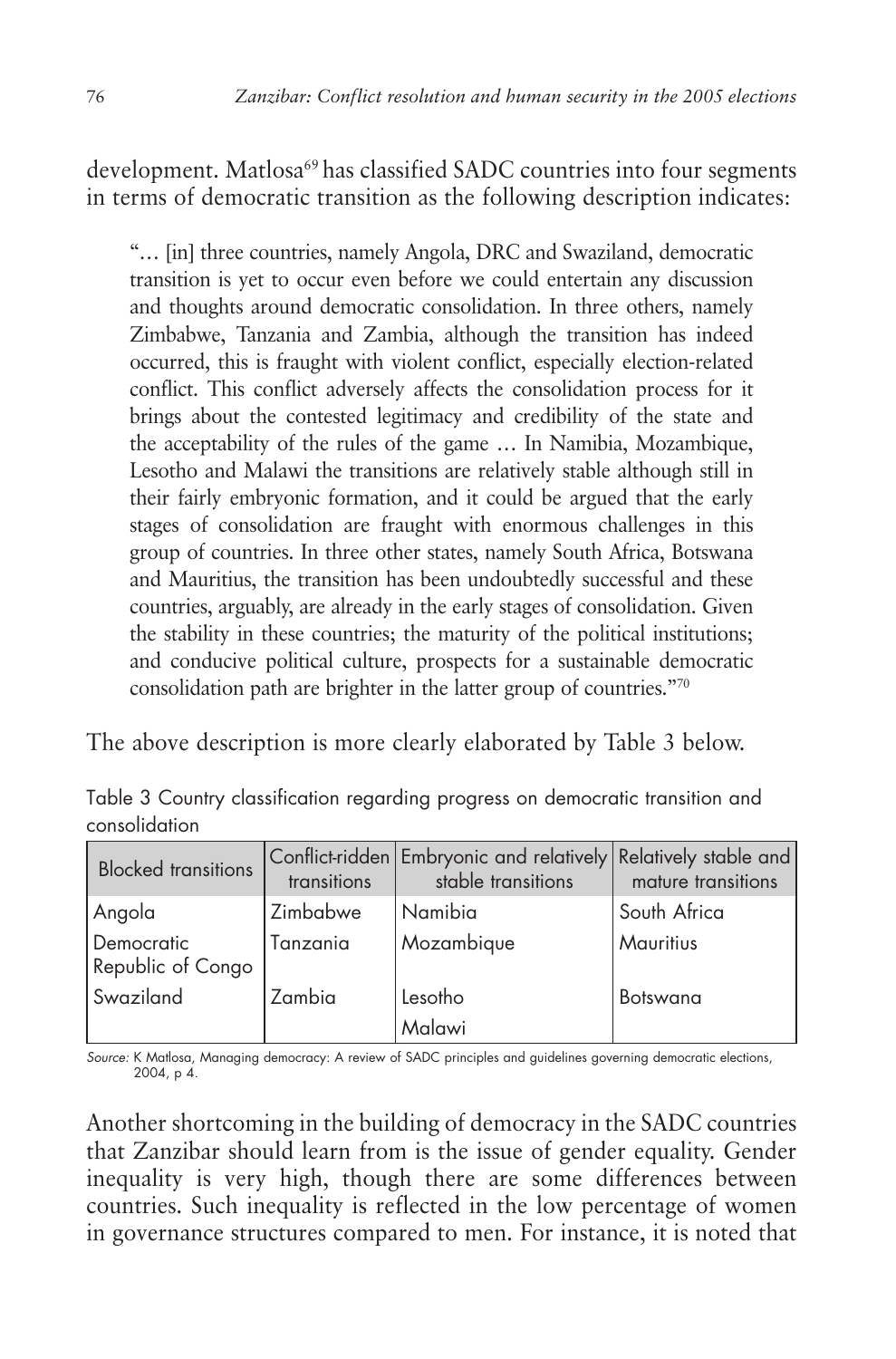the percentage of women in the parliaments of SADC countries ranges from 3.1% in Swaziland to 32.8% in South Africa.

THE 2005 FIECTIONS AS THE BASIS OF BUILDING HUMAN SECURITY IN ZANZIBAR: THE WAY FORWARD

## **Introductory remarks**

Despite the past history of elections in Zanzibar, it is very difficult to predict how the 2005 elections will be conducted and what the outcome will be. To what extent will the elections be free, fair and peaceful in order to facilitate human security in Tanzania?

The wishes of the people of Zanzibar and Tanzania as a whole and particularly those interviewed are that the 2005 Zanzibar elections should be free, fair and peaceful. The questions were, how can that be attained and how can it be a sustainable solution?

At one of the open-ended discussions on CCM and CUF negotiations, one senior CUF officer suggested pragmatic solutions:

"Addressing root causes of conflicts between CUF and CCM was a sustainable answer. In doing so we should not always be thinking about conflict management, as we did during Muafaka I. We should always be thinking about conflict resolution just as doctors think towards a more pragmatic interest in eradicating a disease rather than treating the symptoms. Managing deep-rooted conflicts requires foresighted leadership, which can bring conflicts to a sustainable settlement. The leaders must therefore be ahead of the sentiments of the larger portion of their followers in counselling for peace and they must have authority to carry their supporters with them through difficult times."71

He cautioned, however, that:

"It is very obvious that the task becomes very difficult when the leaders at the negotiating table are often the very same ones who provoked or maintained the conflicts in the first place." 72

Another political activist and an ardent supporter of the CCM had this to add:

"The question of trust is very important during negotiation. At most times, negotiations tend to focus on issues, but for a successful negotiations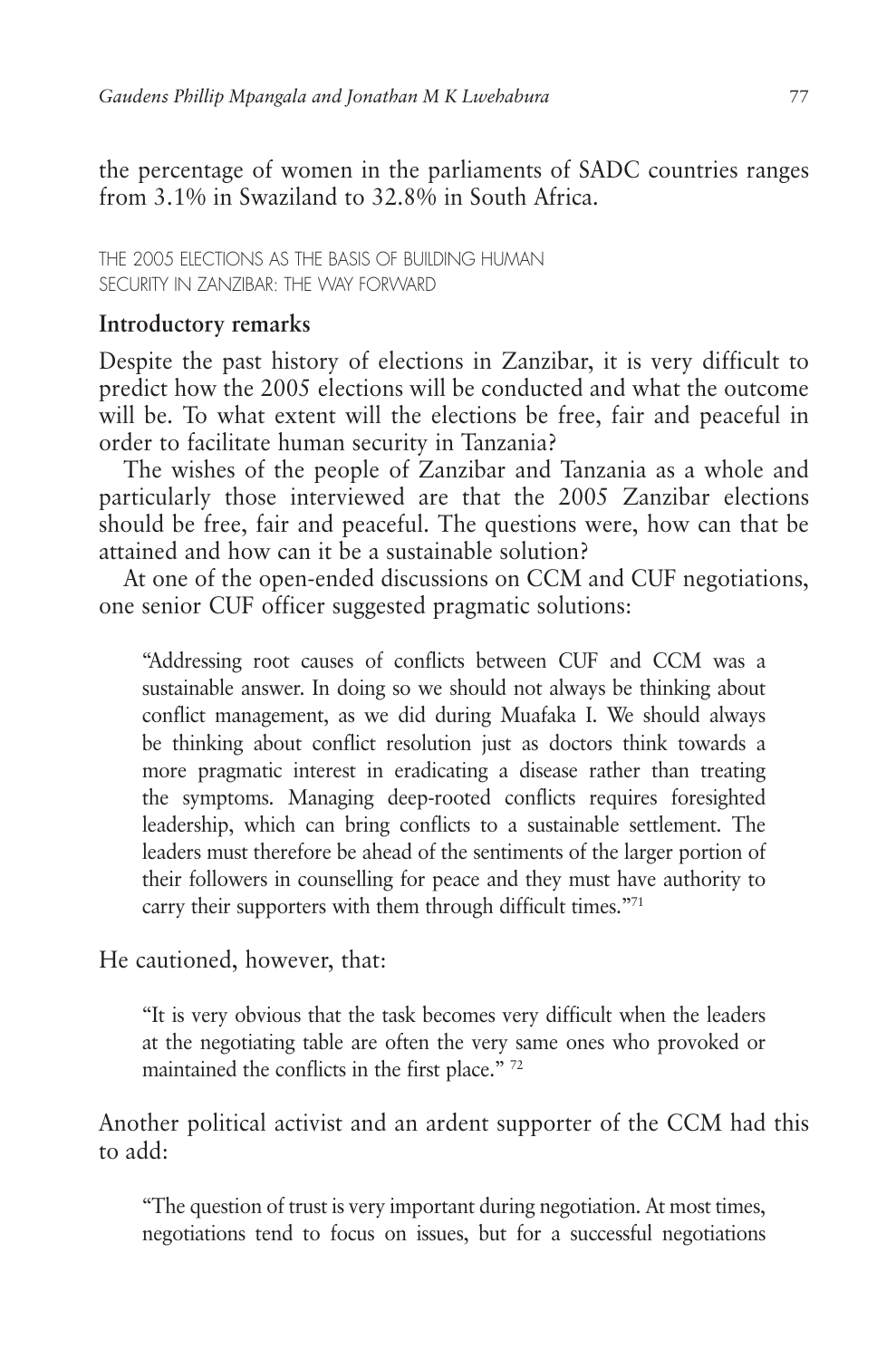process, the relationship between the conflicting parties must be enhanced in order to create a functional working relationship between CUF and CCM. We all need to play our role in order to promote trust among ourselves irrespective of ones political creed."73

# He continued:

"It is my cherished wish that when fully and truly implemented, Muafaka 2 will provide a very valuable opportunity for Zanzibaris to launch a true democratic society characterized by respect for human dignity, the rule of law and good governance, which of course are the prerequisites for socialeconomic development."74

One Zanzibar businessman and renowned political activist reflected on the 2005 multiparty elections with a caution:

"Zanzibar has no other alternative but to fully and genuinely implement the terms of Muafaka if human security is to be preserved. Muafaka is only a temporary relief that would take the country through to the election in 2005. There is need to focus beyond the October 2005 election, and think in terms of creating mechanisms, institutions and norms that would enhance national unity and cohesion. But the prerequisite to that is first for Zanzibaris to come to terms with their past."75

The potential of having free and fair elections in Zanzibar should be based on three important foundations. One is drawing lessons from all past elections from the time of struggle for independence to the present. The second is harnessing experiences and views from people in field studies, research reports and discussions through seminars, workshops and conferences. The third involves learning from outside experiences such as elections in other countries and election principles developed by international organisations such as SADC and the AU.

# **Lessons from past elections in Zanzibar**

The discussion above on the history of elections in Zanzibar provides us with concrete lessons and experiences which can be very useful for the 2005 elections. As noted earlier, four elections in seven years' struggle for independence, from 1957 to 1963, have provided us with two important lessons. One is that in order to avoid conflict, it is very important to avoid multiparty political competition with elements of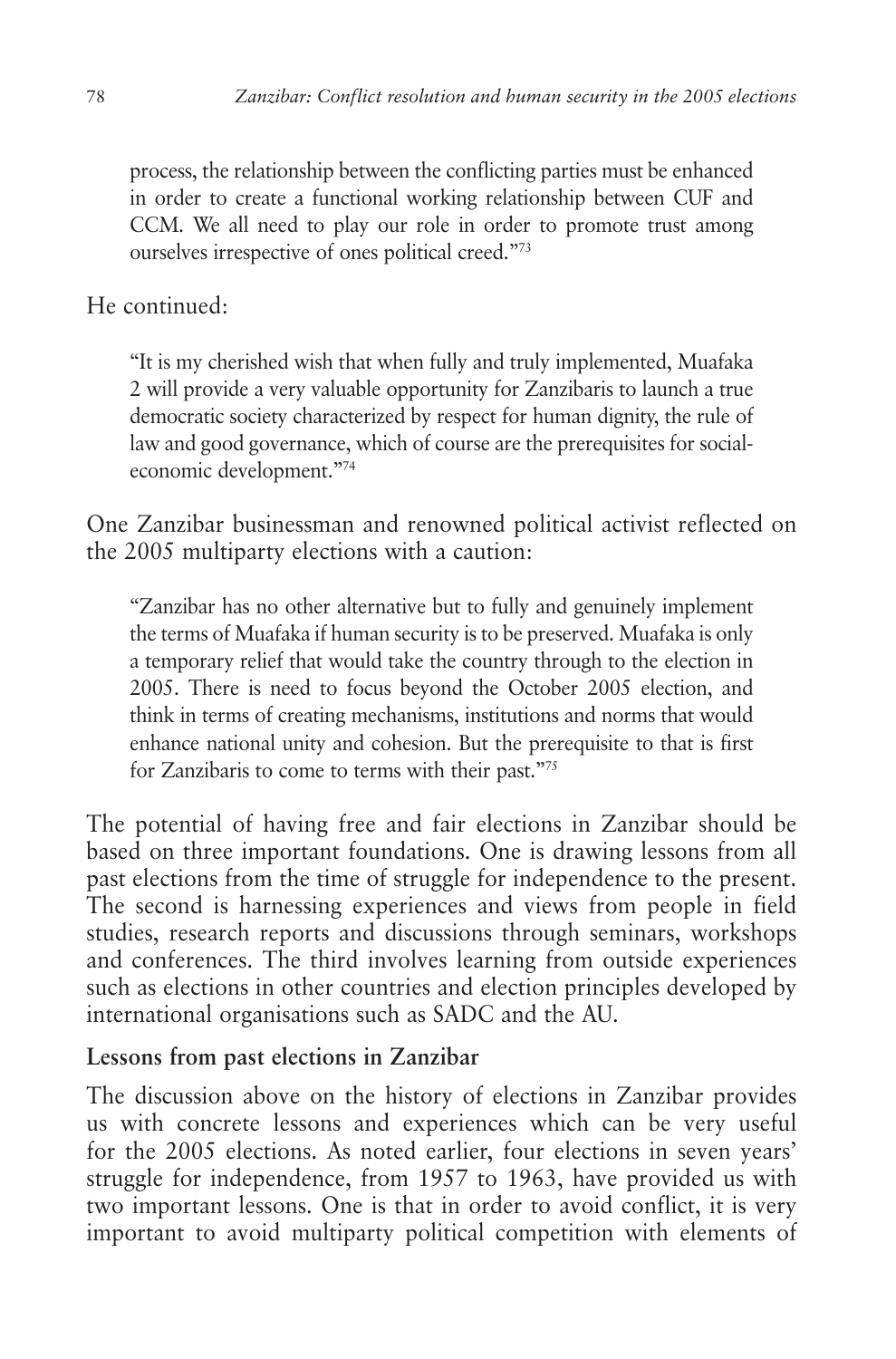racial and/or ethnic ideological perspectives. Second, as managed by the colonial government the elections were not free and fair.

On elections under a one-party system, 1980–1990, again two important lessons suffice. First, over-dominance by the party in the processes of nominating candidates marginalised the wishes of the people, causing resentment and election boycotts**.** The second lesson, and arising from the first, is that the elections and what followed afterwards resulted in the growth of regionalism between Unguja and Pemba. Such developments were accompanied by the tendency to lack tolerance on the part of the government and the ruling party.

The experiences and lessons from the multiparty elections of 1995 and 2000 are clear. First, like the elections of the colonial period, according to observers and other analysts these elections were not free and fair.76 Arising from that, the elections became a source of conflict, from latent to violent. Aspects of mistrust and lack of tolerance were common.

The Pemba by-elections of 2003 provided positive experiences and lessons. First, a reconciliatory spirit between competing political parties is paramount. Second, it has been realised that free and fair elections demand the impartiality and independence of the ZEC and state security organs such as the police. Third, the wishes of the people who aspire to elect their leaders should be above the wishes of political parties. In other words, elections should be people-centred.

However, in past elections one common lesson cuts across all of them. This is the willingness to participate in the elections as an important democratic principle. If Tanzanians, and in particular Zanzibaris, are keen for their 2005 elections to be free, fair and peaceful, they should avoid the negative lessons and strive to adopt and strengthen the positive lessons. Failure to meet these challenges will:

"… result in a failure in the implementation of Muafaka 2 and this will be the siren for unwanted events similar to these of January 26<sup>th</sup> and  $27<sup>th</sup>$  2001. CUF and CCM will bear the responsibility of the genocidal bloodshed and will have to be crucified for that."<sup>77</sup>

OVERVIEW OF RESEARCH REPORTS AND DISCUSSIONS THROUGH SEMINARS, WORKSHOPS AND CONFERENCES AND VIEWS FROM THE PEOPLE

## **Overview of research reports from institutions and individuals**

In recent years, particularly after 1995, various institutions and even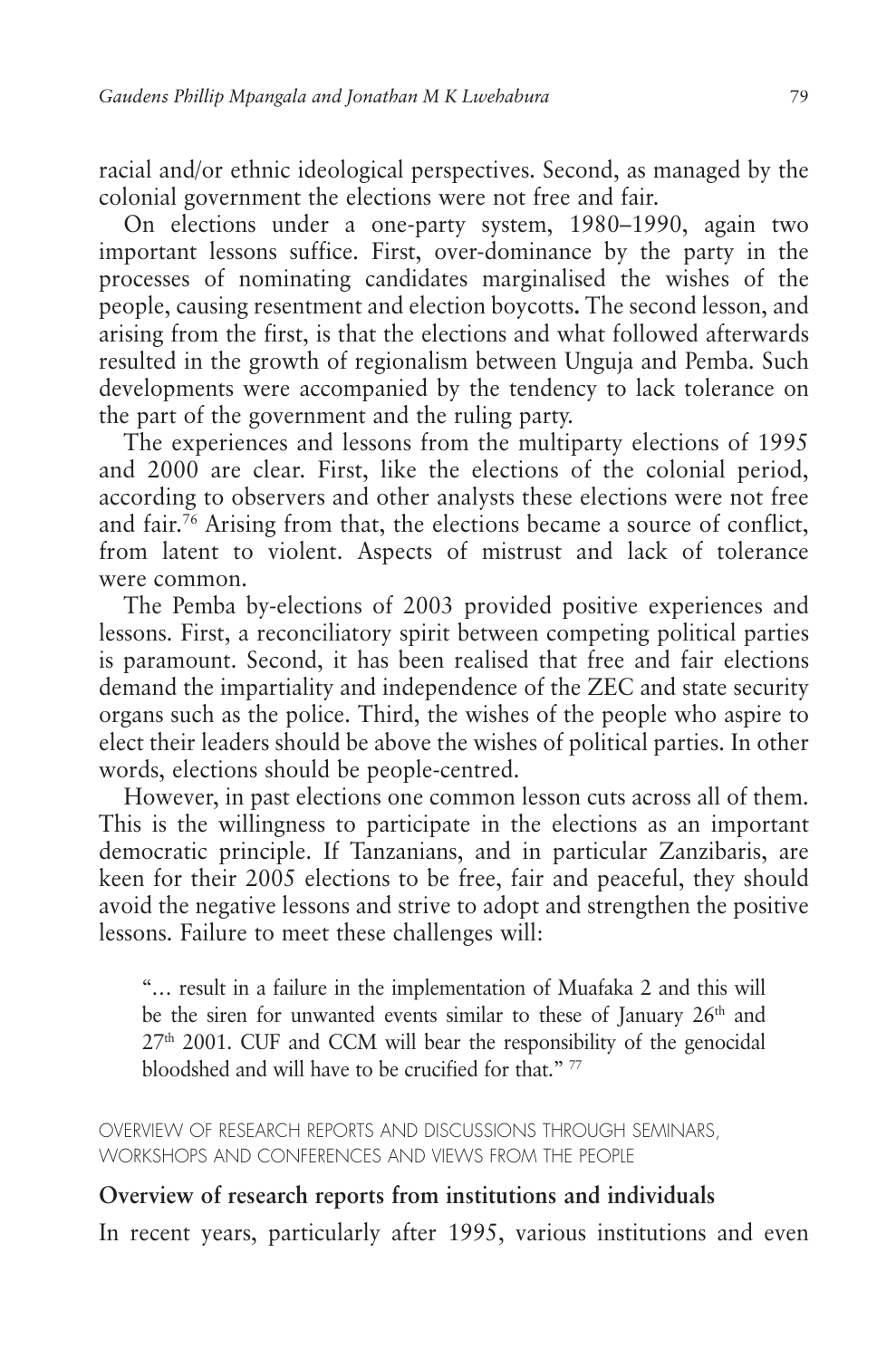individuals have carried out a number of research projects. Those reviewed include the following:

# *The Eastern and South African Universities Research Programme (ESAURP)*

The Eastern and South African Universities Research Programme (ESAURP) is one of the institutions that have been carrying out research projects. A research project that was carried out in the late 1990s culminated in the publication of a book titled *The political plight of Zanzibar*, edited by T L Maliyamkono. Another research project by ESAURP was on Muafaka and its published research report is titled *Muafaka: The roots of peace in Zanzibar.*

The salient issues and recommendations from these reports include the following:

- To establish peace and unity in Zanzibar the people should forget old ethnic and racial divisions and antagonistic relations and regard themselves as one people.
- Given the nature of politics and the close power relations between the CCM and CUF, Zanzibar should adopt the system of a government of national unity.

# *Kituo cha Katiba (Constitutional Centre)*

Kituo cha Katiba is another institution that has conducted a study on constitutionalism and political development in Zanzibar. The study was in the form of a fact-finding mission and culminated in the publication of a report titled *Constitutionalism and political stability in Zanzibar: The search for a new vision* (Joseph Oloka Onyango and Maria Nassali, October 2003).

Among the main recommendations of the report are the following:

- There needs to be a comprehensive discussion of constitutional and governance issues in Tanzania that encompasses both the current constitutional instruments and the content of laws and regulations that do not pass constitutional muster.
- It is essential to have a frank, candid and comprehensive discussion of all aspects of the Union between Tanganyika and Zanzibar, with a focus not only on what the Union was intended to be, but also on what it has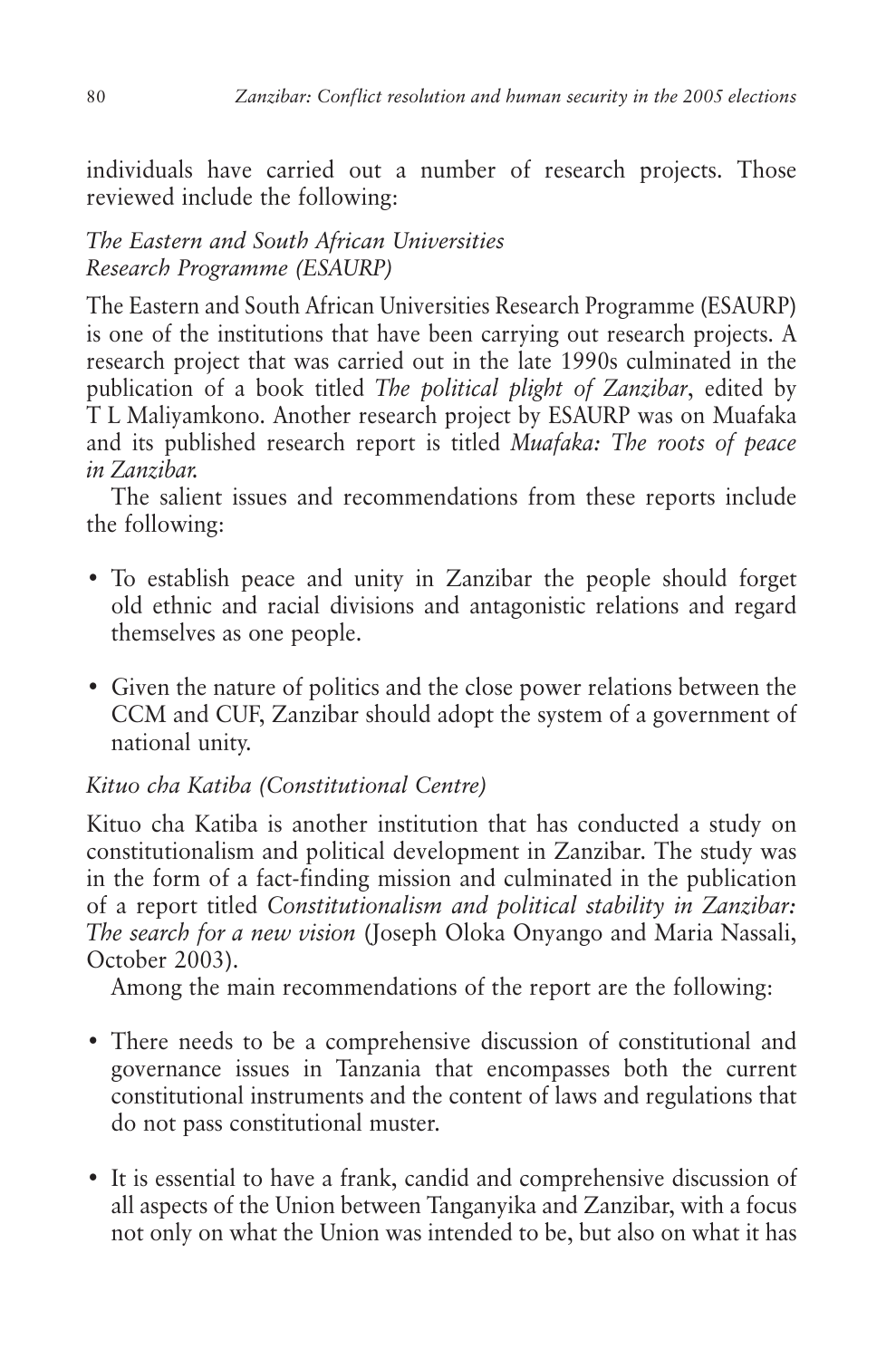actually evolved into, and in which direction the peoples of Tanzania and Zanzibar want it to develop.

- There is a need for a comprehensive intra-Zanzibaris dialogue focusing on the specific aspects of Zanzibar's constitutional and governance arrangements and specifically those issues (such as citizenship) that tend to promote feelings of xenophobia and political persecution.
- Mechanisms for civic and political education, especially for the promotion of greater citizenship participation, need to be put in place in Zanzibar.
- The Muafaka process is commended for providing a positive dispute settlement mechanism as well as a tool for progressive negotiations. The dialogue among the top party leadership should nevertheless be replicated at the village level.
- The independence of the judiciary should be entrenched in the constitution, through ensuring security of tenure and the creation of a credible and independent Judicial Service Commission.
- The CUF and CCM need to be more tolerant and appreciative of each other as political competitors. The mission emphasises that there is an acute need in Zanzibar to move away from the 'winner takes all' attitude.

# *The Tanzania Election Monitoring Committee (TEMCO)*

The Tanzania Election Monitoring Committee (TEMCO), based at the University of Dar es Salaam, has conducted research mainly in the form of monitoring the elections of 1995, 2000 and the Pemba by-election of 2003. All the monitoring reports have been published by TEMCO.

The salient issues and recommendations from these reports are the following:

- Electoral laws and regulations should be improved. In particular the aspect of residence qualification, which has been modified, should be completely abolished.
- Though during the Pemba by-election of 2003 the Zanzibar Electoral Commission (ZEC) was made more independent than before, more work needs to be done to make it more independent.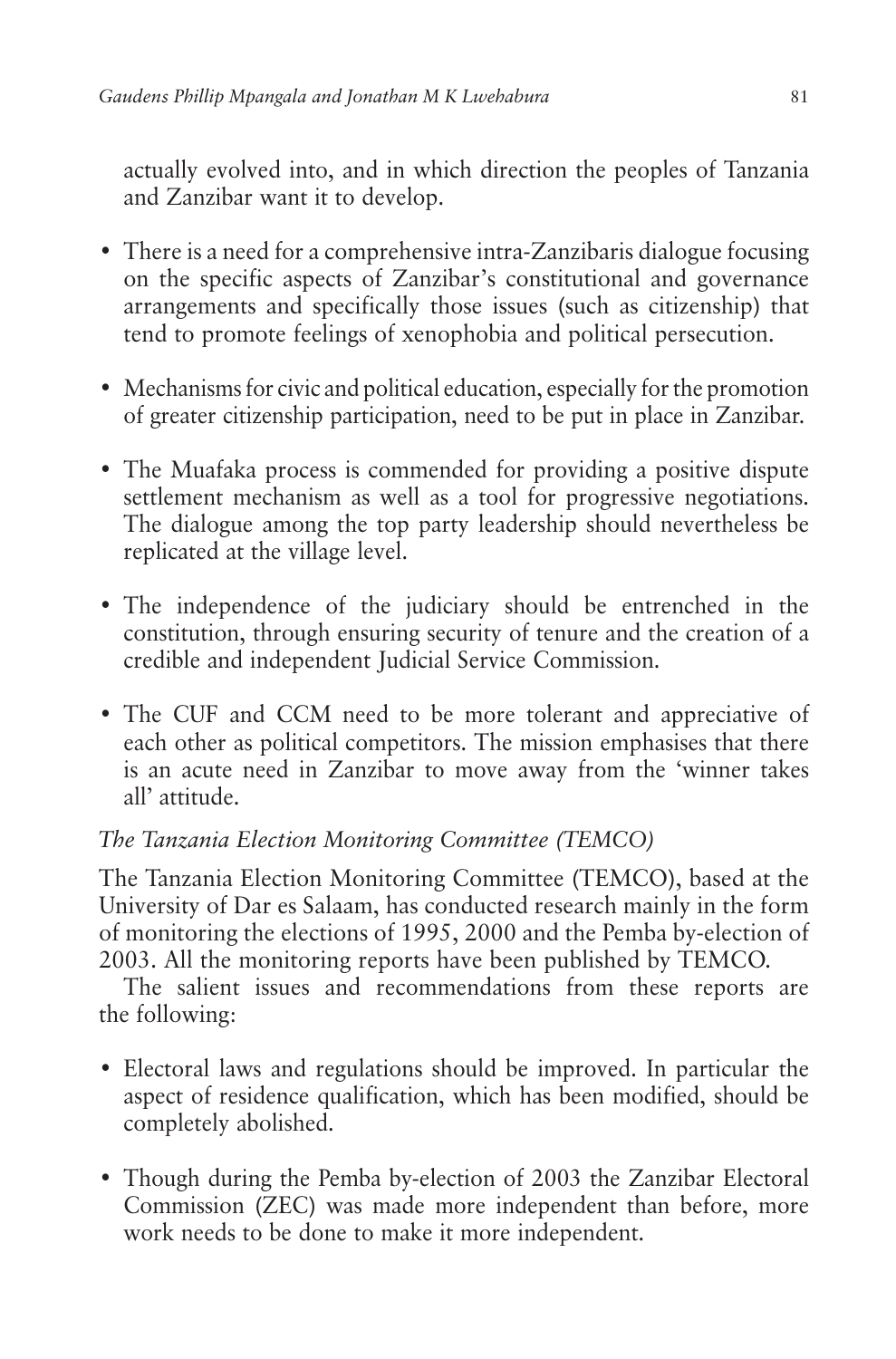• All efforts and strategies need to be made to ensure that the elections in Zanzibar are free and fair.

# *Electoral management in southern Africa*

*Electoral management in southern Africa* by Dr David Pottie with Professor Tom Lodge (eds) gives a broad and interesting survey of issues related to electoral management in southern Africa. They believe that a fair election usually implies equitable treatment of all competitors and they produced a compendium of key strategies to support political pluralism and multiparty electoral politics, which include:

- establishment of an independent electoral administration and capacity building by having an independent and autonomous electoral commission;
- generating a binding code of conduct for all registered political parties to govern the behaviour of political parties, their candidates, and supporters;
- ensuring freedom of expression and freedom of the press, especially in relation to the electoral process. A free media is an essential tool for the open exchange of political opinion, and reporting on election process;
- support for civic education. A basic component of free and fair elections is ensuring that voters not only understand how to vote, but also that they have a broad understanding of their political and civil rights to consolidate democracy;
- more public funding and disclosure of party funding;
- party liaison and conflict management committees to facilitate consultations and communication in addressing issues and potential debates before they disrupt the overall electoral process.

# *Principles for Election Management, Monitoring and Observation (PEMMO) in the SADC Region (2003)*

The Principles for Election Management, Monitoring and Observation (PEMMO) in the SADC Region were developed as a result of the Southern African Electoral Forum Conference held from 11 to 14 June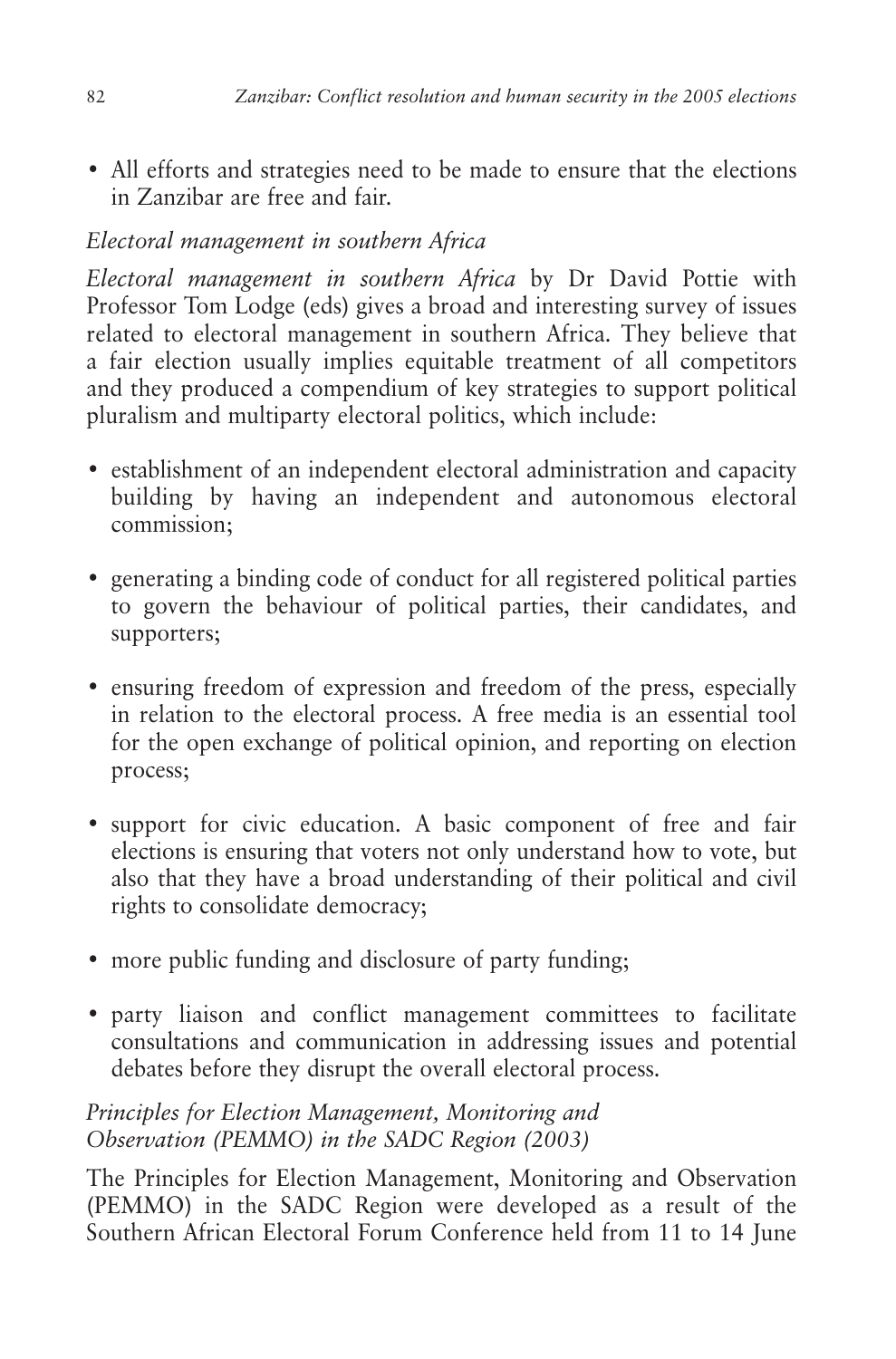2000 in Windhoek, Namibia, and adopted at a regional conference in Johannesburg, South Africa, on 6 November 2003 under the auspices of the Electoral Commissioners Forum of SADC Countries (ECF) incorporating participants from 14 SADC countries and the Electoral Institute of Southern Africa. It recommended:

- that the constitutional and legal framework should guarantee fundamental human rights, promote good governance and the values of political stability; promote mechanisms with which to address conflict management in the electoral process; make provision for the review of the constitution in keeping with principles of domestic practice, and provide explicitly for gender equality and affirmative action as a temporary measure until balanced representation is achieved;
- that electoral systems should be adopted in each SADC state in accordance with its own political dispensation, history and political system; be entrenched in the constitution; promote and protect fundamental human rights as well as the secrecy of the ballot and adopt, as a part of inter-party affirmative action, including quotas for women and other disadvantaged groups, and mechanisms be put in place to ensure their enforcement;
- that the electoral commissions should be independent and autonomous in discharging their duties; have a representative composition of the society, comprising at least 30% of women with one being a high court or supreme court judge; promote financial sustainability and cost-effectiveness management of elections; and be accountable to the National Assembly with its budget decided by vote in the National Assembly;
- that election-related conflict management should ensure that alternative conflict management process is incorporated in the legislative framework; the establishment of conflict prevention and management process by electoral commissions, political parties and civil society is facilitated to deal with election-related disputes;
- that agreements reached through mediation, reconciliation and arbitration under independent, skilled and well-trained mediators should be enforced by law; and appeal procedures should be established for all elections and should be dealt with by the courts;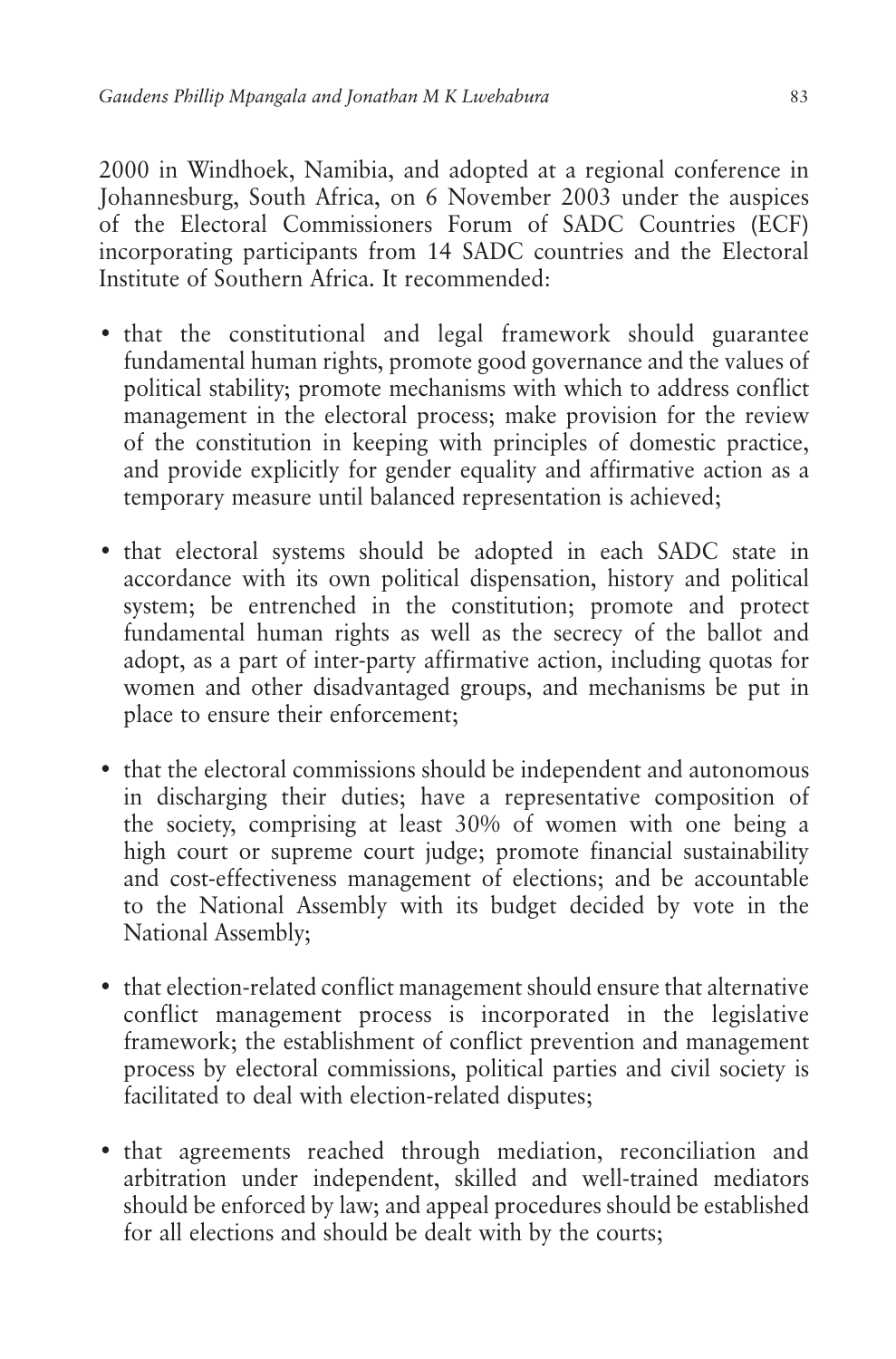- that the delimitation process should be managed by an independent body that is representative of the society, comprising persons with appropriate skills; be conducted by one body on the basis of clearly identified criteria, such as population distribution, community of interest, convenience, geographical features and other natural or administrative boundaries; be made accessible to the public through a consultative process; and be devoid of manipulation of electoral boundaries to favour particular groups or political interests;
- that for the purpose of identifying persons who are eligible to cast a ballot on election day, the voter registration process should promote broad participation without inhibiting the participation of eligible voters; provide a continuous and accessible voter registration facility to all eligible voters; provide ample time to register, for public inspection of the voters' roll, for objections, and for adjunction of appeals; and provide access to the voters' roll to political parties to enable them monitor the voter registration process through party agents appointed by themselves;
- that the nomination and campaign process should ensure that the nomination of candidates is transparent; candidates have sufficient time to comply with the requirements of the nomination process; there is sufficient time for the public to inspect candidate nomination lists and for objections to be lodged and disputes resolved; political parties respect equal gender representation of at least 30% of women candidates by 2005 so as to be in line with the 1997 SADC declaration on gender and development; and in the campaign process, there is a complete adherence of political parties and their candidates to the electoral code of conduct that guides their behaviour and enough time is allotted for carrying out their election campaigns;
- that since the governing parties in some SADC countries have an unfair advantage of using the media and public resources to which they have exclusive access for campaign purposes, or to further their political ends, there should be equal access to the public and private media; a code of conduct for media coverage of election designed to promote fair and equitable reporting; and a regulation of the use of public assets and funds given on a quota basis in order to level the playing fields for political competition;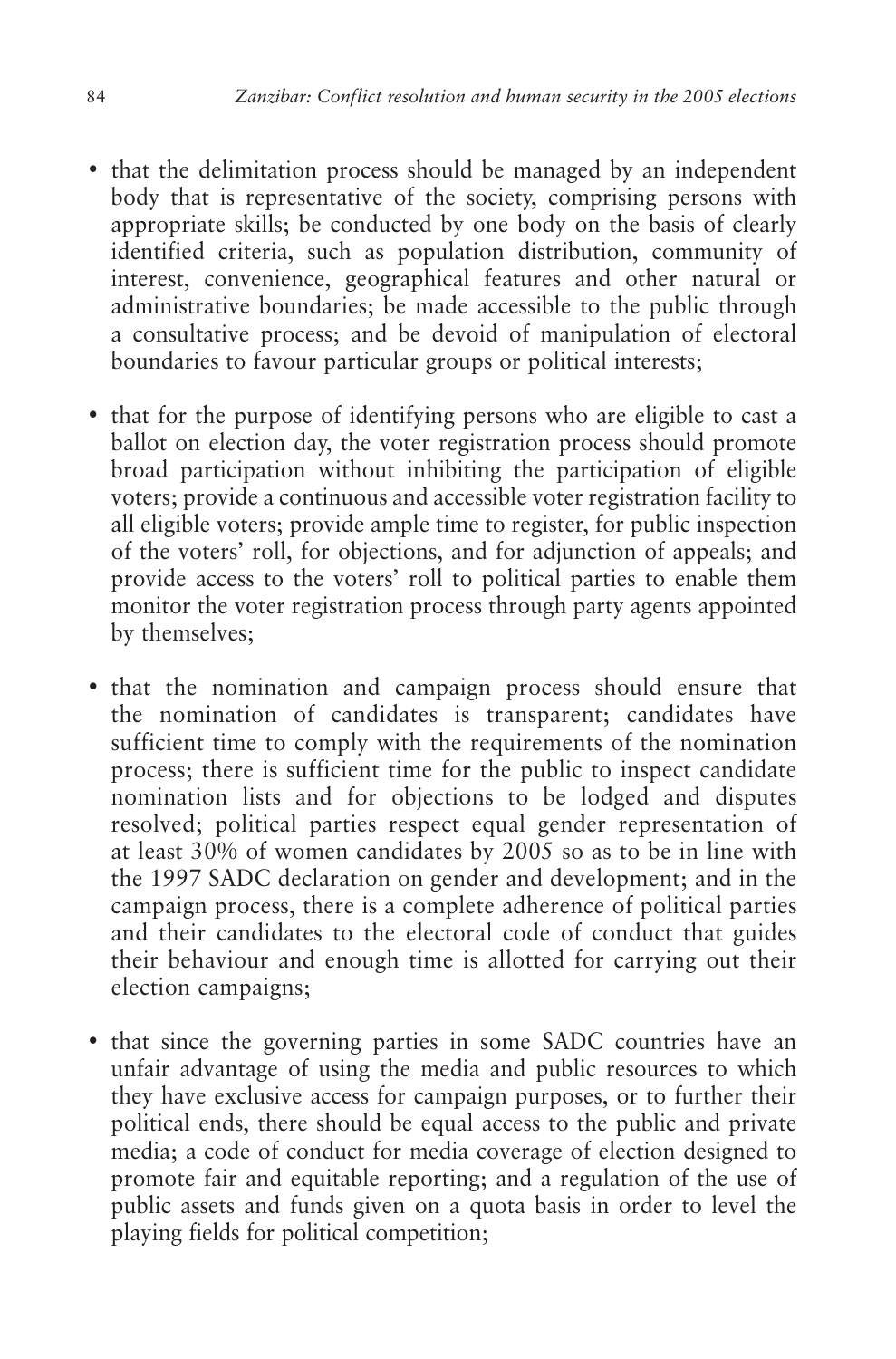• that since there can only be a free, fair, credible, and legitimate electoral process in a climate that is free from political violence and intimidation, it should be ensured that all electoral stakeholders promote and commit themselves to a culture of peace and tolerance at all times pursuant to a code of conduct adopted through a consultative process between them; and the army, police, and intelligence forces' role in protecting the security and integrity of election process is properly established in order to maintain their neutrality and impartiality.

Vote counting and announcement of overall election results have always been a potential source of suspicion and fraud, just as it was in the case of Zanzibar during the  $1<sup>st</sup>$  and  $2<sup>nd</sup>$  multiparty elections of 1995 and 2000 respectively. While the electoral commissions maintain the responsibility for the management of counting and announcing of overall election results they should make known procedures for counting to election officials who are permitted to be present during the counting of votes; count the ballots at the same polling station immediately after the closure of voting and have the results announced immediately after counting and posted at the same polling station; and make sure that the polling-cum-counting stations have adequate lighting, communication systems and proper security. Where possible, the staff who count the votes should not be the same as those who have been involved in the voting process. It should be ensured that there is a specific time frame for confirmation, public announcement of overall election results, and allocation of seats contested, and a culture of acceptance of election results and promotion of transparent electoral process through civic education should be cultivated.

These principles for election are vital in sustaining human security. If Zanzibar could adapt them, peace and security would inevitably be sustained.

## **Overview of seminars, conferences and workshop reports on issues of election**

In addition to the research projects and programmes reviewed above, a number of seminars, workshop and conferences have been conducted in Zanzibar in the past decade. The outcome of ESAURP research projects has normally been followed by conferences. The last conference was at Bwawani Hotel, Zanzibar, on 15–16 September 2004. It was a conference on Muafaka. In the same year the Bunge Foundation for Democracy (BFD) conducted two workshops-cum-seminars on district and regional political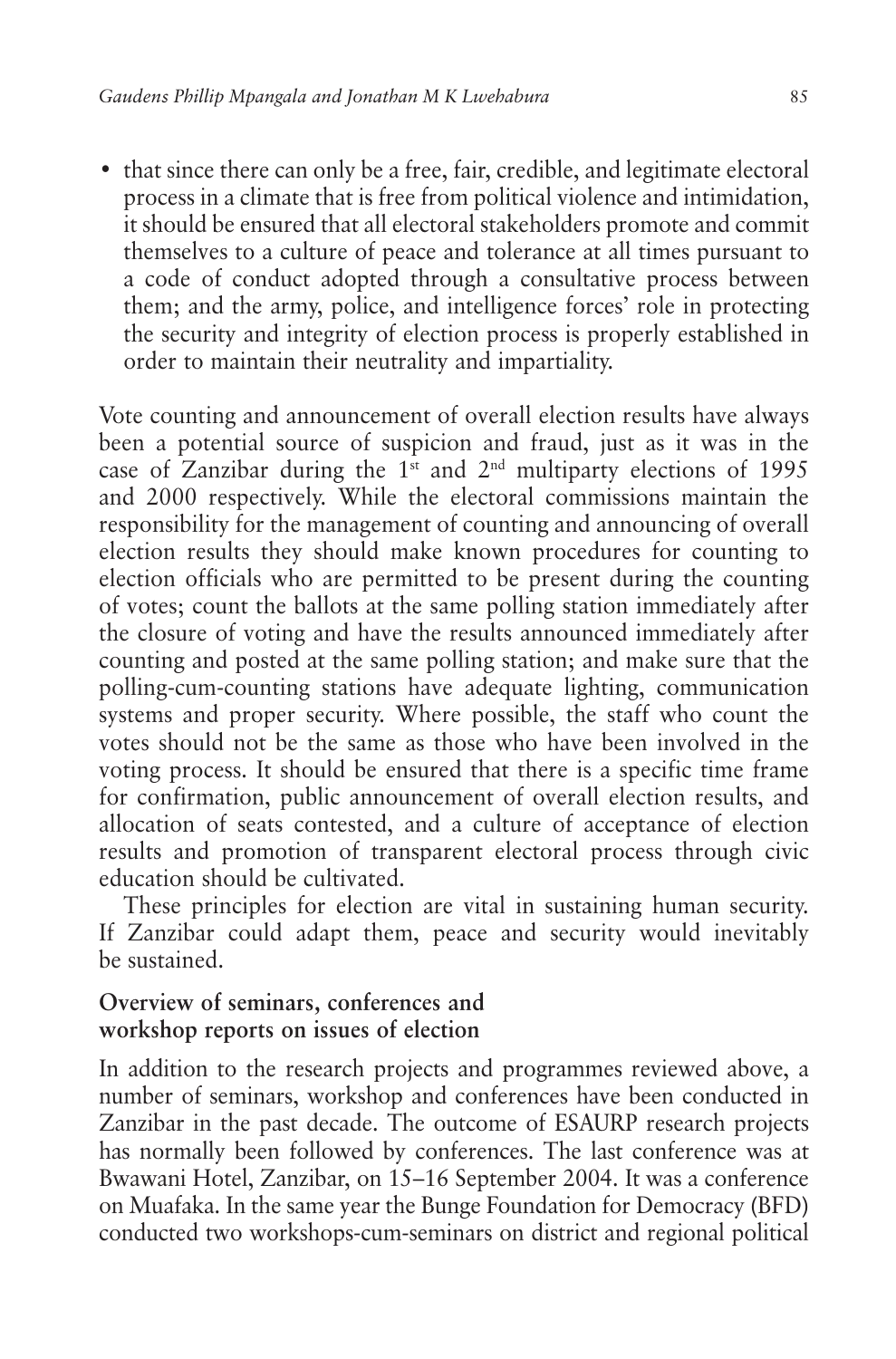parties, in Zanzibar at Bwawani Hotel from 4 to 6 March 2004 and at Gombani Stadium, Chake Chake, Pemba, from 30 to 31 March 2004.

These conferences, seminars and workshops have generated a lot of ideas, views and recommendations on how political and socio-economic problems can best be handled and conflicting relations put to an end. A summary of the ideas, views and recommendations reviewed from workshops, seminars and conferences include the following:

#### GENERAL ISSUES

- Generally, most people in Zanzibar have accepted the system of multiparty politics. There appear to be no views on the need to return to one-party politics or to no-party politics. People want multipartism to be strengthened and encouraged.
- The Zanzibar constitution and other legal aspects are issues that are taken seriously. There is need for discussions on how the constitution and the other legal aspects can be improved.
- The Union between Tanganyika and Zanzibar needs to be discussed honestly and candidly. According to the vast majority of views, while Zanzibaris definitely want a union and accept the original articles as the legal basis for the Union, they are largely dissatisfied with several aspects of its current operation. While the ideals of the Union are not in dispute, there are different preferences for the form that the relationship should assume. Zanzibaris are extremely nationalistic and proud of their island heritage and culture, irrespective of political affiliation. Indeed, it is felt that there is a widespread conviction that Zanzibar is a sovereign state and that the Union is an agreement between two sovereign states and must be treated as such.
- Important issues on the Union which need to be resolved include its structure and economic relations. On the structure, the question of two or three governments needs to be resolved. As for economic relations, there is a need to review current relations to remove fears of marginalisation and an inequitable sharing of resources. The increase of articles of the Union from 11 to 22 needs to be reviewed.
- There is a need to develop free and independent media in Zanzibar. All political parties should have equal access to the public media.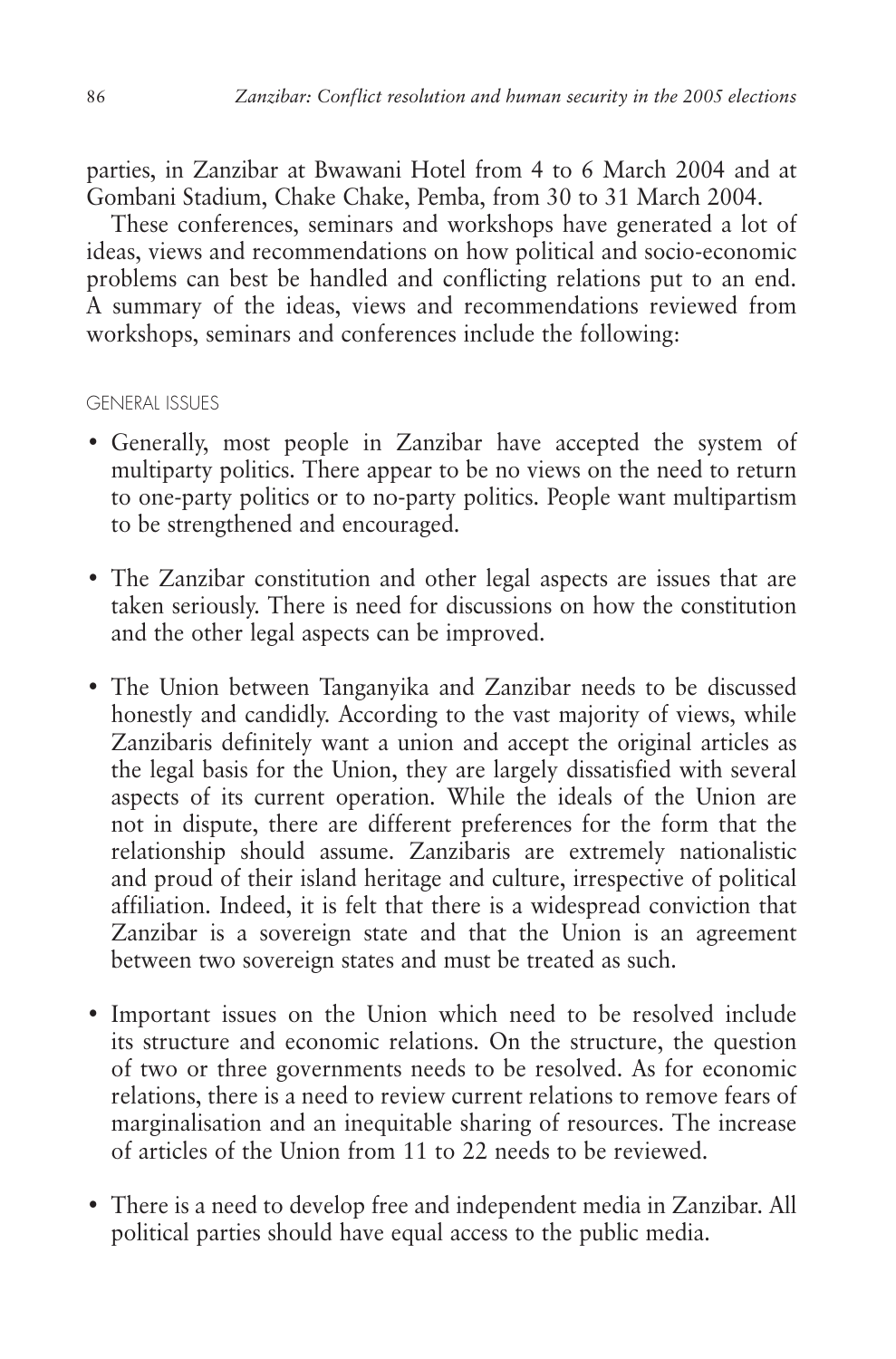• The office of the registrar of political parties should be as independent as possible. The registrar and other members of the office should not belong to or be supporters of any political party. The office should not show signs of favouritism to any political party.

## ISSUES RELATED TO ELECTIONS

- During elections all political parties which take part should have equal access to the mass media and should be empowered financially to ensure levelling of the playing ground as far as possible.
- There is a need to review the electoral process system from the present system of first past the post in which the winner takes all to the system of proportional representation in which representation is determined by the number of votes a political party obtains.
- A permanent voters' register should be supervised by the government to make sure that eligible people register and to avoid illegal registration from Zanzibaris from the mainland thronging for registration in the islands.
- Voters' education should be established as a permanent system. Emphasis should be on providing such education to *shehas* as ZEC agents, party agents and party leaders.
- The close alliance between the CCM and CUF during elections calls for the need to establish the system of power-sharing and the government of national unity. Such a system in turn calls for decentralisation of power to regional authorities. However, a full study should be made to determine how best the new system should be established.
- The position and role of the ZEC is very important in election processes in Zanzibar. It is important to ensure that such a body is impartial and independent. Such attributes should also be true of state organs supporting it, notably security organs such as the police and the courts.
- In processes of political competition through elections there is a need to develop a democratic culture of tolerance and reconciliation.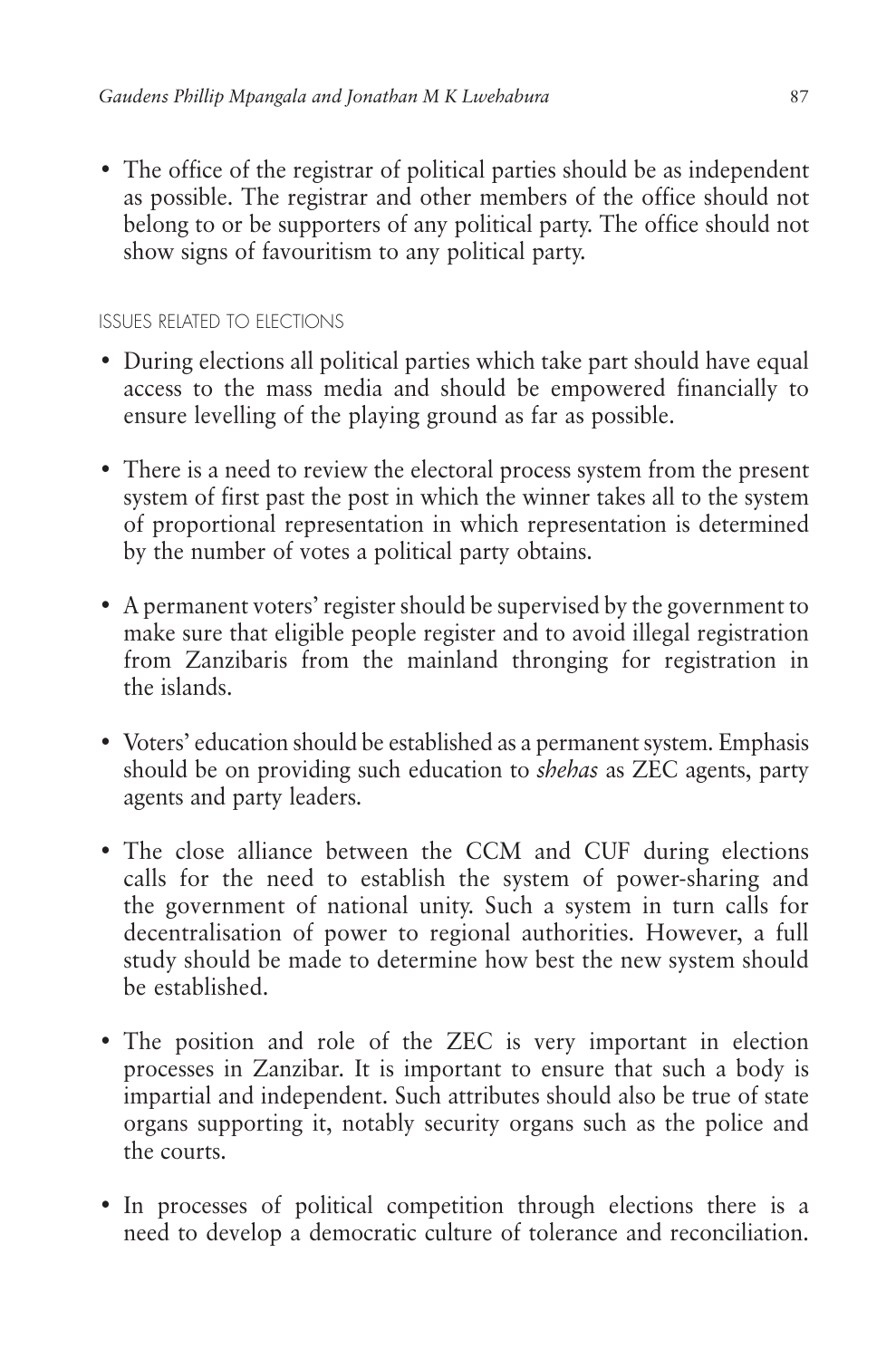Inflammatory and abusive language should be avoided by political party leaders, members and supporters.

- All efforts should be made to ensure that elections are free, fair and peaceful. Parties should be ready to accept election results when elections are free and fair.
- Efforts should be made to make sure that the implementation of Muafaka II is completed before the elections of 2005. The completion of the permanent voters' register is of special significance. The principles of Muafaka II should be developed and consolidated not only for the 2005 elections, but also for future elections based on human security.
- The ZEC should supervise all elections in the country. The present system of using local government municipal, district directors and ward executive officers should be disbanded.
- Tanzania in general, and Zanzibar in particular, should learn from the internal outcomes of research findings and views and ideas emanating from conferences, seminars and workshops and experiences from outside Tanzania, in particular the AU and SADC principles and guidelines and democratic developments within the SADC region to enable the elections of 2005 to be free, fair and peaceful. This will lay an important foundation for the establishment and consolidation of human security, Zanzibar in particular.

# **Additional views collected from open-ended interviews, discussions and focused dialogue during the field study**

As indicated earlier in this report, open-ended interviews and discussions, as well as dialogue with various stakeholders during the field study, produced constructive views which helped the researchers complement and ascertain various claims in the reviewed research reports and papers.

During the fieldwork, all participants exchanged views about the determinants of best electoral practice, especially those issues related to improving election management, monitoring and observation and enhancing the transparency of the electoral process. They defined criteria that would guide electoral process and foster an environment in which elections could take place.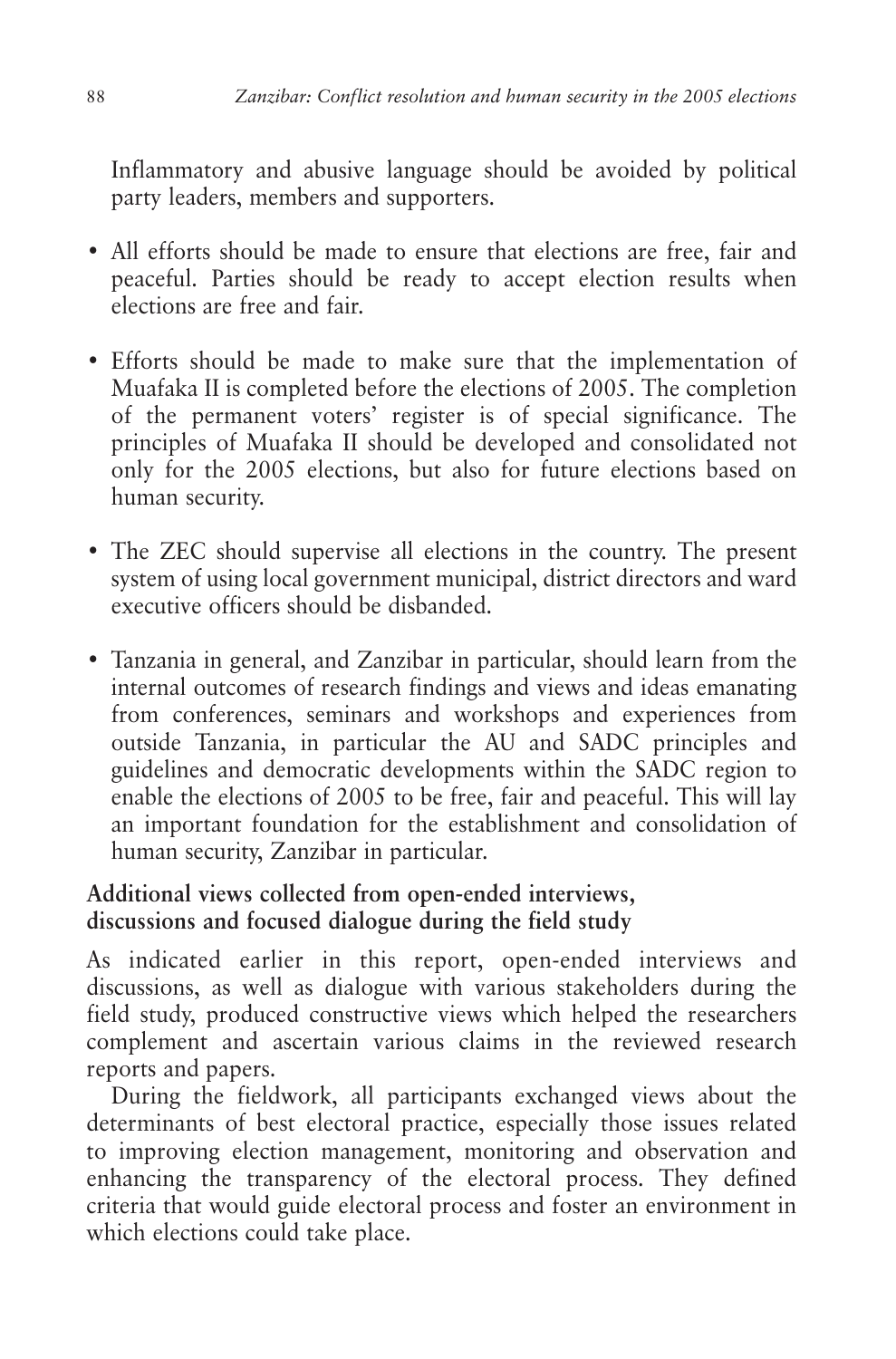Despite the marginal achievement in the implementation of Muafaka II, the interviewees and participants in open-ended discussions noted the following major challenges to free, fair and legitimate elections in Zanzibar:

- the need to secure the integrity of the electoral process by adopting people-centred voting procedures and facilities;
- to establish a culture of peace and tolerance;
- to establish alternative dispute resolution mechanisms focused particularly on election-related conflicts while complementing existing legal provisions;
- to deepen democracy by developing a generally accepted set of values that ensure fair electoral practice premised on representation, accountability, inclusiveness, transparency, gender equality and equity, tolerance and respect of diversity;
- to inculcate a sense of political will and commitment in the process of dialogue among the major stakeholders in the electoral process in order to reach consensus;
- to realign constitutional and legitimate provisions to conform to the requirements of the democratic plural politics.

In addition, Tanzania and Zanzibar should commit themselves to upholding fundamental rights and freedoms as embodied in their constitutions and various accords in order to have credible, free, fair and legitimate multiparty elections.

The other main concern on human security in Tanzania mainland and Zanzibar is how good democratic governance can best be developed amid the shortcomings of the previous system of democracy. The participants emphasised that good democratic governance could be developed by:

- establishing democratic political parties;
- developing strong political parties to ensure equality in political competition;
- having parties with no ethnic politics and divisive tendencies;
- ensuring direct and representative democracy through empowerment of the people by developing traditional principles of politics of consensus, reconciliation and forgiveness, and ensuring people-centred politics and democracy; and
- enhancing social-economic development by establishing principles of social and economic equality and justice, and ensuring employment,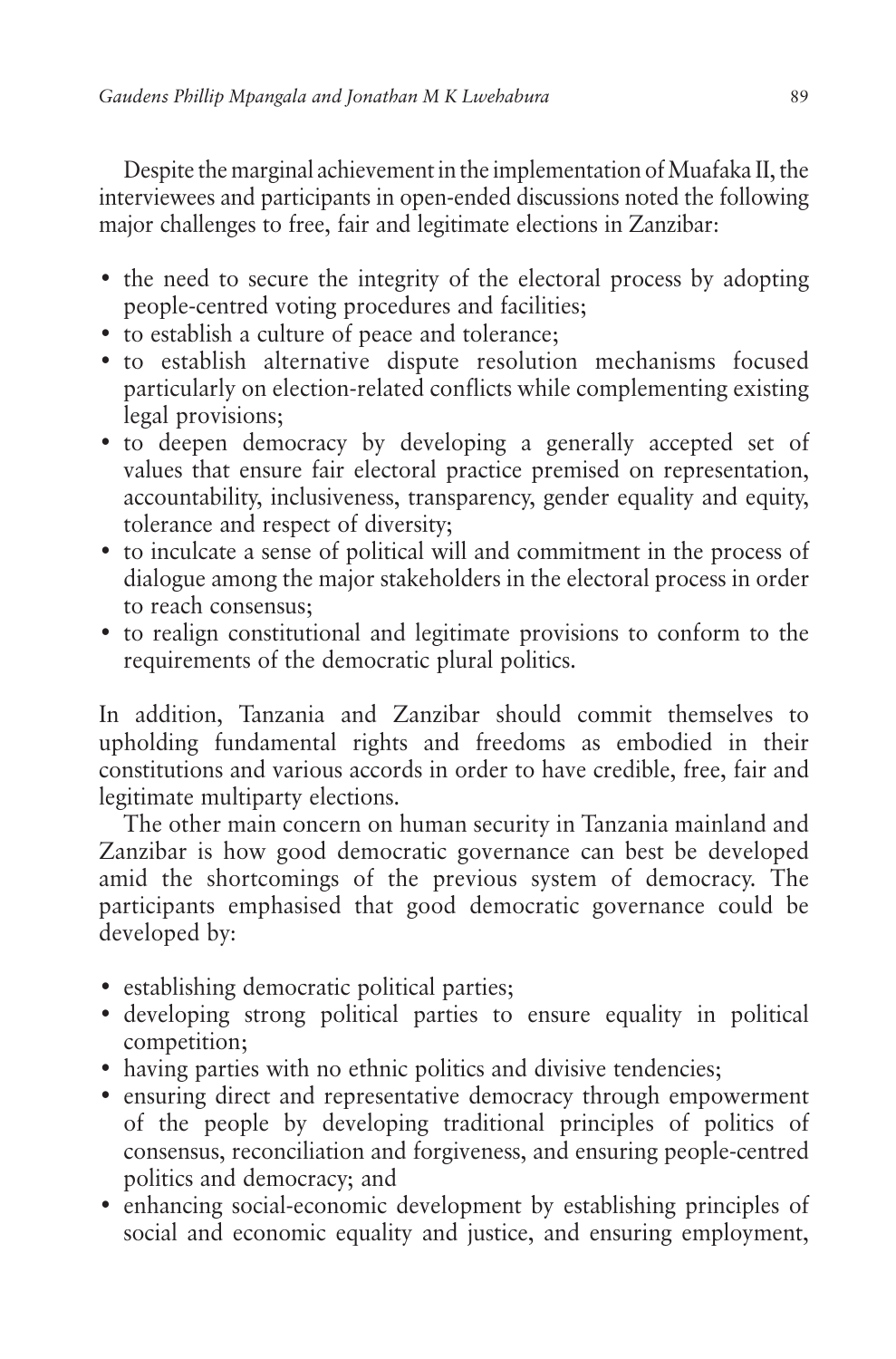lifting the standards of living and creating conditions for peoplecentred development.

#### **CONCLUSION**

Human security is an important foundation for national unity and development. For multiparty elections to facilitate the development of human security, it is not enough that elections are free, fair and peaceful. The elections should be based on a long-term perspective and strategies of building a real democratic society. Multipartism and multiparty elections constitute the first stage of electoral democracy, which in itself is a stage towards liberal democracy. It has, however, been argued that African countries need to go beyond liberal democracy and establish people-centred developmental democracy.78

It has also been argued that liberal democracy is anchored more in respect for and observance of civil liberties, while people-centred developmental democracy is renowned for respect and observance of the civil liberties and socio-economic rights of the people. It is this type of democracy that ensures political and economic empowerment of the people. Some people have regarded this as an approach that should lead to democratic developmental societies.79

This means that the fight for democratic and peaceful elections should go side by side with the fight for fast socio-economic development. Zanzibar's economy is at a low level of development and is mainly dependent on the export of cloves, for which the world market has greatly declined. Although efforts are made to diversify the economic sectors by encouraging the growth of tourism, its impact on the overall economy is still not substantial. The majority of the people are very poor.

Furthermore, there are serious complaints about regional development disparities between Unguja and Pemba. For instance, during this study and the campaign rallies of the 2003 Pemba by-elections, the grievances of the Wapemba emerged very clearly. They complained that the Island of Pemba has been marginalised not only politically, but also economically and socially. Although Pemba produces 80% of the cloves, much of state investments in terms of infrastructure and social services was made in Unguja.80 What all this means is that the democratisation process should go together with policies and strategies for fast socio-economic development based on regional and social equality and social justice.

Lastly, what Zanzibar needs is to transform not only multiparty elections, but the whole society. The new society should be based on a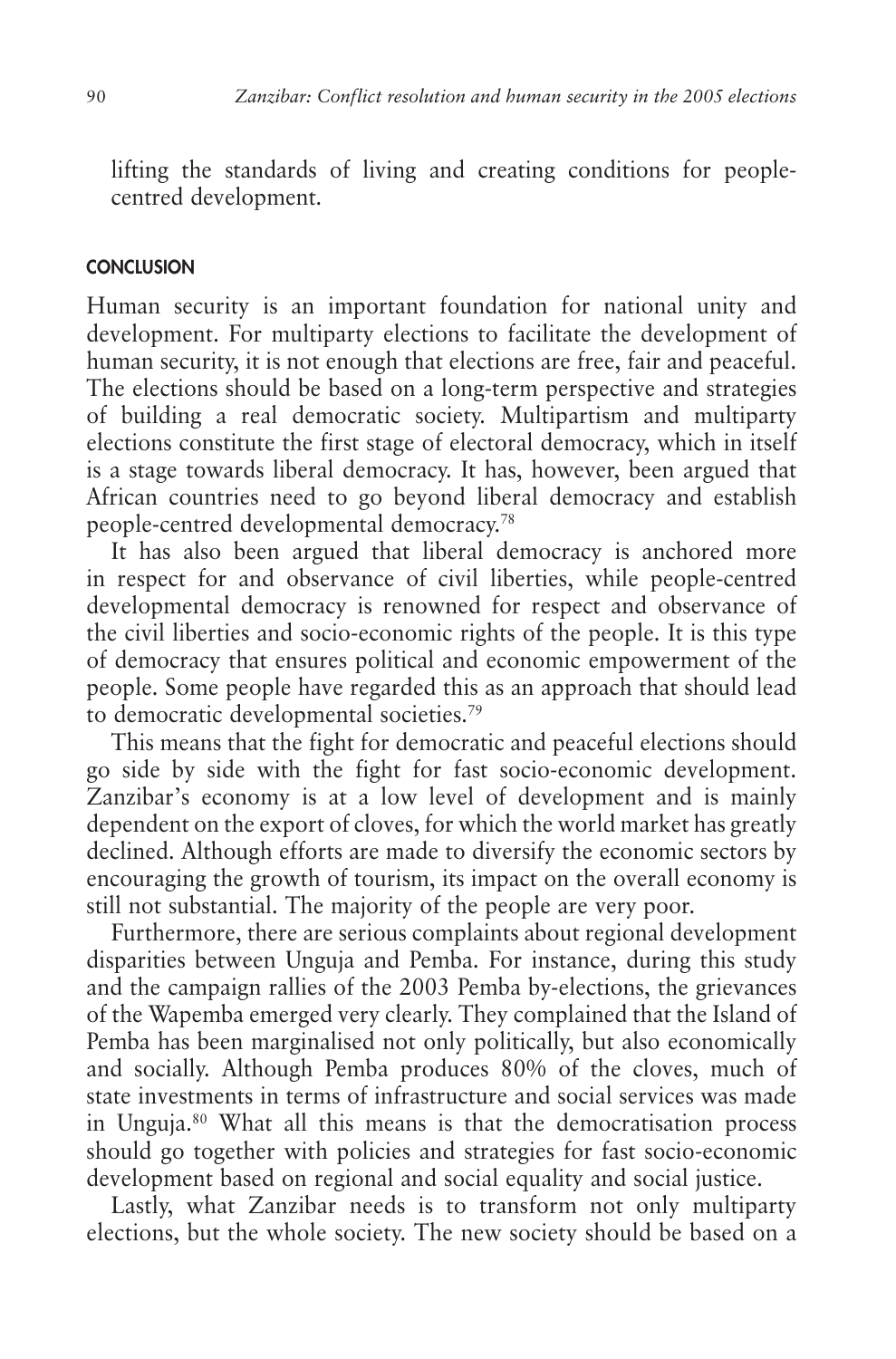new political and socio-economic culture, the culture of developmental democracy in the context of multiparty politics. Such a culture needs reconciliation, tolerance and mutual trust. Past history should be taken constructively by incorporating positive aspects to enrich the new developments. Unnecessary hardliner positions should be avoided without losing the spirit of constructive criticism. All Zanzibaris should respect important national historical events in a spirit of national unity.

## **SUMMARY OF RECOMMENDATIONS**

The report contains tangible views and recommendations on how to have free, fair, legitimate and democratic elections in Zanzibar. All these are important and should be taken as key recommendations by the authorities in both the Zanzibar revolutionary government and the Union government. These recommendations could be grouped under four major recommendations:

- In Tanzania in general, and Zanzibar in particular, the democratisation process should be guided by the principles of a people-centred rather than a party-centred democracy. This means that political competition between political parties and individual politicians should be under the control of the people and their institutions.
- Besides educating and sensitising people on elections, civic education and other forms of education should be used as important tools of ideological transformation. Such transformation should be far from the legacies of divisive and segregationist ideologies of ethnicity, racism, religious antagonism and regionalism but should strive for a national ideology based on human equality, human rights, dignity and justice.
- Political competition under conditions of economic backwardness and poverty tends to lead to conflict. Zanzibar therefore needs rapid socio-economic development with a reasonable balance between Unguja and Pemba. Such economic development should be based on social justice.
- Problems related to the Union should be discussed and solved. The Union should facilitate elections in Zanzibar without any form of bias or favouritism.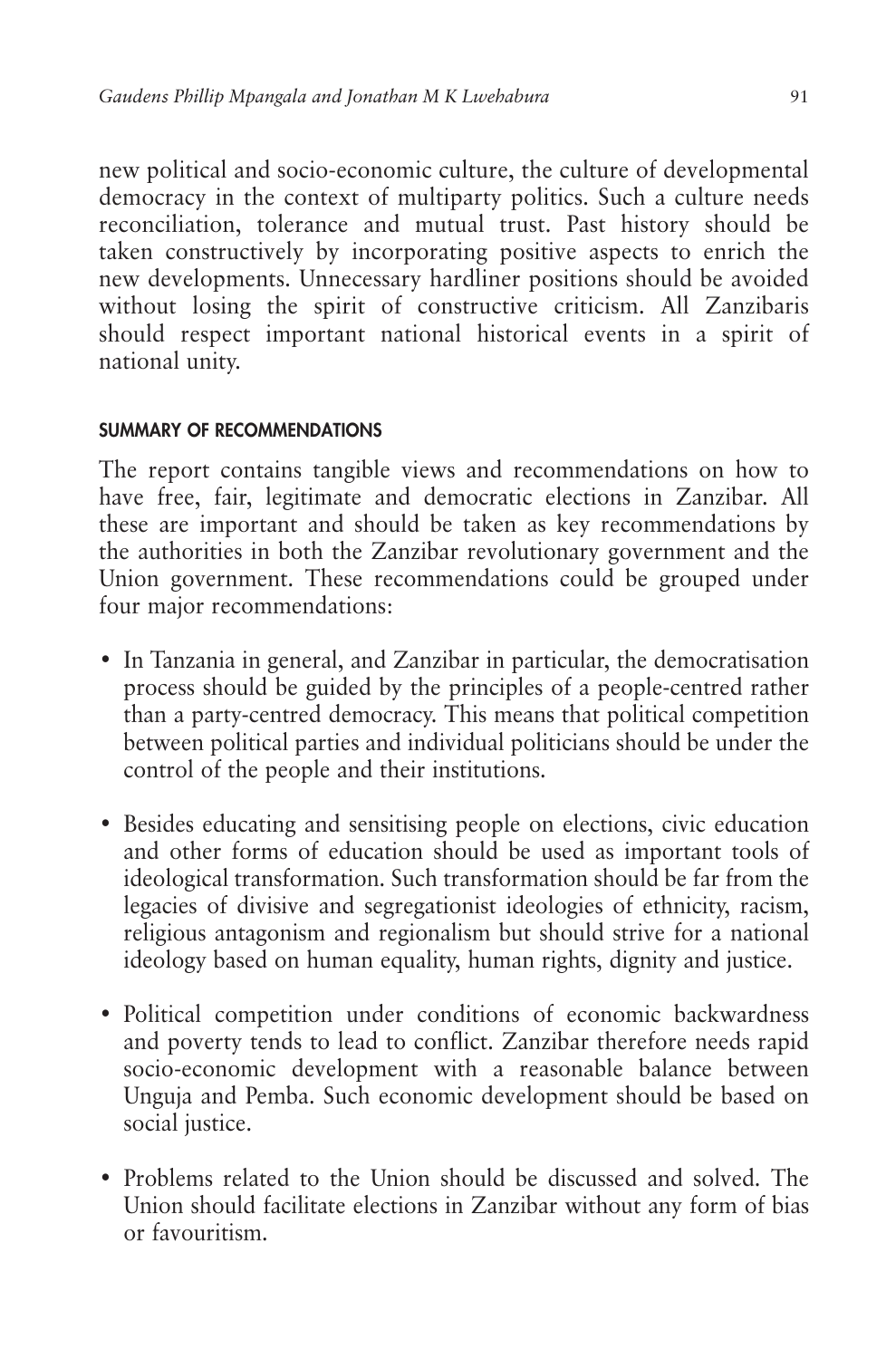#### **NOTES**

- 1 At the time of writing this report Dr Jonathan Lwehabura was a senior programme officer at the Mwalimu Nyerere Foundation - he is currently the chairman of the Africa Centre for Peace and Development in Dar es Salaam. Professor Gaudens Mpangala is a professor in the Department of Development Studies, University of Dar es Salaam, Tanzania.
- 2 The United Republic of Tanzania (URT) Census Report, Dar es Salaam, 2002.
- 3 G P Mpangala, Growth of corruption in Zanzibar elections of 1995 and 2000, in S Chambua et al (eds), *Multiparty elections and corruption in Tanzania: With special reference to the 2000 elections*, Dar es Salaam University Press, Dar es Salaam, 2002, Chapter 7.
- 4 Sabina Alkire, *Concept framework for Human Security Centre for Global Equity,* Harvard, 2002, p 2.
- 5 The 1994 UNDP Human Development Report: New Dimensions of Human Security. Chapter 2 found on <http://hdr.undp.org/reports/global/1994/en/.
- 6 African Union Declaration on Elections, Democracy and Governance, 20 February 2002, pp 1–12.
- 7 The African Union Guidelines for African Union Observation and Monitoring Mission of February 2002, Section 6, pp 10–12.
- 8 Hilary Nyirenda, A draft manuscript on the development of political thought in Europe for the Open University of Tanzania, Dar es Salaam, 2000.
- 9 Ibid.
- 10 A Lipow, *Political parties and democracy: Explorations in history and theory*, Pluto Press, London, 1996, pp 13–26.
- 11 Socialist thinkers who emerged in the 19th century included utopian socialists such as Robert Owen and St Simon and scientific socialists, notably Karl Marx and Friedrich Engels. They criticised the exploitative capitalist system and regarded it as unjust and undemocratic.
- 12 Whereas classical socialist thinkers of 19th-century Western Europe such as Marx and Engels took the working class as the only revolutionary force to bring about a socialist revolution, Third World socialist thinkers such as Mao and Fidel Castro regarded all the working people – that is, peasants and workers – as revolutionary forces to bring about socialist revolutions; hence the revolutions of China and Cuba.
- 13 J K Nyerere, *Man and development*, Oxford University Press, Dar es Salaam, 1974, pp 14–18.
- 14 T Mkandawire, *Beyond crisis: Towards democratic development states in Africa,* CODESRIA, Dakar, Eighth General Assembly, 1995.
- 15 G P Mpangala, Research report on peace, democracy and conflicts in the Great Lakes Region: The experience of Uganda, 2002.
- 16 R Sandbrook and M Halfani (eds), *Empowering people: Building community civil associations and the legality in Africa,* University of Toronto, Center for Urban Community Studies, 1991.
- 17 H Assefa and J N Mugambi, in H Assefa and G Wachira (eds), *Peace-making and democratization in Africa: Theoretical perspectives and church initiatives*, East African Education Publishers, Nairobi, Kampala, 1996.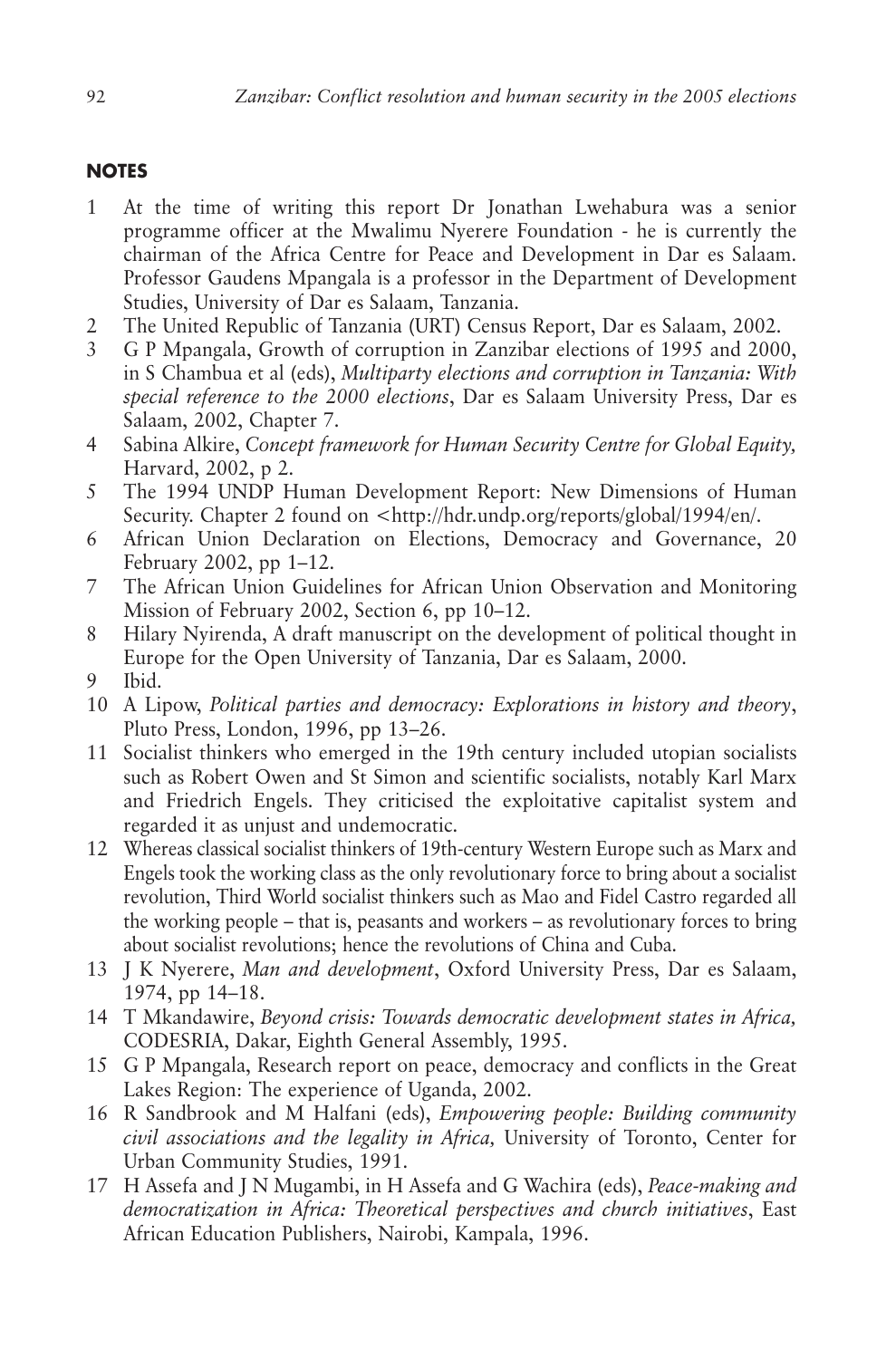- 18 Tanzania Elections Monitoring Committee (TEMCO), Report on the May 18th 2003 Tanzania by-elections, 2004, p 6.
- 19 Open-ended interview, Zanzibar, 15 January 2005.
- 20 Zanzibar Elections Monitoring Group (ZEMOG), Monitoring of Elections Report by the Zanzibar Elections Monitoring Group (ZEMOG), 1995.
- 21 ZEMOG, op cit, p 21 (during the riots 68 people died, 400 injured and 1 000 arrested).
- 22 D Mukangara, Race, ethnicity, religion and politics in Zanzibar, in T L Maliyamkono (ed), *The political plight of Zanzibar,* TEMA Publishers, Dar es Salaam, 2000, pp 40–43.
- 23 TEMCO, op cit, pp 7–12.
- 24 Ibid, p 15.
- 25 A Sheriff, Class formation: The peasantry under imperalism, 1873–1963, in A Sheriff and E Ferguson (eds), *Zanzibar under colonial rule,* James Currey, Heinemann and HAT, London, 1991, p 160.
- 26 TEMCO, op cit, p 16.
- 27 Ibid, p 17.
- 28 A Sheriff**,** The Union and struggle for democracy in Zanzibar, in R S Mukandara and H Othman (eds), *Liberalization and politics: The 1990 election in Tanzania,*  DUP, Dar es Salaam, 1994, p 160.
- 29 TEMCO, op cit, p 17.
- 30 J B Tendwa, Tathmini ya Vyama Vya Siasa Kwa Kipindi cha Miaka Mitano Iliyopita na Changamoto Kwa Siku Zijazo, Paper presented at a Seminar for Regional and District Leaders of Political Parties at Kigoma, 5–6 October 2004. The seminar was organised by the Bunge Foundation for Democracy, Dar es Salaam.
- 31 URT, Report of the Presidential Commission on One Party or Multiparty Political System, Government Printer, Dar es Salaam, 1992.
- 32 Open-ended discussion with three opposition leaders in Bagamoyo, 7 January 2005.
- 33 G P Mpangala, Growth of corruption in the Zanzibar elections of 1995 and 2000, in S Chambua et al (eds), *Multiparty elections and corruption in Tanzania: With special reference to the 2000 elections,* Dar es Salaam University Press, Dar es Salaam, 2002, Chapter 7.
- 34 TEMCO, The 2000 General Elections in Tanzania: Report of the Tanzania Monitoring Committee (TEMCO), Dar es Salaam, 2000.
- 35 ZEMOG, op cit, pp 130–132.
- 36 TEMCO, 2000, op cit, p 113.
- 37 ZEMOG, op cit, p 176.
- 38 The International Foundation for Election Systems was one of the external monitoring groups.
- 39 Commonwealth Observers Report 2000. The Commonwealth Observers Group was one of the external observer groups during the 2000 elections in Zanzibar.
- 40 TEMCO, 2000, op cit, p 123.
- 41 Open-ended discussion in Zanzibar on 15 January 2005.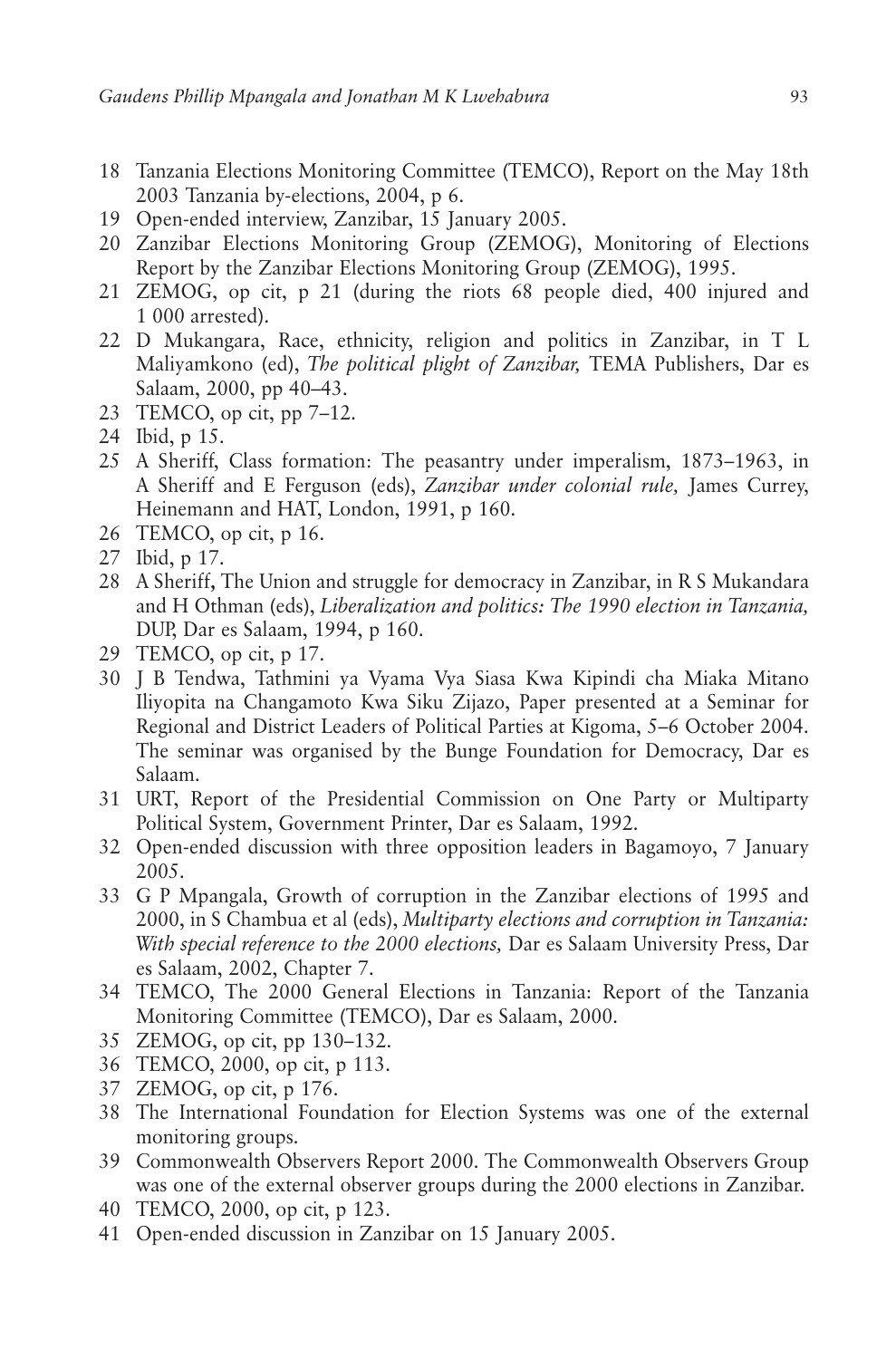- 42 This was a very positive conclusion of TEMCO's report on the Pemba by-elections of 2003.
- 43 On pages 157–158 in TEMCO's report on the Pemba by-elections of 2003 (TEMCO, 2004) an explanation was given as to why the elections were free and fair.
- 44 G P Mpangala, Maendeleo ya Kisiasa Zanzibar Hadi Muafaka II, Paper for the Bunge Foundation for Democracy seminars on leaders of political parties in Zanzibar, 2004.
- 45 J Oloka-Onyango and M Nassali (eds), Constitutionalism and political stability in Zanzibar: The search for a new vision: A report of the fact finding mission organised under the auspices of Kituo cha Katiba (Constitutional Centre), Dar es Salaam, 2003, pp 18–19.
- 46 Ibid.
- 47 *East African*, 14–20 June 1999.
- 48 Oloka-Onyango and Nassali, op cit, pp 18–19.
- 49 Ibid.
- 50 Open-ended discussion in Zanzibar on 15 January 2005.
- 51 H Mwakyembe, Maendeleo ya Siasa Zanzibar na Matumaini Kwa Chaguzi Zijazo, Paper presented at a workshop on national leaders of political parties in Tanga, 2–3 December 2003; Workshop organised by the Bunge Foundation for Democracy.
- 52 Oloka-Onyango and Nassali, op cit.
- 53 Seif Hamad, From violence to reconciliation? The implementation of the Muafaka Sharriff Accord on Zanzibar, Presentation made at a seminar organised by the Norwegian Centre for Human Rights, Oslo, Norway, 20 April 2004.
- 54 Oloka-Onyango and Nassali, op cit, p 19.
- 55 Ibid.
- 56 Open-ended discussion with an ordinary citizen in Zanzibar Town on 16 January 2005.
- 57 W H Shelukindo, Muungano wa Tanzania Katika Mfumo wa Siasa wa Vyama Vingi. Changamoto na Muelekeo, Paper presented at a seminar for regional and district leaders of political parties at Gombani Stadium, Chake Chake, Pemba, 29–31 March 2004.
- 58 Shelukindo, op cit, p 6.
- 59 IRIN News, UN Publication dated 2 December 2004.
- 60 African Union (AU), Guidelines for African Union Electoral Observation and Monitoring Missions, Version 20, 2002.
- 61 AU, op cit.
- 62 K Matlosa, Managing democracy: Governing democratic elections, Paper prepared for the EISA Democracy Seminar Series, 21 October 2004, Johannesburg, pp 11–12.
- 63 United Nations (UN), General Assembly, Report of the Secretary General on the Implementation of the Report of the Panel of Eminent Persons on United Nations Civil Society Relations, A/58, 2002.
- 64 Matlosa, op cit, p 12.